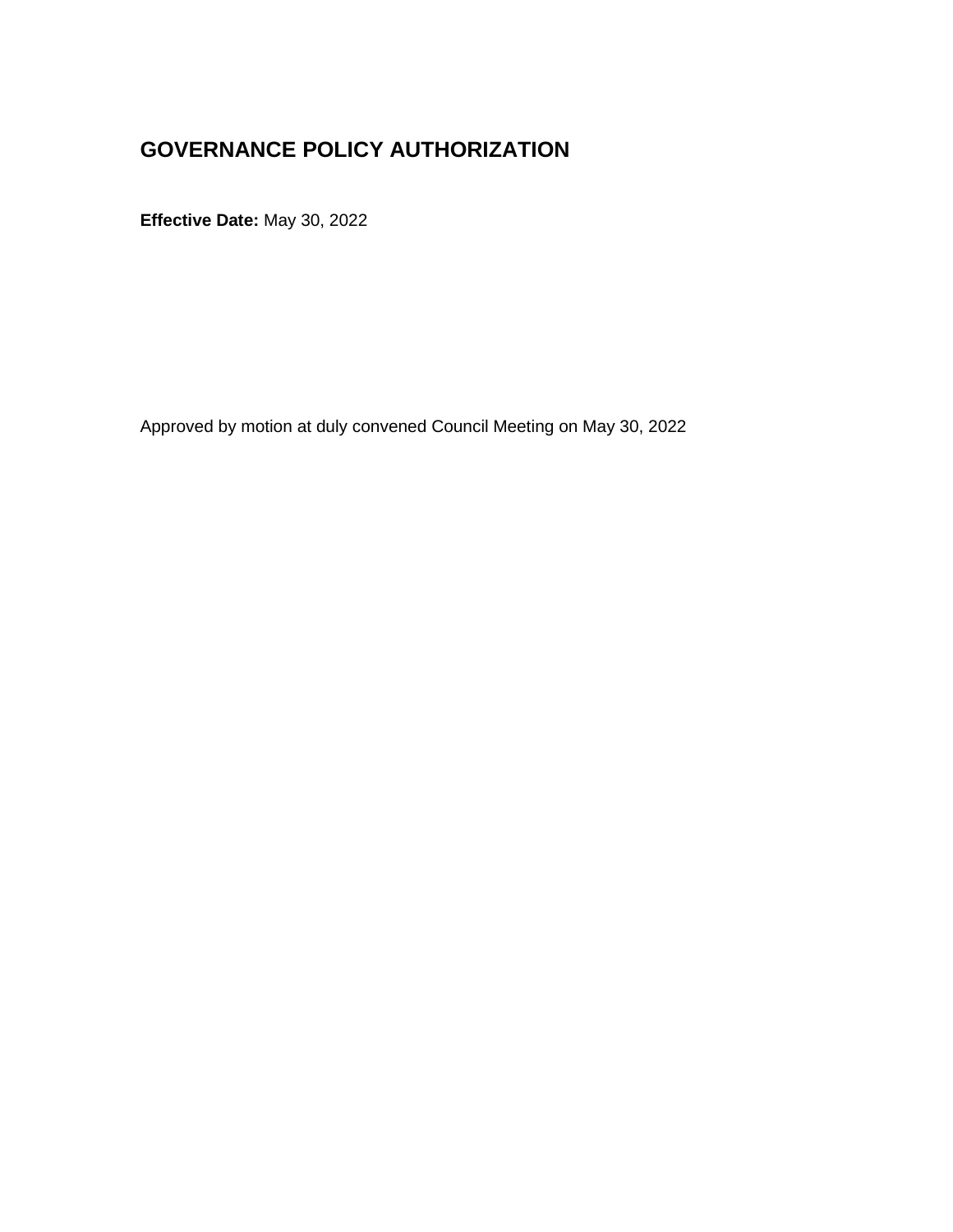## **GOVERNANCE PROCEDURES AUTHORIZATION**

**Effective Date:** May 30, 2022

May 30, 2022

Chief Signature Date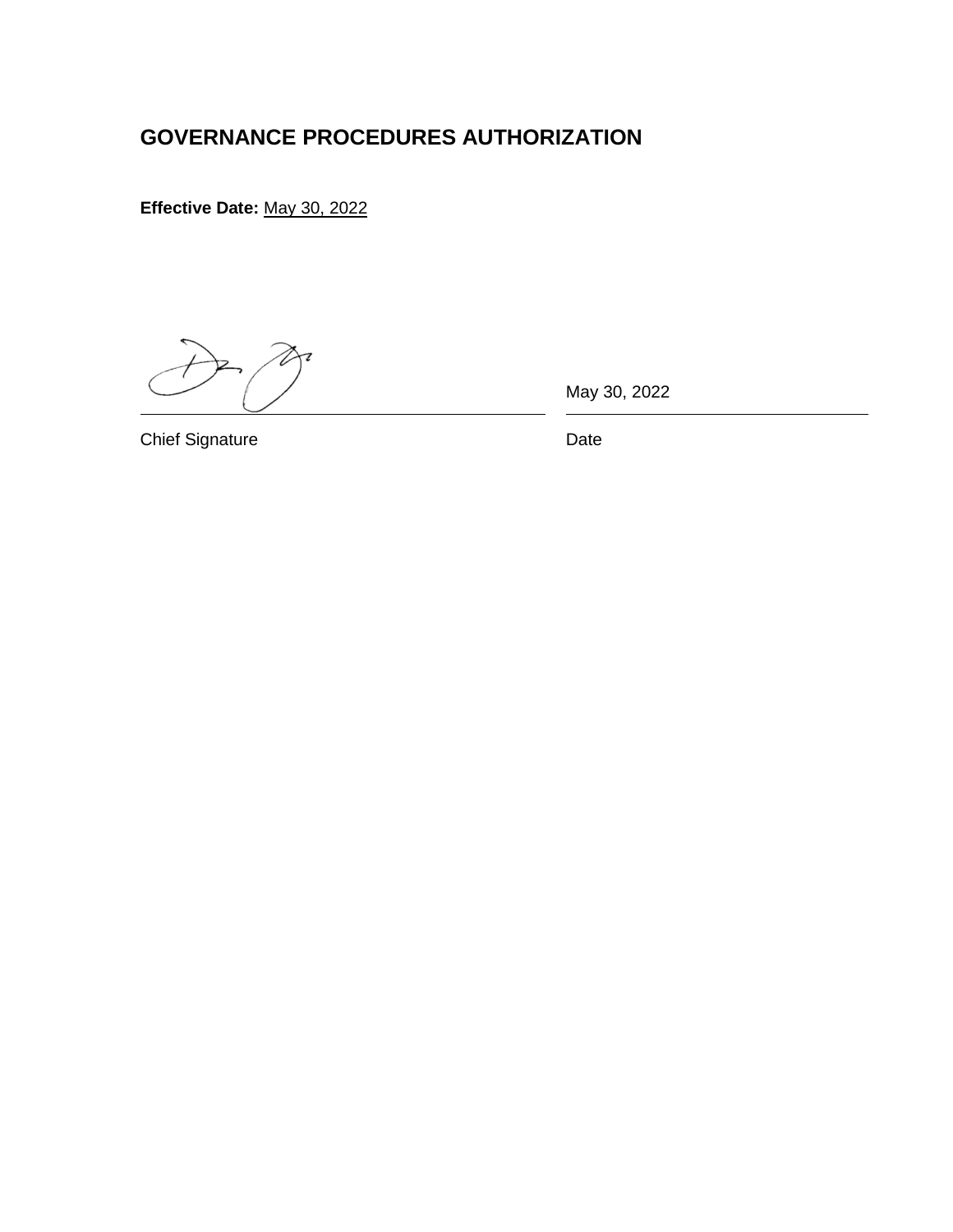**Tsartlip First Nation**

# Governance Policy and Procedures

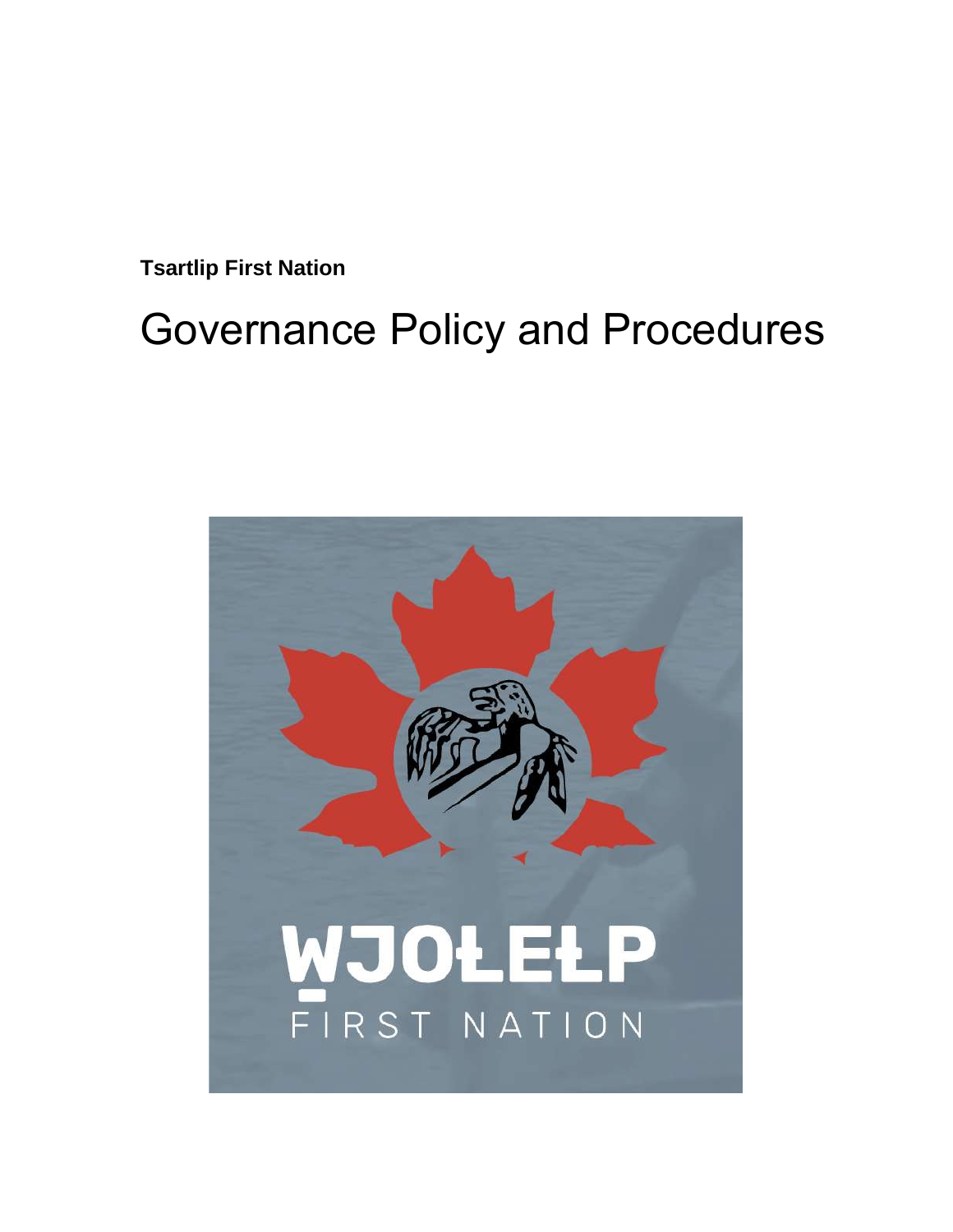## **TABLE OF CONTENTS**

| 1.                                           |                                                                           |  |
|----------------------------------------------|---------------------------------------------------------------------------|--|
| 2.<br>2.1                                    |                                                                           |  |
| 2.2<br>2.3                                   |                                                                           |  |
| 3.<br>3.1<br>3.2<br>3.3                      |                                                                           |  |
| 4.<br>4.1<br>4.2                             | Code of Conduct Declaration and Conflict of Interest Disclosure Forms  22 |  |
| 5.<br>5.1<br>5.2<br>5.3<br>5.4               |                                                                           |  |
| 6.<br>6.1<br>6.2<br>6.3<br>6.4               |                                                                           |  |
| 7.<br>7.1                                    |                                                                           |  |
| 8.<br>8.1<br>8.2<br>8.3<br>8.4<br>8.5<br>8.6 |                                                                           |  |
| 9.                                           | REPORTING OF COMPENSATION, BENEFITS AND CONTRACTS 45                      |  |
|                                              |                                                                           |  |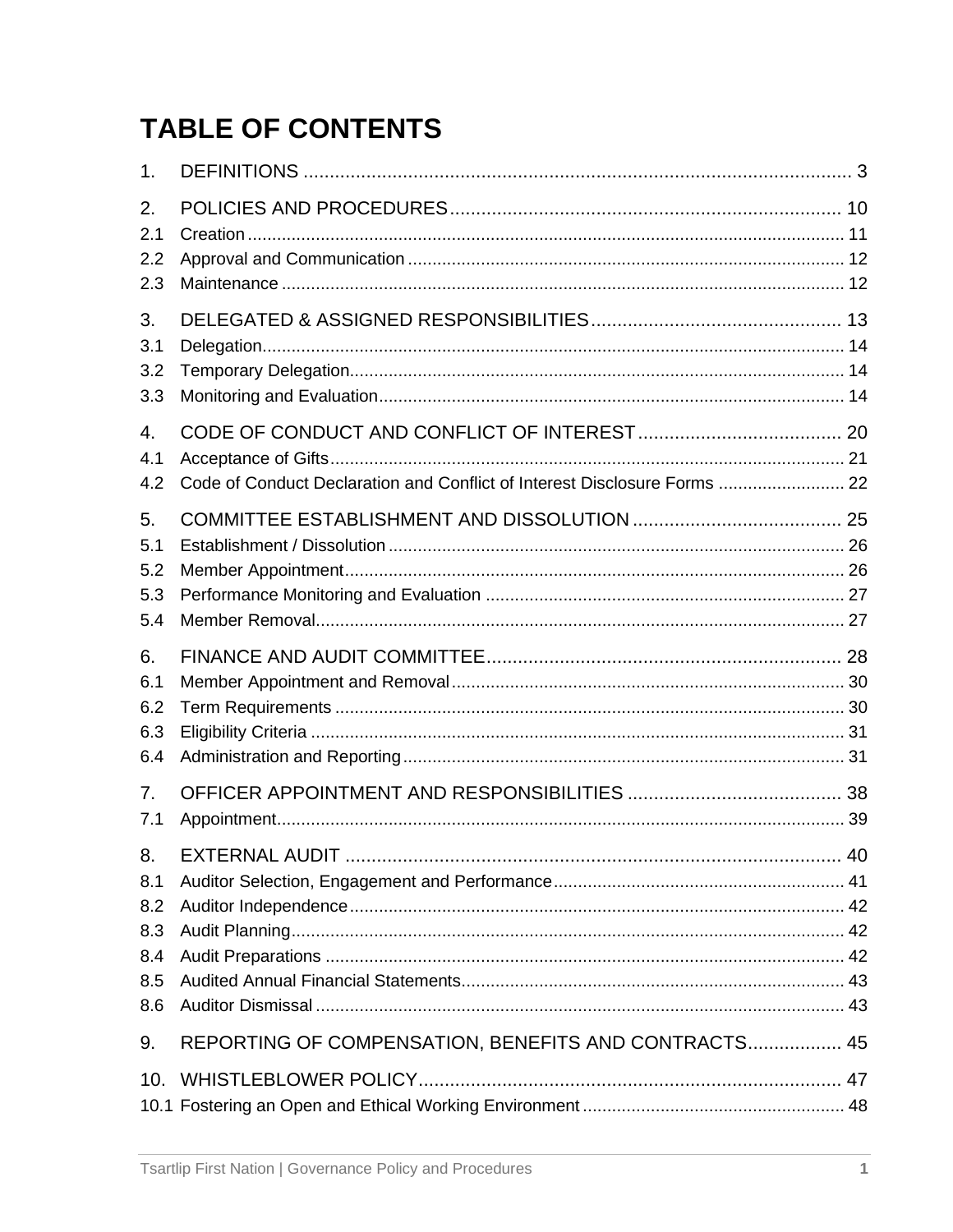| APPENDIX A - AVOIDING AND MITIGATING CONFLICTS OF INTEREST 51 |  |
|---------------------------------------------------------------|--|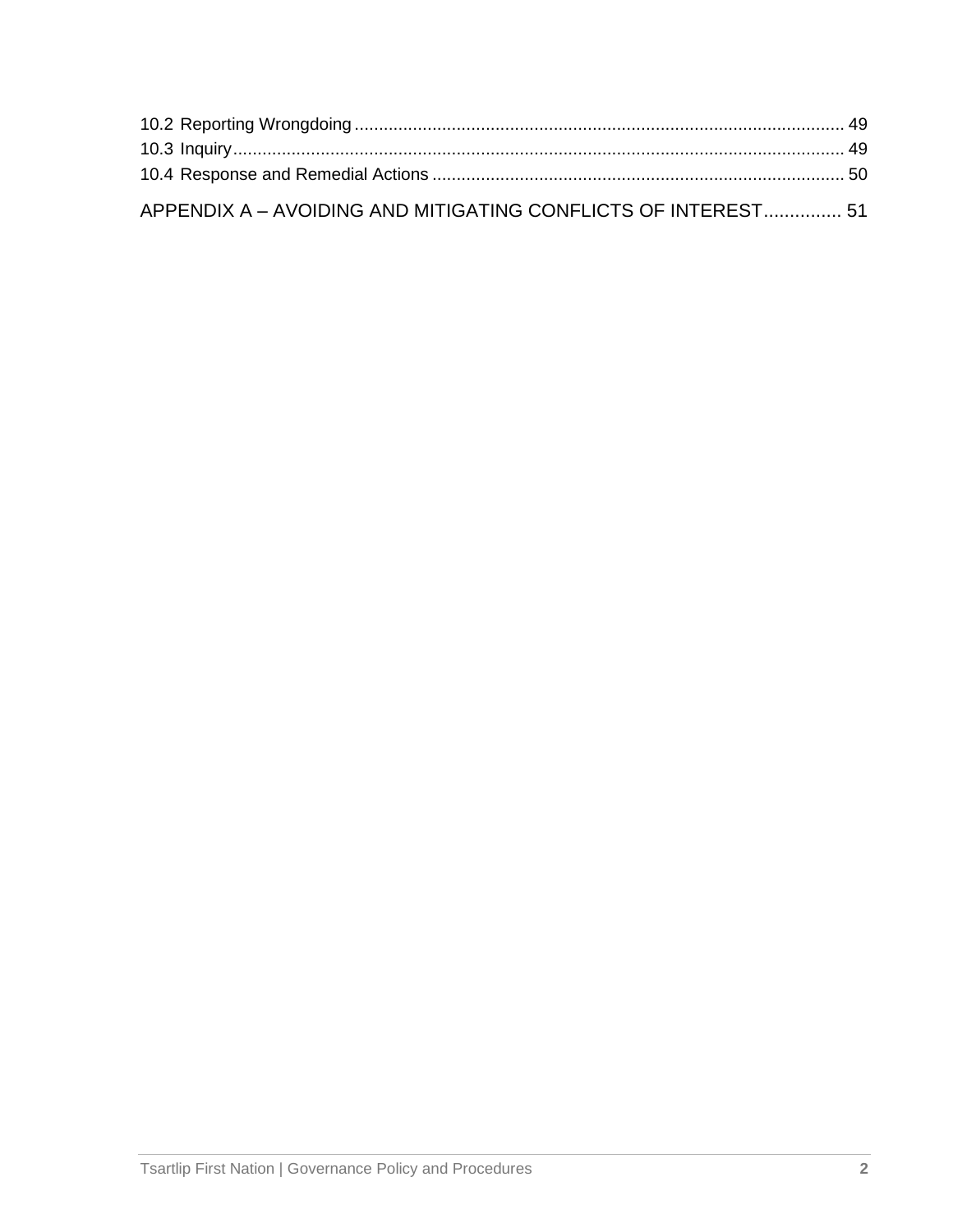## **1. DEFINITIONS**

| "Arrears"                            | unpaid, overdue debt, or an unfulfilled obligation                                                                                                                                                 |
|--------------------------------------|----------------------------------------------------------------------------------------------------------------------------------------------------------------------------------------------------|
| "Assets"                             | anything of value owned by the First Nation                                                                                                                                                        |
| "Asset Recognition Criteria"         | criteria to be used to set the threshold for determining<br>whether a capital asset must be included in the capital<br>asset register                                                              |
| "Assign"                             | transfer of duties or functions from one person to<br>another where the former person (the assignor)<br>retains responsibility for ensuring the activities are<br>carried out                      |
| "Authorization and Delegation Table" | a table approved by Council specifying the delegation<br>and assignment authorities over decisions or activities<br>related to the First Nation's financial administration                         |
| "Budget"                             | a plan or outline of expected money and spending<br>over a specified period                                                                                                                        |
| "Capital Assets"                     | tangible capital assets (physical assets) such as<br>buildings, land, and major equipment                                                                                                          |
| "Capital Plan"                       | a consolidated plan or outline of expected money and<br>spending of all capital projects to be undertaken in a<br>fiscal year                                                                      |
| "Capital Project"                    | the construction, rehabilitation or replacement of the<br>First Nation's capital assets and any other major<br>capital projects in which the First Nation or its related<br>entities are investors |
| "Capital Project Plan"               | a project management plan to carry out a capital<br>project that includes the budget                                                                                                               |
| "Cash"                               | money, cheques, money orders, and equivalent forms<br>of currency                                                                                                                                  |
| "Cash Reserves"                      | money that a company keeps on-hand to meet short-<br>term and emergency funding needs                                                                                                              |
| "Classification"                     | process of categorizing records in an organized way                                                                                                                                                |
| "Chairperson"                        | head of a meeting, department, committee, or board.<br>The vice-chairperson acts as the head when the<br>chairperson is not there                                                                  |
| "Administrator"                      | person who is responsible for leading the day-to-day<br>administration or management of the First Nation and<br>who reports directly to Council                                                    |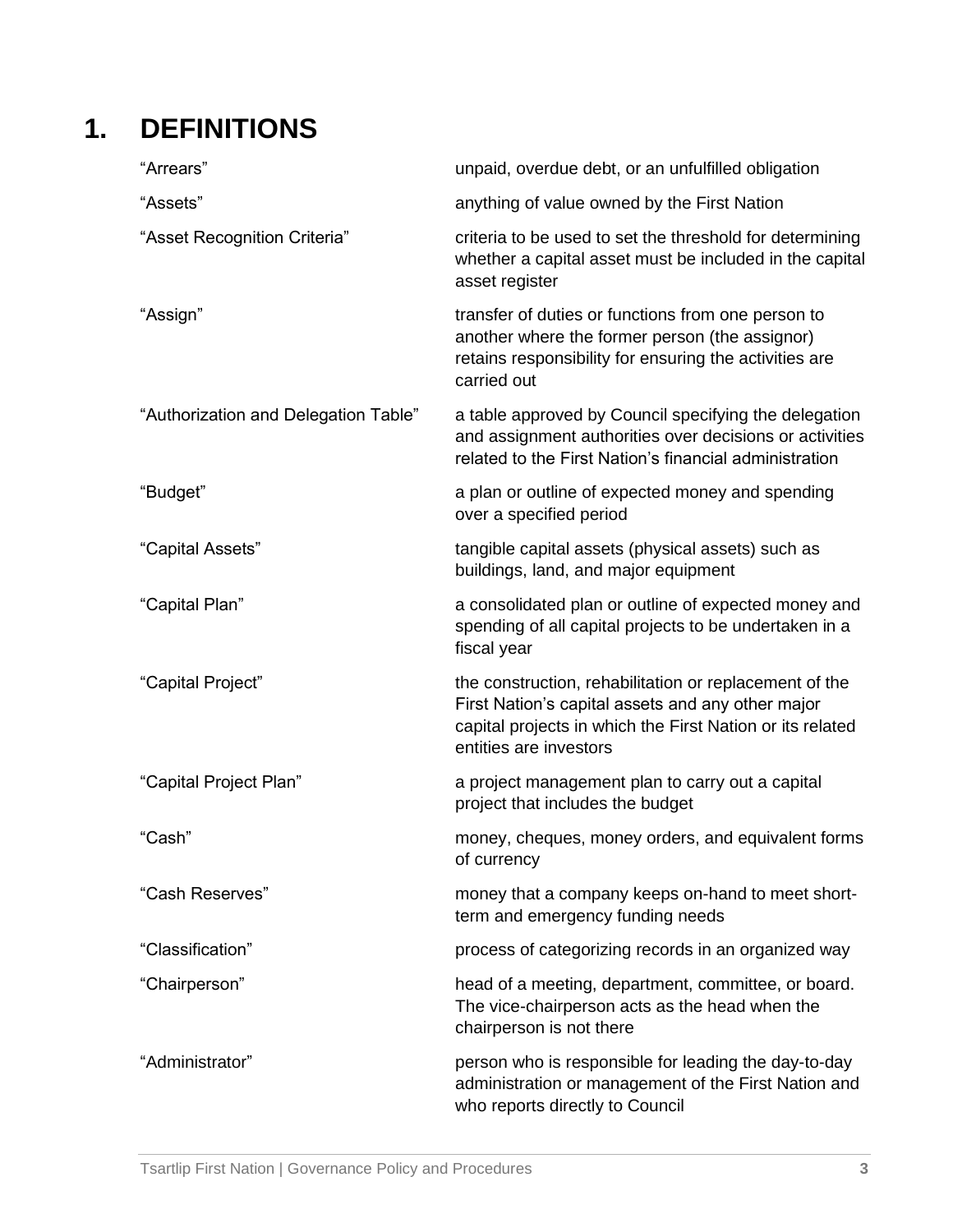| "Code of Conduct Declaration" | statement that Council, committee members,<br>employees, and contractors must sign on an annual<br>basis that states they understand and agree to the<br>First Nation government's code of conduct                                            |
|-------------------------------|-----------------------------------------------------------------------------------------------------------------------------------------------------------------------------------------------------------------------------------------------|
| "Committee"                   | group of people appointed by Council for advising<br>Council or conducting decision-making activities<br>assigned by Council until or unless they are<br>suspended or disbanded by Council                                                    |
| "Conflict of Interest"        | situation of personal gain at the expense of others                                                                                                                                                                                           |
| "Contract"                    | legally binding agreement between two parties                                                                                                                                                                                                 |
| "Control"                     | policy, procedure, or process put in place to manage a<br>First Nation government's administration                                                                                                                                            |
| "Corrective Actions"          | steps taken to deal with job-related behavior that does<br>not meet agreed upon and communicated<br>performance expectations                                                                                                                  |
| "Cost"                        | amount of money to be paid or spent to obtain<br>something                                                                                                                                                                                    |
| "Council"                     | elected or appointed official representatives of the<br>First Nation that includes Chief, Councillors and the<br>equivalent terminology used by the First Nation                                                                              |
| "Debt"                        | something that is owed or due, usually money                                                                                                                                                                                                  |
| "Deficit"                     | shortage that occurs when an organization spends<br>more money than it has on-hand over a period                                                                                                                                              |
| "Delegation"                  | transfer of specific responsibilities from one person to<br>another                                                                                                                                                                           |
| "Director of Finance"         | person responsible for the day-to-day management of<br>the First Nation's finances                                                                                                                                                            |
| "Direct Supervisor"           | employee responsible for managing and overseeing<br>the work and development of other staff                                                                                                                                                   |
| "Eligibility Criteria"        | requirements set by Council which must be met by an<br>individual to be considered independent and eligible to<br>be appointed to the Finance and Audit Committee                                                                             |
| "Engagement Letter"           | written document prepared by the auditor that serves<br>as a contract to confirm the audit arrangements<br>between the auditor and the First Nation government;<br>it is required by Canadian Generally Accepted<br><b>Auditing Standards</b> |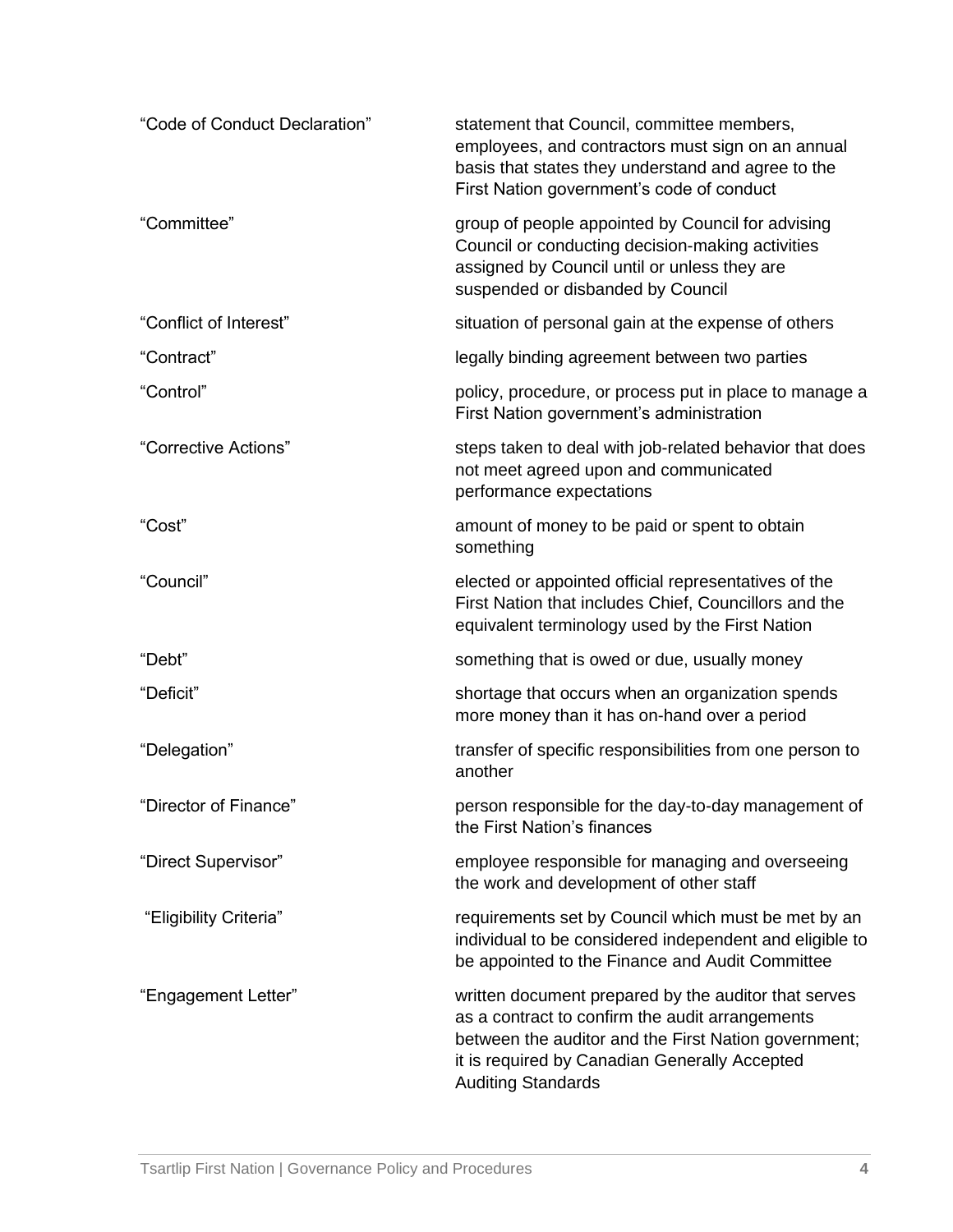| "Entity"                   | corporation, partnership, joint venture or<br>unincorporated association or organization whose<br>financial transactions are consolidated in the First<br>Nation government's financial statements in<br>accordance with GAAP                                                                                                             |
|----------------------------|-------------------------------------------------------------------------------------------------------------------------------------------------------------------------------------------------------------------------------------------------------------------------------------------------------------------------------------------|
| "Expenditure"              | amount of money spent by the First Nation<br>government to buy goods or services                                                                                                                                                                                                                                                          |
| "Expenses"                 | amount of money spent on transportation,<br>accommodation, meals, hospitality or incidentals, to<br>be paid back (reimbursed)                                                                                                                                                                                                             |
| "Financial Competency"     | ability to read and understand the First Nation<br>government's financial statements                                                                                                                                                                                                                                                      |
| "Financial Reporting Risk" | possibility of a significant error in financial information<br>often caused by weak internal controls or fraud                                                                                                                                                                                                                            |
| "Financial Statement"      | formal record of all money and property of the First<br>Nation within a specific period                                                                                                                                                                                                                                                   |
| "Fiscal Year"              | twelve-month period used for tax or accounting<br>purposes                                                                                                                                                                                                                                                                                |
| "Fraud"                    | wrongful or criminal act that involves lying or holding<br>back information; this is usually done for personal or<br>financial gain                                                                                                                                                                                                       |
| "GAAP"                     | Canadian Generally Accepted Accounting Principles,<br>the framework of accounting guidelines, rules and<br>procedures                                                                                                                                                                                                                     |
| "HR Records"               | records that contain information on an individual's<br>hiring, job duties, compensation, performance, and<br>general employment history                                                                                                                                                                                                   |
| "Indemnity"                | security or protection against a loss or other financial<br>commitment                                                                                                                                                                                                                                                                    |
| "Independence"             | eligibility criteria for finance and audit committee<br>membership defined as an individual who does not<br>have a direct or indirect relationship with the First<br>Nation government that could, in the opinion of<br>Council, reasonably interfere with the individual's<br>judgment as a member of the finance and audit<br>committee |
|                            | an individual with a role in the financial management<br>of the First Nation involving planning, organizing,<br>directing or controlling of its financial activities -                                                                                                                                                                    |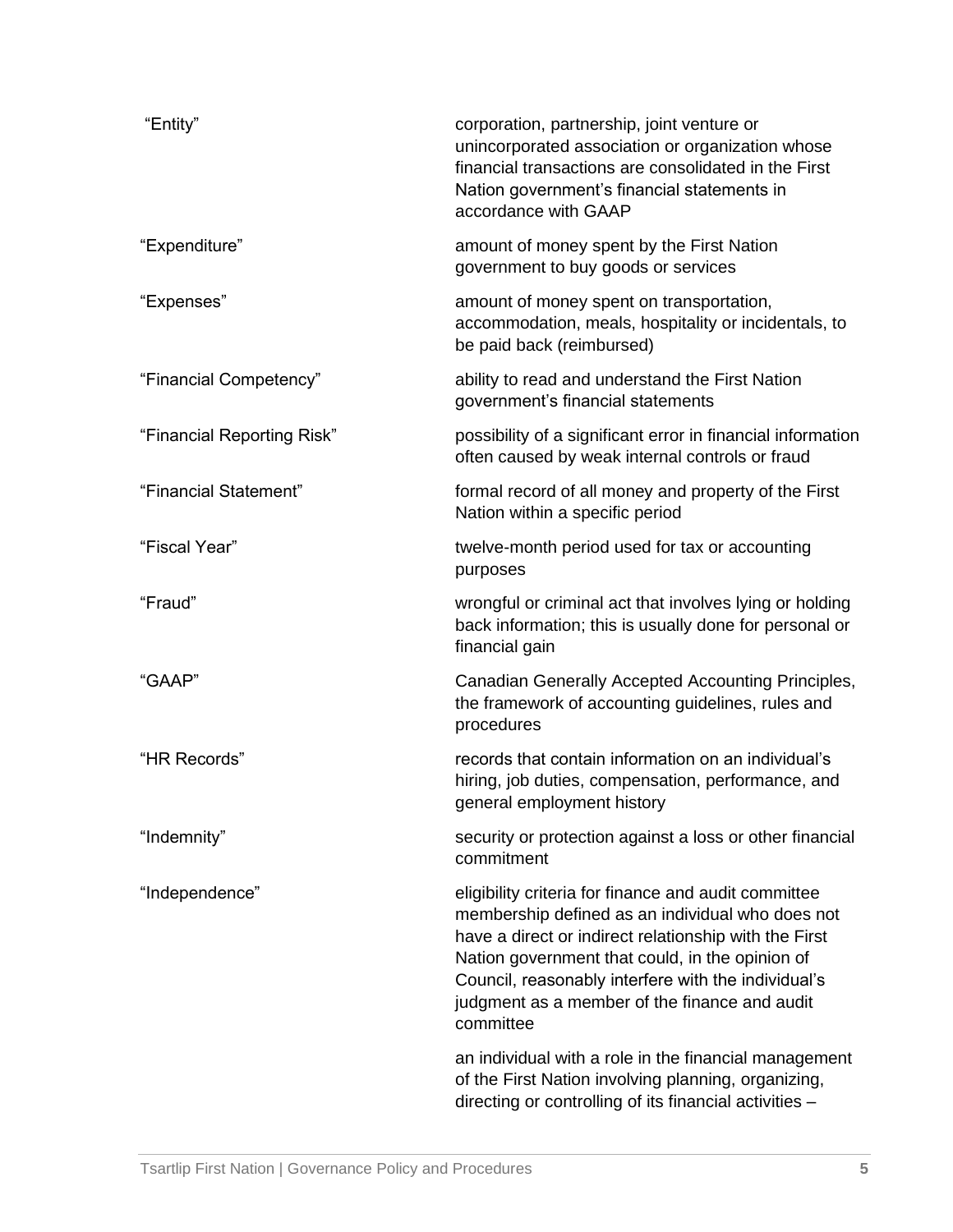|                                     | including budgeting, financial accounting, financial<br>reporting, procurement and use of funds, does not<br>meet the minimum independence requirements for<br>finance and audit committee membership                       |
|-------------------------------------|-----------------------------------------------------------------------------------------------------------------------------------------------------------------------------------------------------------------------------|
| "Information"                       | knowledge received and any documented material<br>regardless of source or format                                                                                                                                            |
| "Information Security"              | way a First Nation government protects information<br>from unauthorized access, use, modification, or<br>destruction                                                                                                        |
| "Integrated Planning and Budgeting" | annual process of planning and budgeting activities<br>across every level of the First Nation government that<br>are linked, coordinated, and driven by the First<br>Nation's vision and strategic objectives               |
| "Internal Assessment"               | review of an activity/process by an independent First<br>Nation staff member (i.e. an individual not responsible<br>for or involved in the activity) to determine the<br>effectiveness of that specific activity or process |
| "Investment"                        | an asset or item bought with the hope that it will gain<br>value or provide income in the future                                                                                                                            |
| "Life-Cycle Plan"                   | plan of the First Nation's assets in terms of costs to<br>buy, operate, upkeep and get rid of over a specified<br>period                                                                                                    |
| "Loan Guarantee"                    | promise to pay all or a part of the principal and/or<br>interest on a debt obligation in the event of default by<br>the borrower                                                                                            |
| "Local Revenues"                    | term used to describe property taxes under the First<br><b>Nations Fiscal Management Act</b>                                                                                                                                |
| "Materiality"                       | financial amount that the First Nation government<br>considers significant, typically large amounts; the<br>materiality threshold is the minimum financial amount<br>that a First Nation government considers significant   |
| "Misconduct or Wrongdoing"          | breach of the First Nation's Financial Administration<br>Law including conflict of interest provisions, code of<br>conduct, Council-approved policies and administrative<br>procedures                                      |
| "Officer"                           | Administrator, Director of Finance, Tax Administrator<br>or any other employee of the First Nation government<br>designated by the Council as an Officer                                                                    |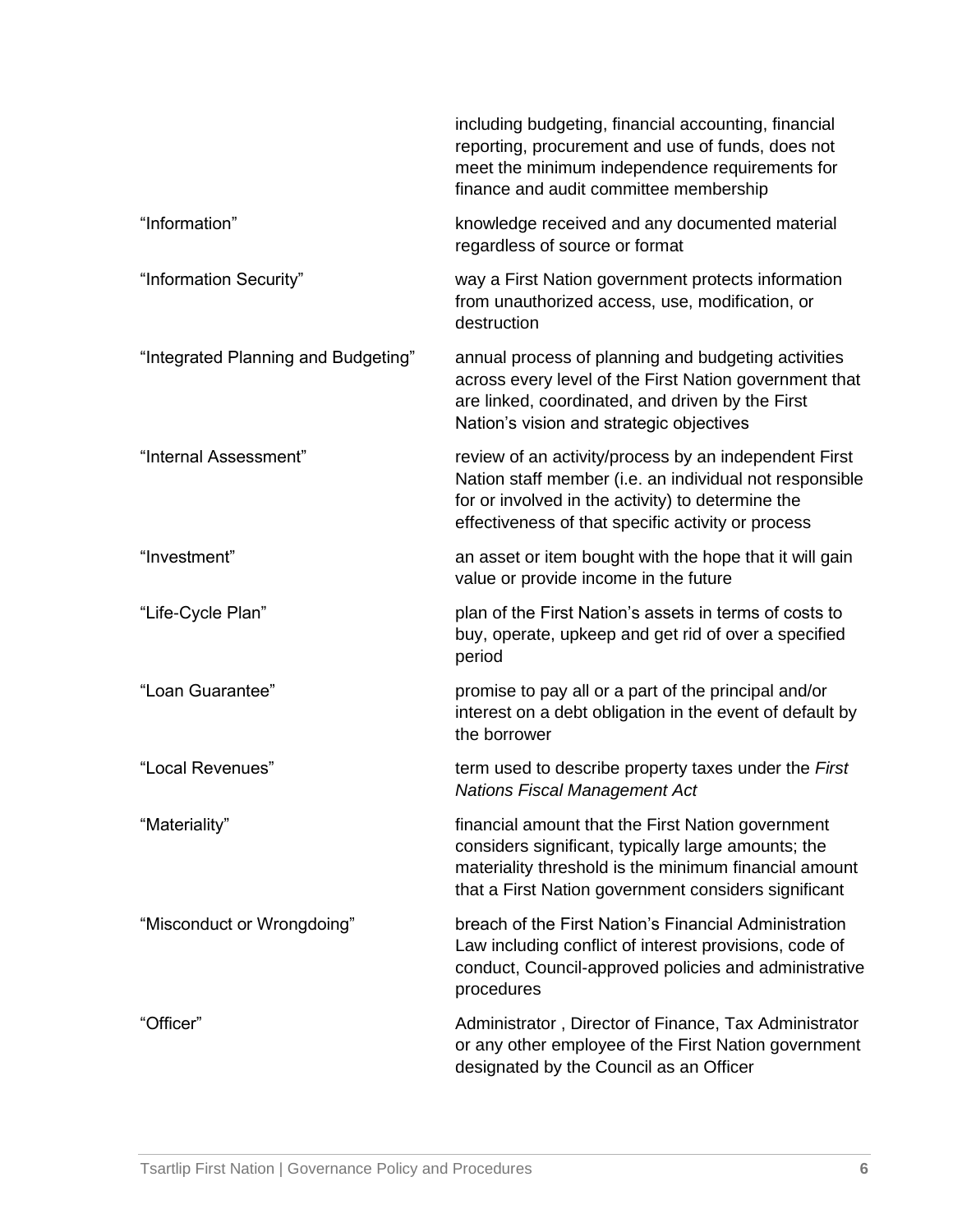| "Organizational Chart"         | visual representation of the different positions in a<br>First Nation government that clearly shows reporting<br>relationships (who reports to who)                                                                                                                                                                                                                              |
|--------------------------------|----------------------------------------------------------------------------------------------------------------------------------------------------------------------------------------------------------------------------------------------------------------------------------------------------------------------------------------------------------------------------------|
| "Performance Improvement Plan" | plan developed by an employee's direct supervisor, in<br>consultation with the employee, to address the areas<br>for improvement/development identified during the<br>performance review process                                                                                                                                                                                 |
| "Personal Information"         | information about a specific individual. In addition to<br>common items such as an individual's name, gender,<br>physical characteristics, address, contact information,<br>identification and file numbers - it also includes<br>criminal, medical, financial, family and educational<br>history as well as evaluative information and other<br>details of an individual's life |
| "Privacy Protection"           | rules a First Nation government puts in place to<br>collect, create, use, share/disclose, retain, protect and<br>dispose of the Personal Information that it needs for<br>its administration                                                                                                                                                                                     |
| "Projection"                   | estimates for a future situation based on all the<br>information available now                                                                                                                                                                                                                                                                                                   |
| "Purchase Order"               | document stating the wish of a buyer to purchase<br>something from a seller that shows the exact details of<br>the items the buyer wishes to buy                                                                                                                                                                                                                                 |
| "Purchasing"                   | buying an asset or item. Also referred as<br>"procurement" per the First Nations Financial<br><b>Management Board Standards</b>                                                                                                                                                                                                                                                  |
| "Record"                       | information created, received, and maintained by the<br>First Nation government for operational purposes or<br>legal obligations. A record may be electronic, or<br>hardcopy paper based                                                                                                                                                                                         |
| "Recordkeeping"                | how an organization creates, obtains, and manages<br>records                                                                                                                                                                                                                                                                                                                     |
| "Rehabilitation"               | asset alteration, extension and renovation but does<br>not include routine maintenance                                                                                                                                                                                                                                                                                           |
| "Remuneration"                 | salaries, wages, commissions, bonuses, fees,<br>honoraria and dividends and any other monetary and<br>non-monetary benefits                                                                                                                                                                                                                                                      |
| "Replacement"                  | substitution, in whole or in part, with another of the<br>First Nation government's capital assets                                                                                                                                                                                                                                                                               |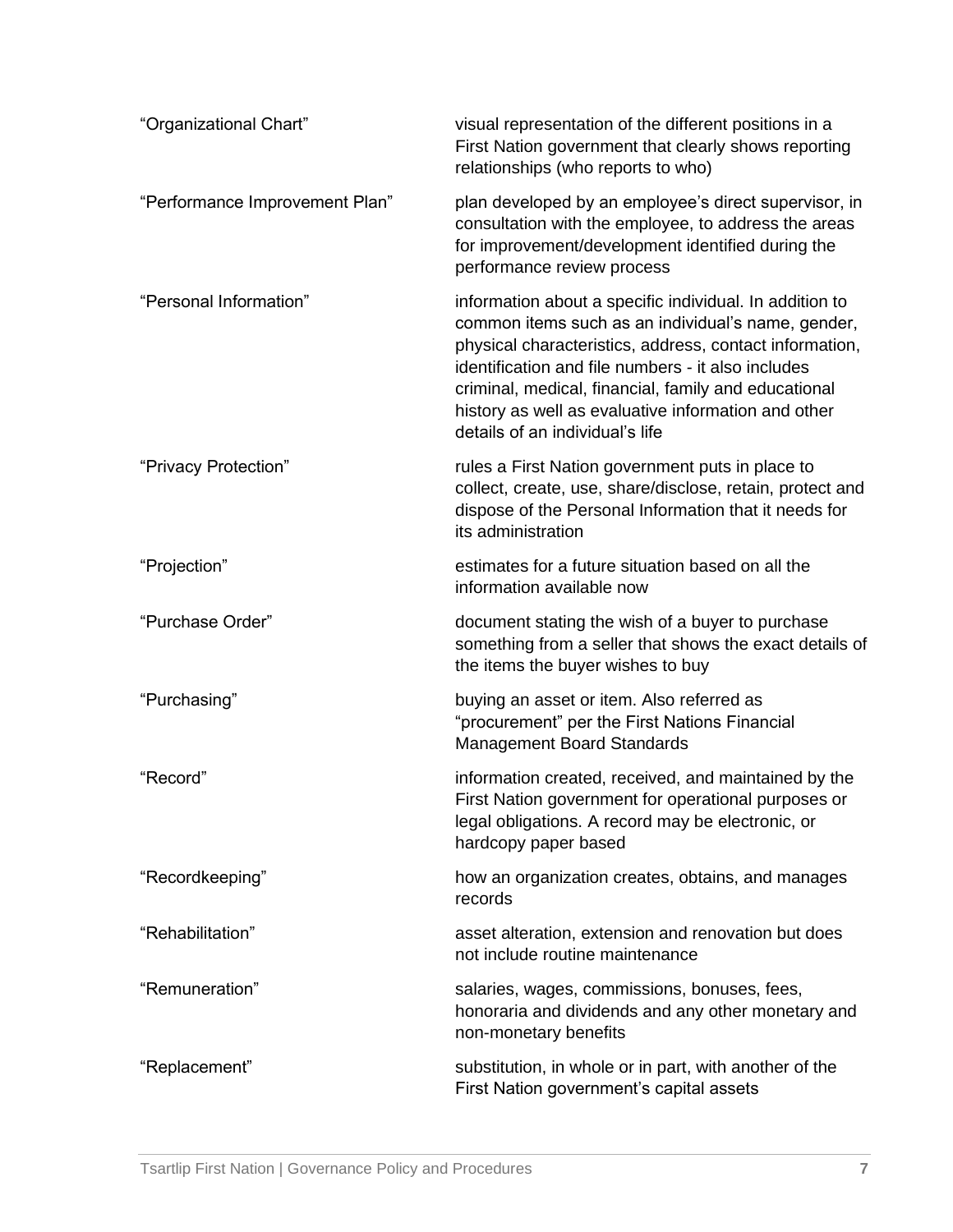| "Requisition"            | purchase order used by the First Nation government<br>when recording expenditures                                                                                                                                                                                                                                                                                                            |
|--------------------------|----------------------------------------------------------------------------------------------------------------------------------------------------------------------------------------------------------------------------------------------------------------------------------------------------------------------------------------------------------------------------------------------|
| "RFP"                    | Request for Proposal, competitive process followed<br>by the First Nation government to enter into a<br>major service contract. RFPs lay out the First Nation<br>government's needs and conditions and leave it up to<br>the potential contractors to present a proposal that<br>shows their experience, skills and ability to carry out<br>the contract within time and cost specifications |
| "Risk"                   | possibility of a loss or other negative event that could<br>threaten the achievement of a First Nation<br>government's goals and objectives                                                                                                                                                                                                                                                  |
| "Sole Source"            | contract entered into by the First Nation government<br>without a competitive process to purchase goods<br>and/or services                                                                                                                                                                                                                                                                   |
| "Special Committee"      | committee formed for a specific purpose and is<br>dissolved when that purpose has been achieved                                                                                                                                                                                                                                                                                              |
| "Special Purpose Report" | financial report on a specific activity                                                                                                                                                                                                                                                                                                                                                      |
| "Standing Committee"     | committee that has an ongoing purpose                                                                                                                                                                                                                                                                                                                                                        |
| "Tax Administrator"      | person responsible for managing the local revenues<br>and local revenue account on a day-to-day basis, if<br>the First Nation government is collecting local<br>revenues                                                                                                                                                                                                                     |
| "Terms of Reference"     | outline of the purpose and structure of a project,<br>committee, meeting, or negotiation                                                                                                                                                                                                                                                                                                     |
| "Travel Status"          | pre-approved travel on official First Nation government<br>business by an individual's direct supervisor; Travel<br>Status begins from the individual's place of work (e.g.<br>the First Nation government office) to the approved<br>destination and ends once they return to their place of<br>work                                                                                        |
| "Useful Life"            | estimate of how long a capital asset is expected to be<br>used by the First Nation government; the life of a<br>capital asset may extend beyond the Useful Life and<br>the life of a capital asset, other than land, is fixed<br>(limited)                                                                                                                                                   |
| "Value for Money"        | best combination of price, quality, and benefits of a<br>product or service                                                                                                                                                                                                                                                                                                                  |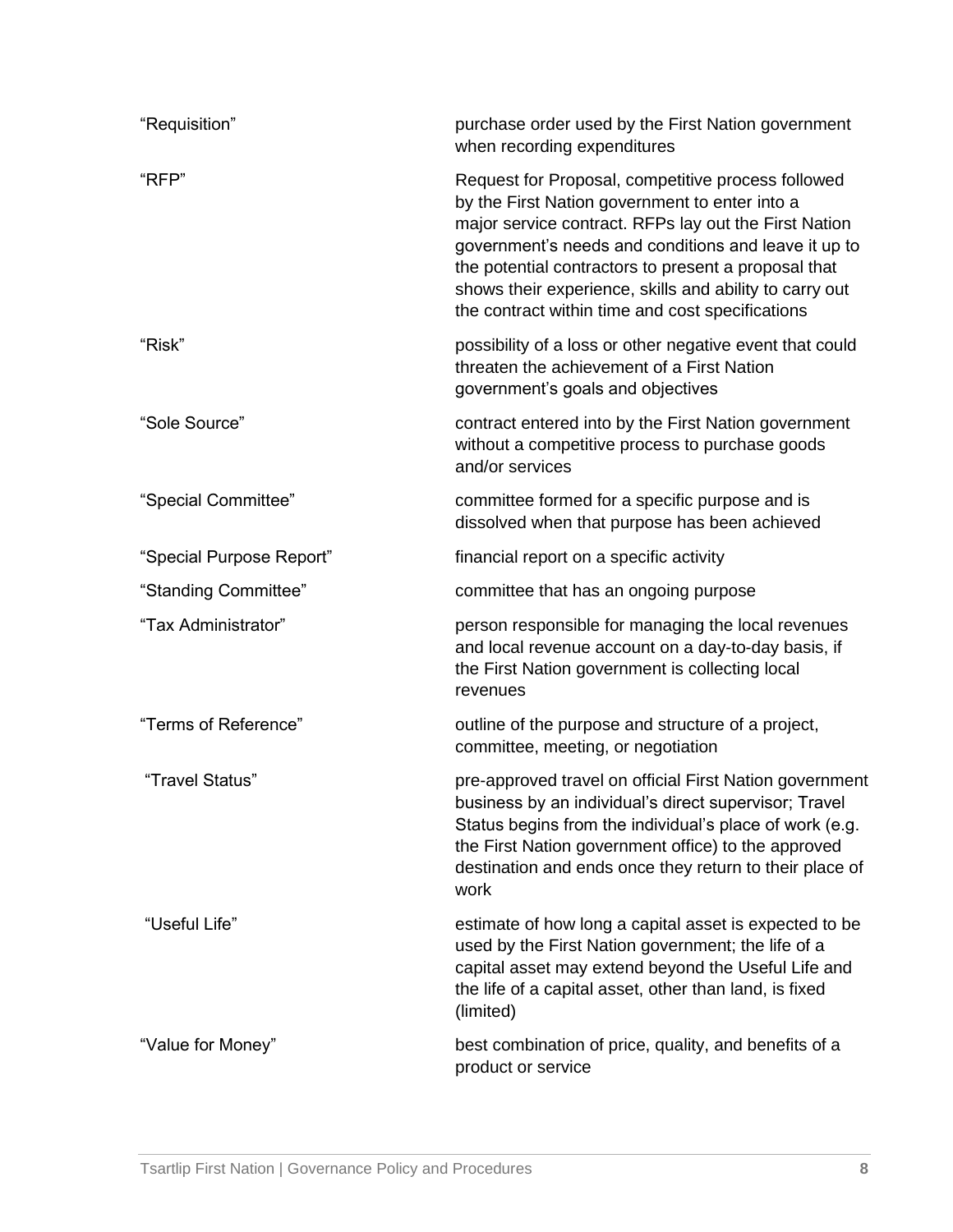"Virtual Private Network" VPN is a way to use public telecommunication infrastructure, such as the internet, to provide remote offices or individual users with secure access to the First Nation government's virtual network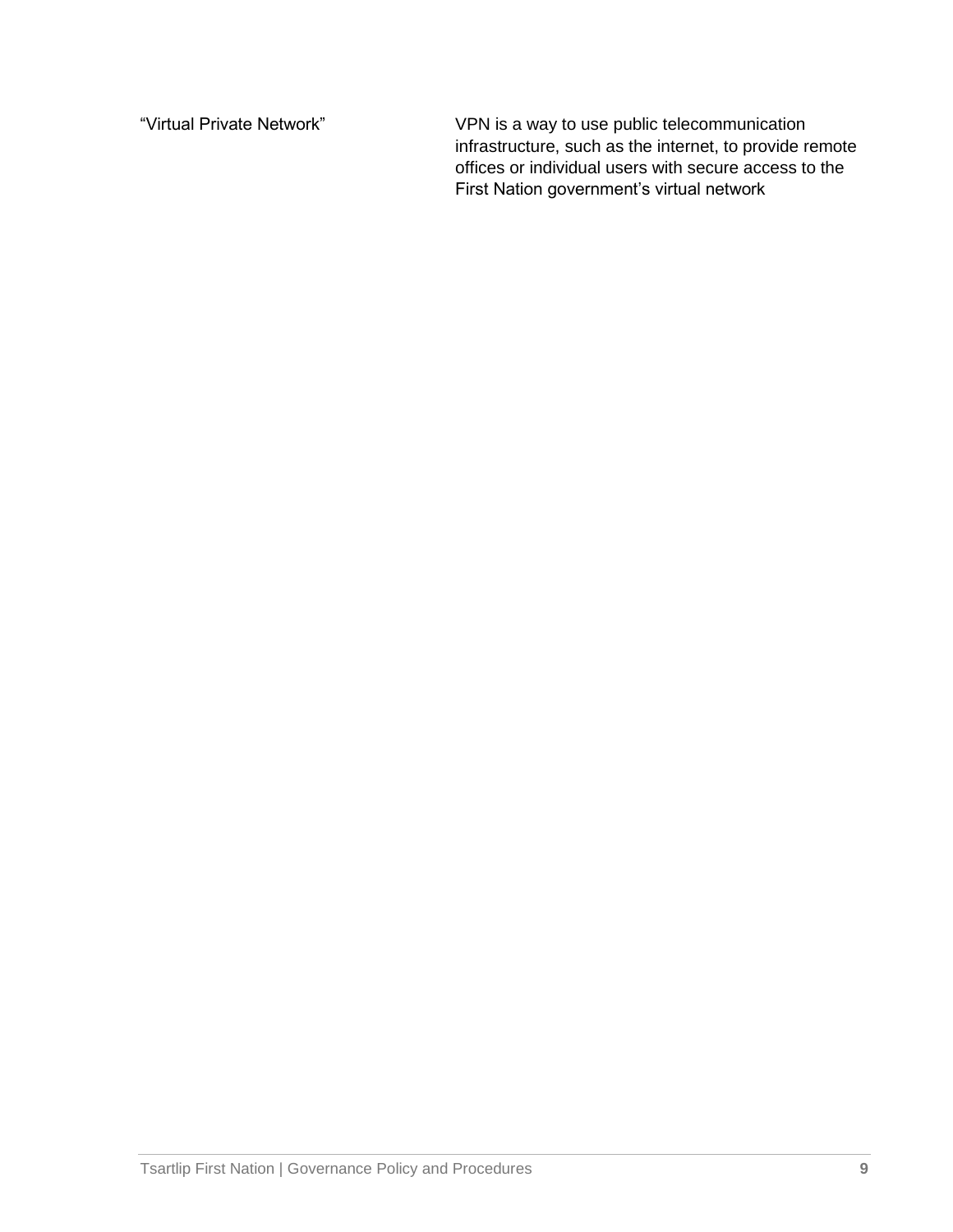## **2. POLICIES AND PROCEDURES**

## **POLICY**

## **Policy Statement**

It is Council's policy to establish a process around creating, revising, and issuing policies and procedures that reflect the First Nation's practices and meet legal and regulatory requirements that affect the First Nation's financial administration.

## **Purpose**

The purpose of this policy is to make sure that there is a standardized way of preparing, reviewing, issuing, maintaining and revising the First Nation's financial management system policies and procedures.

## **Scope**

This policy applies to the Council, Committees of Council and all employees and any other persons with authority to conduct activities in connection with the financial administration of the First Nation.

## **Responsibilities**

#### **Council is responsible for:**

• approving new, revised or removed policies and procedures by Council Resolution that comply with applicable laws, regulations and standards unless procedures approval has been delegated to the Administrator.

#### **The Finance and Audit Committee is responsible for:**

• recommending to Council the issuance, revision or removal of policy and procedure document related to reimbursable expenses and perks of Council members and employees only

#### **The Administrator is responsible for:**

- approving new, revised or removed procedures as delegated by Council
- maintaining a comprehensive list of all existing policies and procedures
- making sure that the current list of policy and procedures is made available to all affected persons
- reviewing all policy requests (new, revised, removed) and submitting a recommendation to Council for approval
- determining if the policy and/or procedure document request needs to be referred to a subject matter expert for additional review
- determining if the policy and/or procedure document needs cross functional review from other departments within the First Nation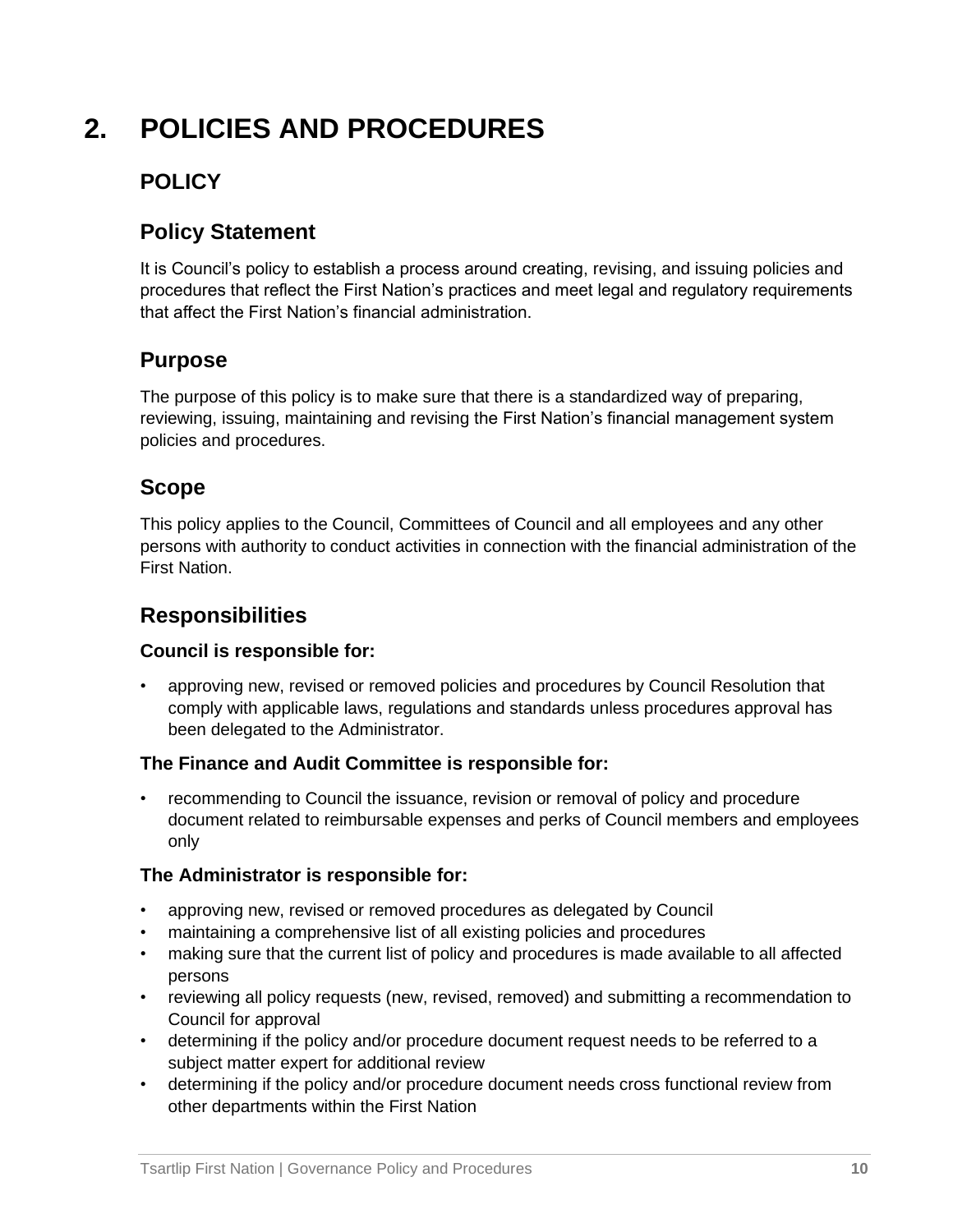- making sure proposed or revised policy and procedures incorporate the requirements of applicable laws, regulations and standards
- making sure proposed or revised procedures are consistent and compliant with the respective Council approved policies
- making sure that existing policy and procedures are kept current by reviewing periodically

#### **The Chief Financial Officer is responsible for:**

- making sure policy and procedure documents being reviewed comply with the First Nation's Financial Administration Law and GAAP
- conducting an assessment for each significant function or activity of the Nation's financial administration to determine if a policy and procedure document is required

#### **All persons affected by the policies and procedures are responsible for:**

• understanding and complying with the policies and procedures appropriate to their responsibility and interaction

## **ADMINISTRATIVE PROCEDURES**

#### **Procedures**

#### **2.1 Creation**

Any employee may recommend a policy or procedure; however, the Administrator will create a list of all policies and procedures required by the First Nation's Financial Administration Law or required to adequately and effectively manage and control the financial management system and to safeguard the First Nation's assets.

The Administrator will determine the appropriate content keeping within the following format for the policy:

- policy clear statement that indicates the protocol or rule affecting the specific area
- purpose the reason or rationale underlying the policy and procedure
- scope the areas, functions, individuals, or departments affected by the policy
- definitions any specialized terms that are not otherwise defined
- responsibilities describes who, using titles or positions, is responsible for implementing or maintaining the policy and procedure
- references (optional) list of applicable documents, policies, laws and regulations
- attachments (optional) forms, reports, or records that are generated from the policy

The Administrator will agree on appropriate content keeping within the following format for procedures:

- procedures describes the steps, details, or methods to be used to implement and maintain the policy and procedures
- references (optional) list of applicable policies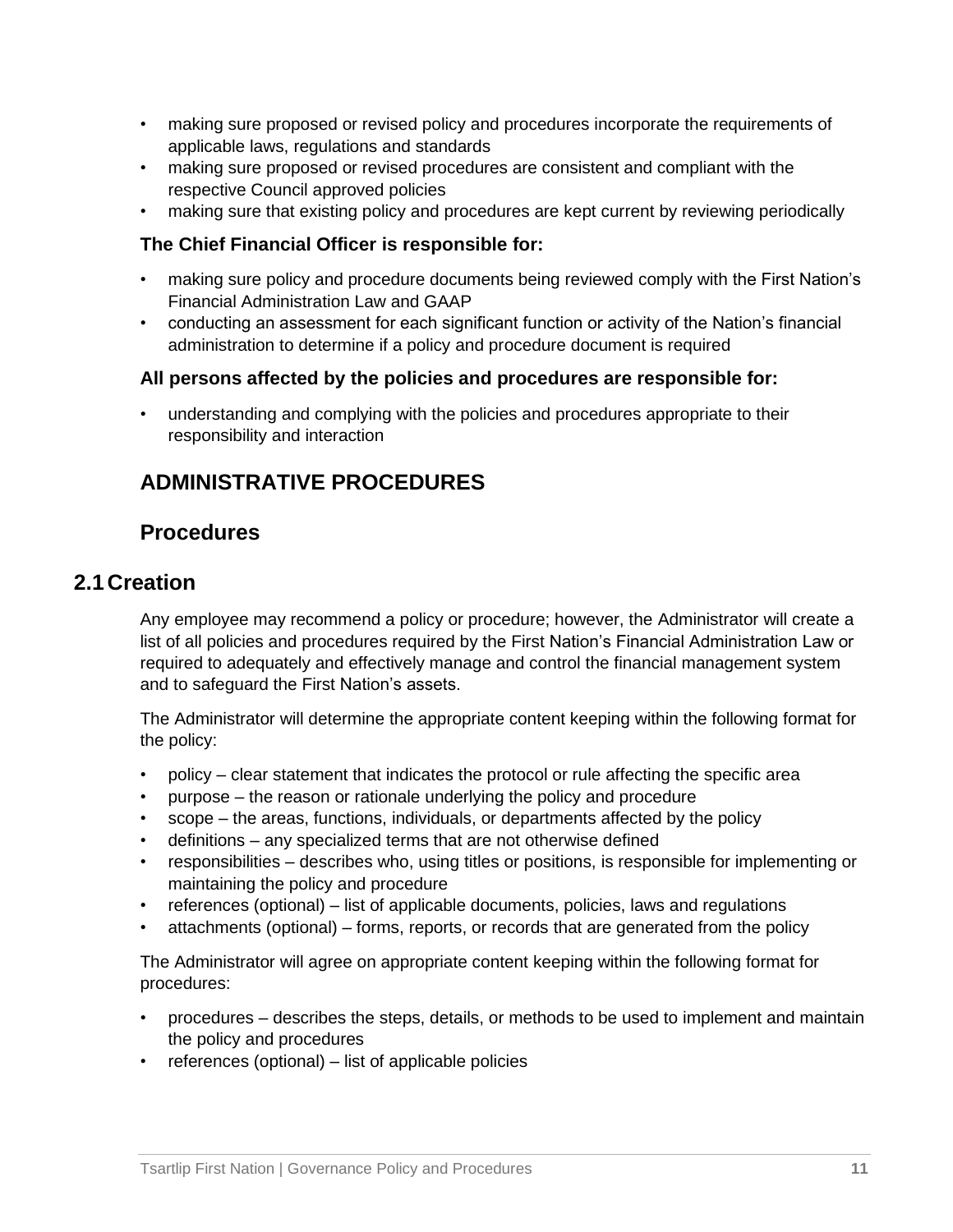## **2.2 Approval and Communication**

Council must approve all policies and procedures by Council Resolution unless procedures' approval has been delegated to the Administrator. Where approval of procedures has been delegated to the Administrator, the Administrator must approve all procedures in accordance with the policies and procedures of the First Nation.

The Administrator will communicate all approved policies and procedures and make sure they are accessible to the all affected departments and persons whether on the First Nation's server, website or a location to which all those affected have access.

The Administrator will make sure that all employment and service contracts require employees and contractors of the First Nation to comply with the policies and procedures of the First Nation.

#### **2.3 Maintenance**

At least every four years, all issued policy and procedures will be reviewed for completeness, accuracy, and relevancy and revised or removed accordingly.

## **References and Related Authorities**

FMB's Financial Management System Standards

• Standard 9.0 – Policies and Procedures

FMB's Financial Administration Law Standards

• Standard 8.0 – First Nation Council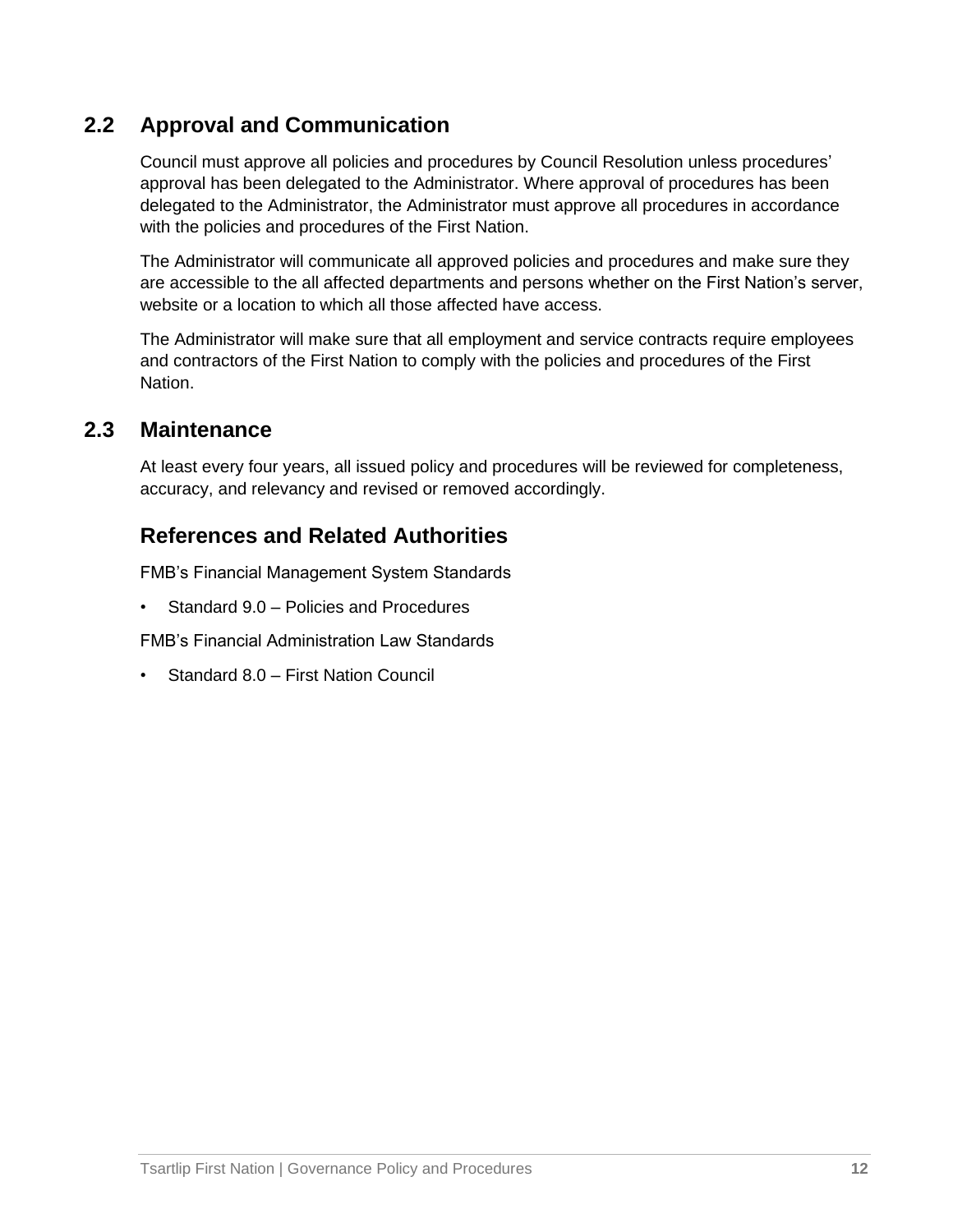## **3. DELEGATED & ASSIGNED RESPONSIBILITIES**

## **POLICY**

## **Policy Statement**

It is Council's policy to establish a process around giving financial administration authorizations and delegations to identified departments, committees and individuals. Overall responsibility for financial management of the First Nation remains with the Council.

## **Purpose**

The purpose of this policy is to document and specify the use of delegation and assignment authority to transfer the responsibility for making a decision or performing a duty to another functional area, Officer, employee, or agent and to provide accountability with respect to financial authorization and authority to bind the First Nation to legal obligations.

## **Scope**

This policy applies to the Council, Committees of Council, Officers, employees of the First Nation and any other persons with authority to conduct activities in connection with the financial administration of the First Nation.

## **Responsibilities**

#### **Council is responsible for:**

- authorizing the Administrator to delegate any Council duties or functions related to the First Nation's financial administrative system to an Officer, employee, Committee, contractor or agent except:
	- the approval of financial administration policies that fall under Council's responsibility as specified in a Financial Administration Law
	- the appointment and removal of the Finance and Audit Committee members, including the Chairperson and Vice-Chairperson
	- the approval of budgets, budget amendments, borrowings and financial statements
	- the approval of the Authorization and Delegation Table
	- any matter relating to the employment or authorities of any Officers

#### **The Administrator is responsible for:**

- assigning their financial management activities or functions except:
	- making sure those with delegated authority understand their responsibilities and have the skill and knowledge necessary to effectively exercise authority
	- establishing protocols for delegation and temporary assignments to deal with absences due to illness, vacation, or other extended leaves using the Temporary Delegation and Authorization form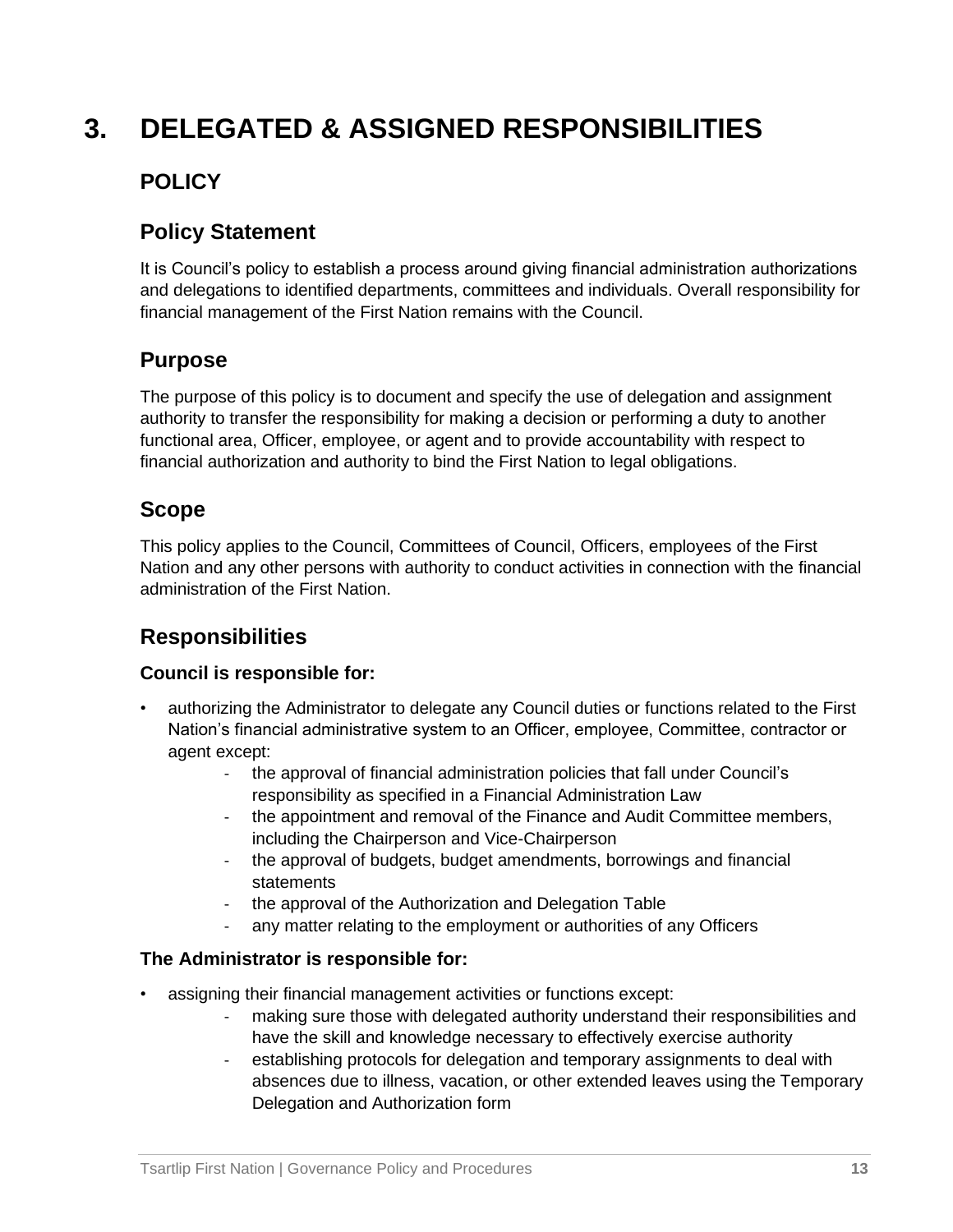Regardless of the delegation of any financial administration authority by Council, Council remains responsible for the financial management of the First Nation.

#### **ADMINISTRATIVE PROCEDURES**

#### **Procedures**

#### **3.1 Delegation**

The Administrator will prepare and update the Authorization and Delegation Table in accordance with this policy.

The Administrator will make sure there is an appropriate level of documentation including the Authorization and Delegation Table and a signed Temporary Delegation and Authorization form. The Administrator will make sure that delegated authority is specified in job descriptions where appropriate.

The Administrator will submit the Authorization and Delegation Table to Council for approval.

The Administrator will make sure that that the Authorization and Delegation Table is communicated to all staff to make sure delegated responsibilities can be carried out effectively.

Council, Committees, Officers, employees, contractors and agents may delegate authority only to individuals competent and capable of carrying out the delegated authority.

The Administrator will make sure that any delegation of authority granted is aligned with the organizational chart structure.

#### **3.2Temporary Delegation**

Delegation and temporary assignments for absences due to illness, vacation, or other extended leaves must be documented using the Temporary Delegation and Authorization form and reported to and filed with the Administrator.

#### **3.3 Monitoring and Evaluation**

The Administrator will monitor and evaluate the performance of the delegated duties and functions and if necessary, make recommendations to Council for amendments to the Authorization and Delegation Table.

#### **References and Related Authorities**

FMB's Financial Management System Standards

• Standard 8.0 – Delegated/Assigned Responsibilities

FMB's Financial Administration Law Standards

• Standard 8.0 – First Nation Council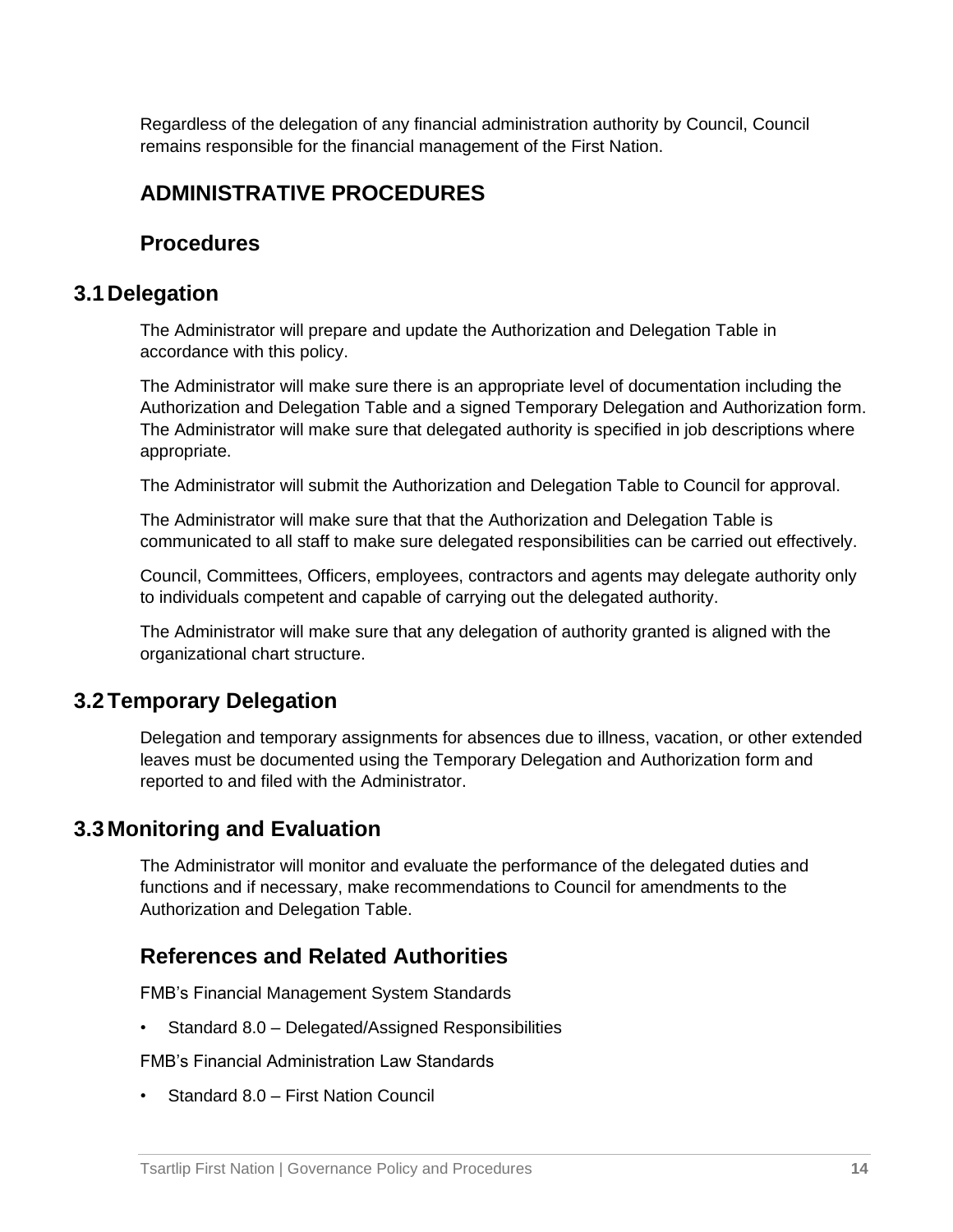• Standard 11.0 – First Nations Officers and Employees

## **Attachments**

- 1. Authorization and Delegation Table
- 2. Temporary Delegation of Duty/Function Form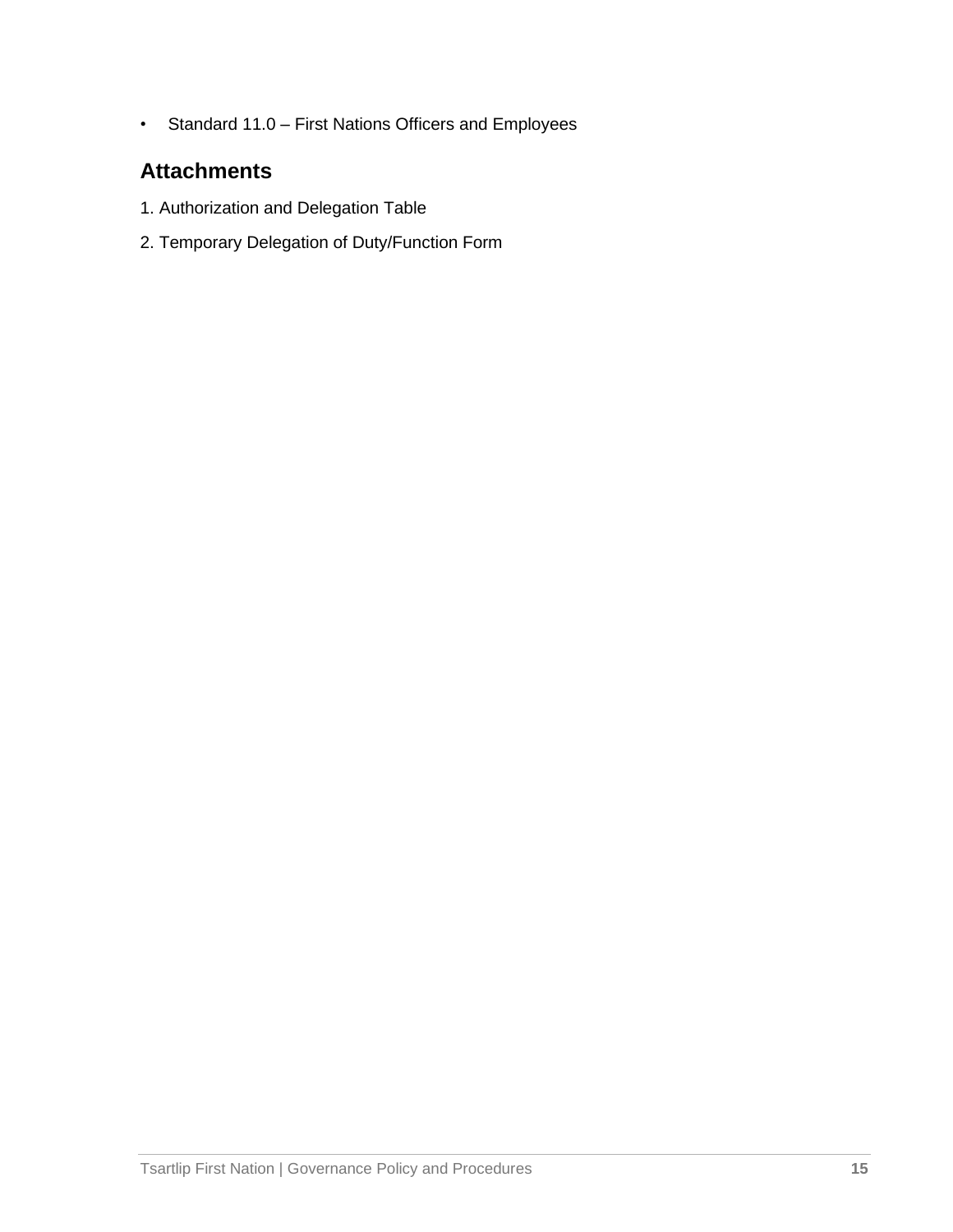## **AUTHORIZATION AND DELEGATION TABLE**

| <b>Financial Administration</b><br><b>Activity / Function</b>                 | <b>Responsible</b>                                                    | <b>Authority Level</b><br>(where applicable)     |
|-------------------------------------------------------------------------------|-----------------------------------------------------------------------|--------------------------------------------------|
| Policy Approval                                                               | Council                                                               | No delegation                                    |
| Procedure Approval                                                            | Council                                                               | Can delegate to Administrator                    |
| Annual Signing of Code of<br><b>Conduct Declaration</b>                       | Council, Finance & Audit<br>Committee Members, Officers,<br>Employees | No delegation                                    |
| Annual Completion and Signing<br>of Private Interests Disclosure<br>Form      | Council, Finance & Audit<br>Committee Members, Officers,<br>Employees | No delegation                                    |
| Appointment and Termination of<br>Finance & Audit Committee<br><b>Members</b> | Council                                                               | No delegation                                    |
| Finance & Audit Committee<br>Terms of Reference Approval                      | Council                                                               | No delegation                                    |
| Signing of Finance & Audit<br><b>Committee Eligibility</b><br>Declaration     | Finance & Audit Committee<br><b>Members</b>                           | No delegation                                    |
| Committee Establishment,<br>Terms of Reference and<br>Termination             | Council                                                               | No delegation                                    |
| Strategic Plan Approval                                                       | Council                                                               | No delegation                                    |
| Annual Risk Register Approval                                                 | Council                                                               | Can delegate to an Officer                       |
| Multi-year Financial Plan<br>Approval by March 31 of each<br>year             | Council                                                               | No delegation                                    |
| Annual Budget Approval by<br>March 31                                         | Council                                                               | No delegation                                    |
| <b>Budget Amendment Approval</b>                                              | Council                                                               | Must approve amounts greater<br>than \$10,000.00 |
| Annual Report Approval by<br>Sept 27                                          | Council                                                               | No delegation                                    |
| <b>Annual Audited Financial</b><br>Statements Approval by July 29             | Council                                                               | No delegation                                    |
| <b>Annual Special Purpose</b><br>Reports Approval                             | Council                                                               | No delegation                                    |
| <b>Quarterly Financial Statements</b><br>Approval Before Next Quarter         | Council                                                               | No delegation                                    |
| <b>External Auditor Appointment</b><br>and Termination                        | Council                                                               | No delegation                                    |
| <b>Investment Strategy Approval</b>                                           | Council                                                               | No delegation                                    |
| <b>Investment Manager</b><br>Appointment and Termination                      | Council                                                               | No delegation                                    |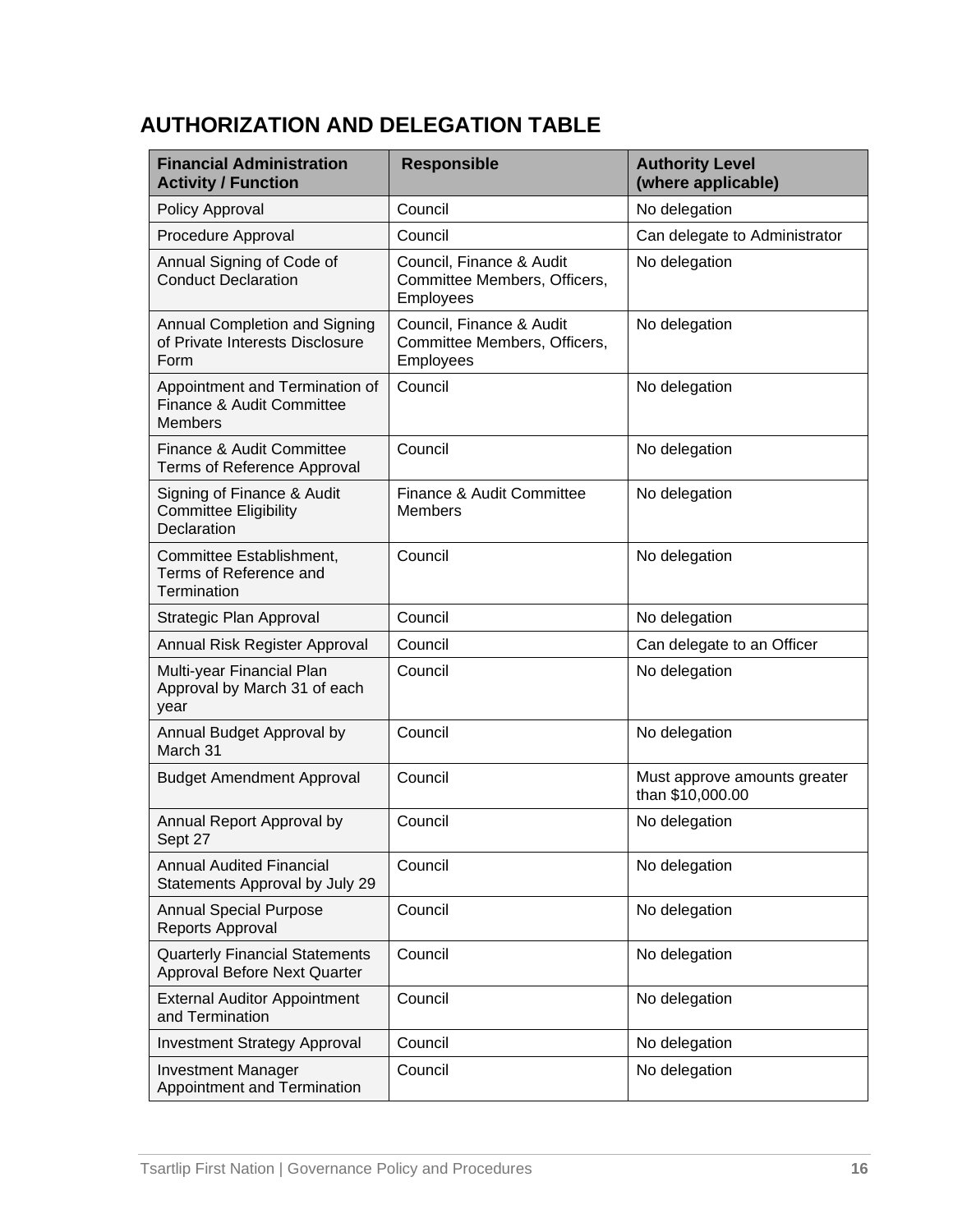| <b>Financial Administration</b><br><b>Activity / Function</b>                           | <b>Responsible</b>         | <b>Authority Level</b><br>(where applicable)                                                                       |
|-----------------------------------------------------------------------------------------|----------------------------|--------------------------------------------------------------------------------------------------------------------|
| Annual Emergency and<br><b>Operations Continuity Plan</b><br><b>Review and Approval</b> | Administrator              | Can delegate to another Officer                                                                                    |
| <b>Annual Review of Financial</b><br><b>Management System</b>                           | Administrator              | Can delegate to another Officer                                                                                    |
| <b>Document Retention Periods</b><br>Approval                                           | Council                    | No delegation                                                                                                      |
| Organization Chart Approval                                                             | Council                    | Can delegate non-Officer<br>approval to Administrator                                                              |
| Appointment, Termination,<br>Severance and Salary<br>Adjustments - Officers             | Council                    | No delegation                                                                                                      |
| <b>Annual Performance Evaluation</b><br>of Officers                                     | Council                    | Can delegate Chief Financial<br>Officer performance evaluation<br>to Administrator                                 |
| <b>Annual Performance</b><br><b>Evaluations of Employees</b>                            | <b>Direct Supervisor</b>   | No delegation                                                                                                      |
| Hiring, Termination, Severance<br>and Salary Adjustments - Non-<br><b>Officers</b>      | Administrator              | Can delegate to the<br>Directors/Program Managers                                                                  |
| Approval of Budgeted<br><b>Expenditures and Capital Asset</b>                           | Council                    | Must approve amounts greater<br>than \$100,000.00                                                                  |
| <b>Purchases and Disposals</b>                                                          | Administrator              | Must approve amounts between<br>\$10,000.00 and \$100,000.00                                                       |
|                                                                                         | Director of Finance        | Must approve amounts between<br>\$5,000.00 and \$10,000.00                                                         |
|                                                                                         | Program Directors/Managers | Up to \$5,000.00                                                                                                   |
| Approval of Extraordinary<br>Expenditures                                               | Council                    | Must approve amounts greater<br>than \$20,000.00                                                                   |
|                                                                                         | Administrator              | Must approve amounts up to<br>\$20,000.00                                                                          |
| Approval of Contracts - Less<br>than 12 months                                          | Council                    | Must approve amounts greater<br>than \$100,000.00                                                                  |
|                                                                                         | Administrator              | Must approve amounts up to<br>\$100,000.00                                                                         |
| Approval of Capital Project<br><b>Trigger Threshold</b>                                 | Council                    | A project is considered a<br>"capital project" when total<br>cumulative costs will be greater<br>than \$150,000.00 |
| Capital Projects Approval                                                               | Council                    | No delegation                                                                                                      |
| Capital Asset Reserve Fund<br>Establishment                                             | Council                    | No delegation                                                                                                      |
| Approval of Contracts - Greater<br>than 12 months                                       | Council                    | No delegation                                                                                                      |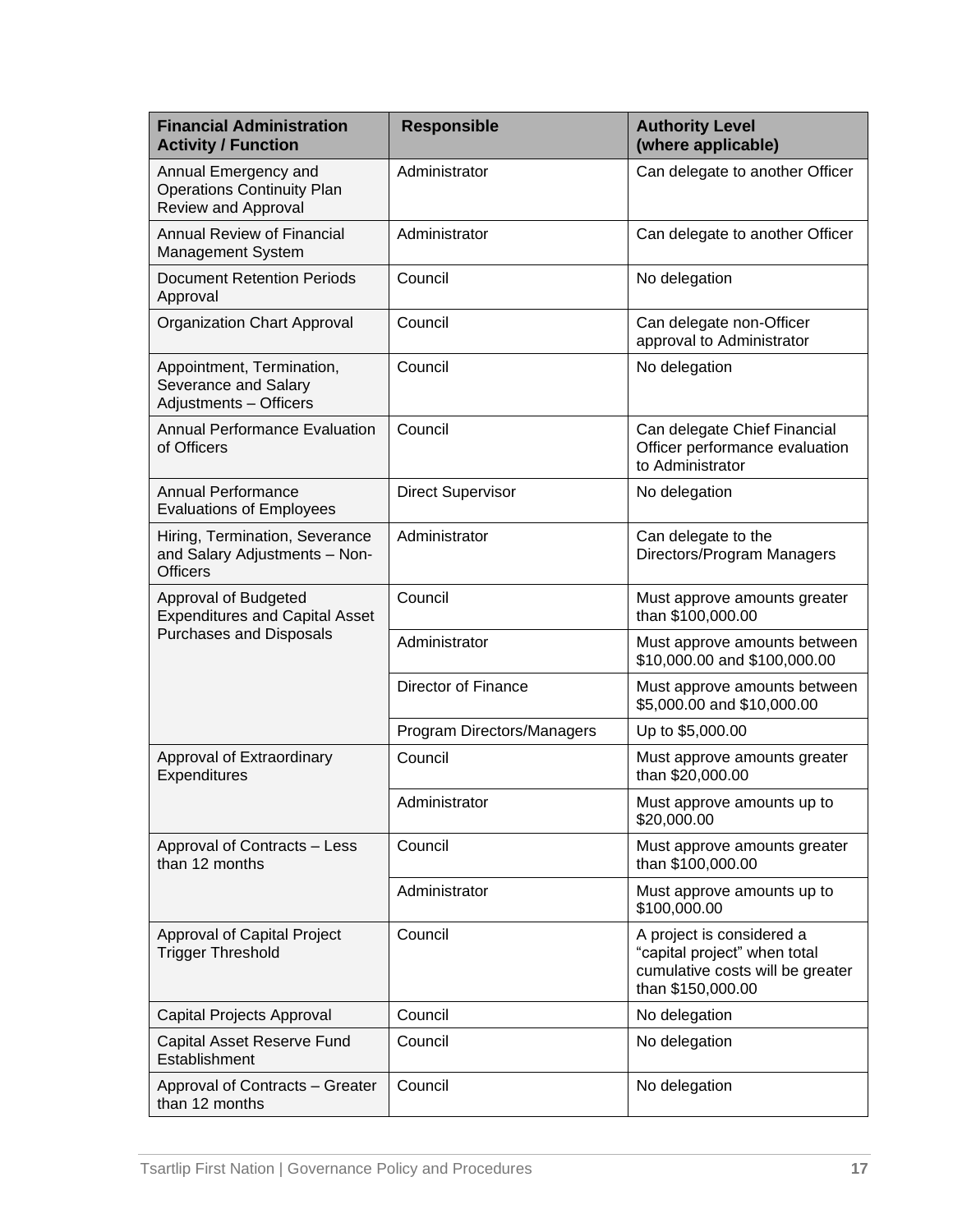| <b>Financial Administration</b><br><b>Activity / Function</b> | <b>Responsible</b>          | <b>Authority Level</b><br>(where applicable)                           |
|---------------------------------------------------------------|-----------------------------|------------------------------------------------------------------------|
| Approval of Insurance<br><b>Coverage and Premiums</b>         | Council                     | No delegation                                                          |
| Annual Review of Insurance<br>Coverage                        | Administrator               | Can delegate to another Officer                                        |
| Approval of Capital/Operating<br>Leases                       | Council                     | No delegation                                                          |
| Approval of Bank Account<br><b>Transfers</b>                  | Council                     | Two approvals from authorized<br>signatories - no delegation           |
| Bank Accounts -<br>Opening/Closing                            | Council                     | No delegation                                                          |
| Bank Accounts - Approval of<br>Reconciliations                | Officer                     | No delegation                                                          |
| Approval of Borrowing<br><b>Transactions</b>                  | Council                     | No delegation                                                          |
| Approval of Lending - Principal<br>amount                     | Council                     | Must approve amounts greater<br>than \$0.00                            |
|                                                               |                             |                                                                        |
| Approval of Lending - Loans<br>Receivable                     | Council                     | Must approve amounts greater<br>than \$0.00                            |
|                                                               |                             |                                                                        |
| Approval of Guarantees and<br>Indemnities                     | Council                     | Must approve amounts greater<br>than \$0.00                            |
|                                                               |                             |                                                                        |
| Loan Forgiveness Approval                                     | Council                     | Must approve amounts greater<br>than \$0.00                            |
|                                                               |                             |                                                                        |
| Payroll Advance Approval                                      | Administrator               | No delegation                                                          |
| <b>Expense Allowance Approval</b>                             | Administrator               | Must approve amounts greater<br>than \$1,000.00.                       |
|                                                               | <b>Director of Finance</b>  | Must approve amounts up to<br>\$1,000.00.                              |
| Payroll Remittance Package<br>Approval                        | Director of Finance         | No delegation                                                          |
| Approval of Reimbursable<br>Expense Claims - Council          | <b>Council and Officers</b> | Two approvals - one non-<br>claimant Council member and<br>one Officer |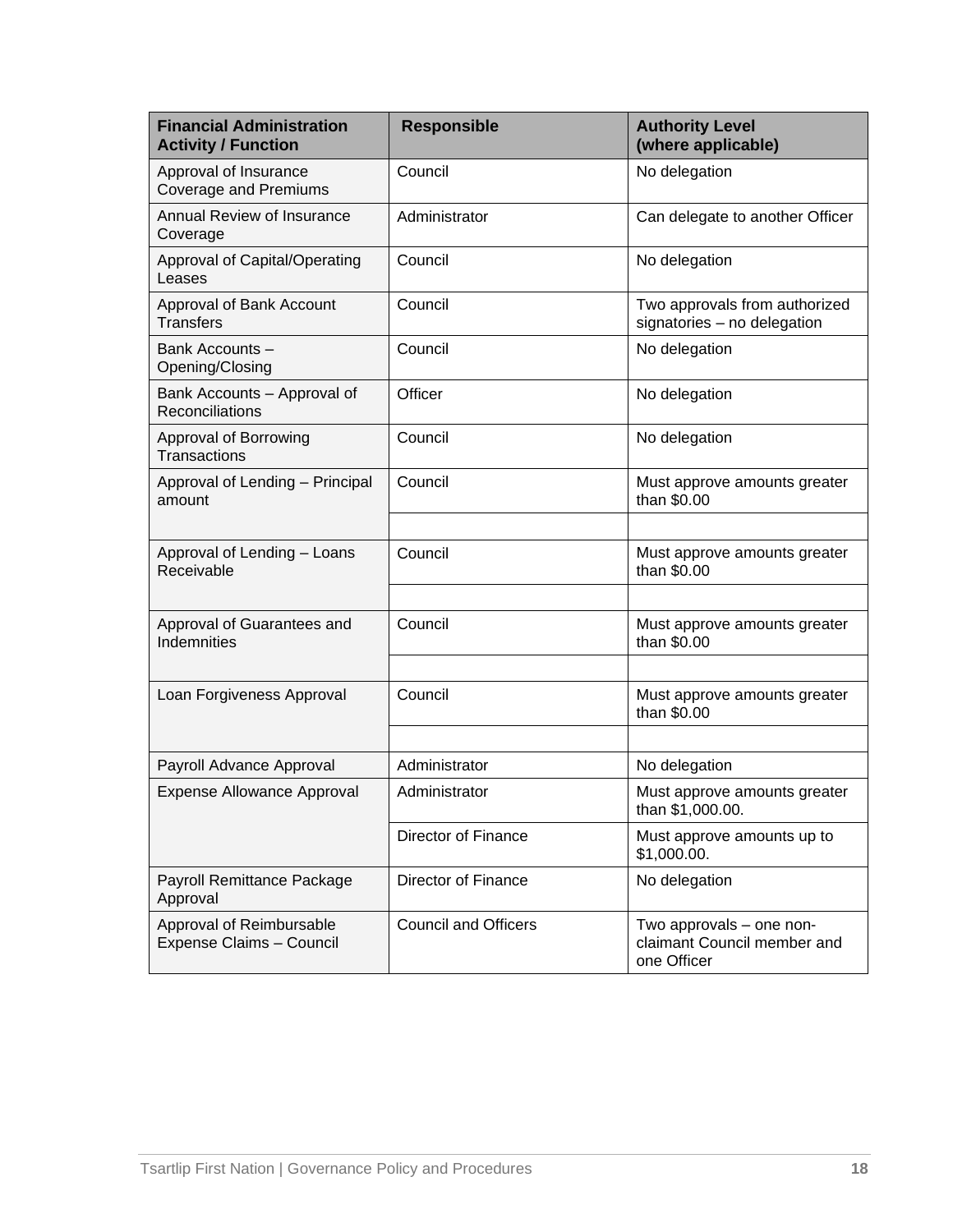## **TEMPORARY DELEGATION OF DUTY/FUNCTION FORM**

I, *[insert name and position title]*, hereby delegate to *[insert name and position title]* the duty/function, on a temporary basis, of my position effective [insert start date] to [insert end date].

Agreed to on the XX day of Month 20XX

Person delegating:

Name and Position Title

Person delegated to:

Name and Position Title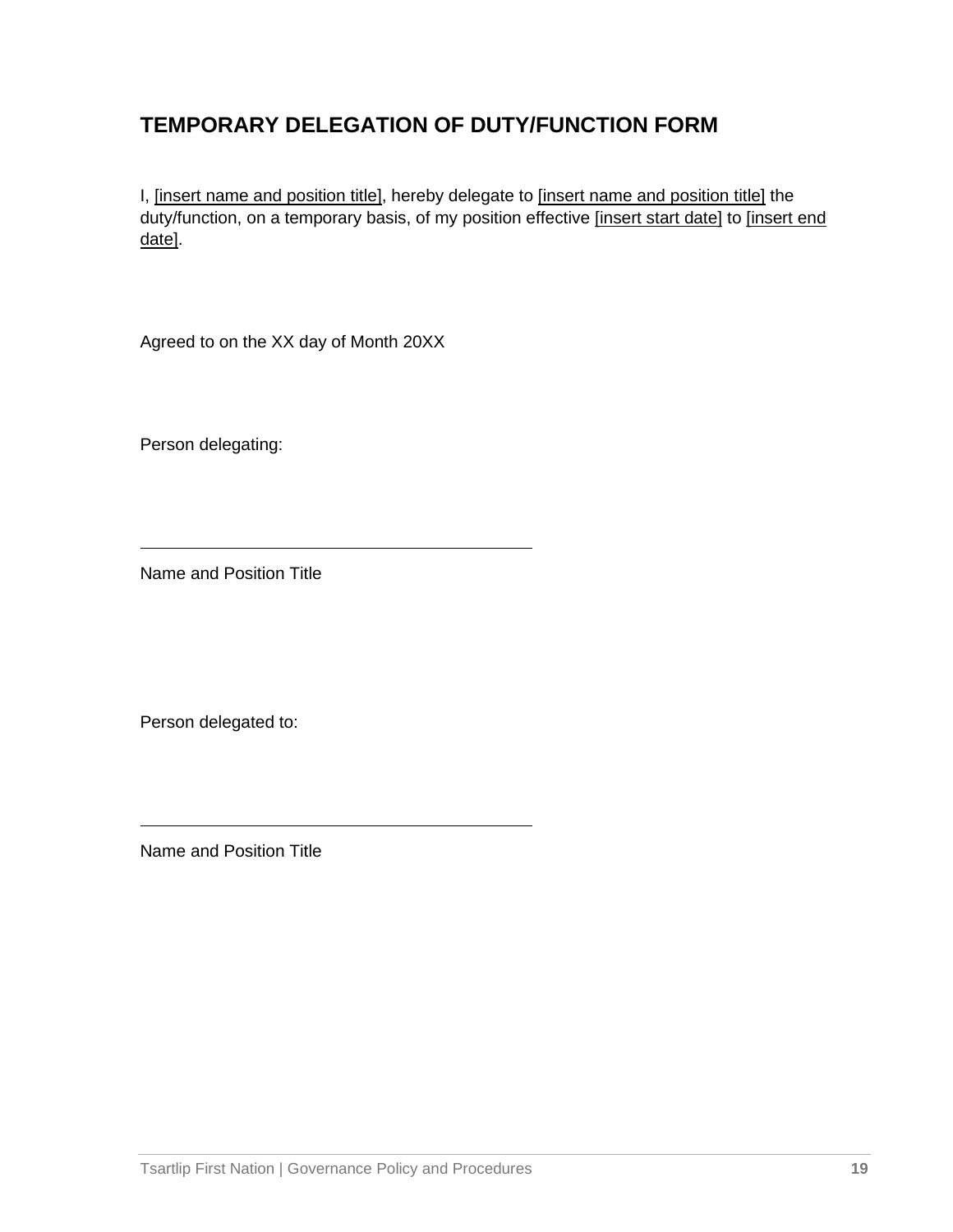## **4. CODE OF CONDUCT AND CONFLICT OF INTEREST**

## **POLICY**

## **Policy Statement**

It is Council's policy to establish a process around having Council, committee members, Officers and any staff and contractors, if applicable involved in the financial administration of the First Nation, make an annual Code of Conduct Declaration and disclose as soon as possible any circumstances which could result in an actual or potential conflict of interest.

## **Purpose**

The purpose of this policy is to provide each Council member, committee member, employee and contractor with a clear understanding of their expected conduct, including managing conflicts of interest, in the performance of their responsibilities.

## **Scope**

This policy applies to all individuals involved with the financial administrative system of the First Nation, including Council, committee members, Officers, employees and contractors.

## **Responsibilities**

#### **Council is responsible for:**

- at the beginning of their term of office, reading and understanding the code of conduct and conflict of interest requirements and signing the Code of Conduct Declaration and the Conflict of Interest Disclosure forms
- in addition to annually, disclosing as they arise and as soon as possible, any circumstances which could result in an actual or potential conflict of interest
- complying with the Financial Administration Law, Appendix A Mitigating Conflicts of Interest, and any other applicable First Nation law, policies, procedures and any applicable standards
- taking appropriate action, as outlined in the Financial Administration Law, to remedy Councillor misconduct
- rejecting gifts or benefits over the value of [\$500] that might reasonably be seen to have been offered in order to influence the making of a decision
	- if a Councillor is unsure whether to accept a gift or benefit, they will bring the matter before Council for a decision
- taking appropriate action to remedy undisclosed conflicts of interest by Councillors
	- if a Councillor has reason to believe that another Councillor has a conflict of interest or an apparent conflict of interest regarding a matter before the Council, the Councillor may request clarification of the circumstances at a Council meeting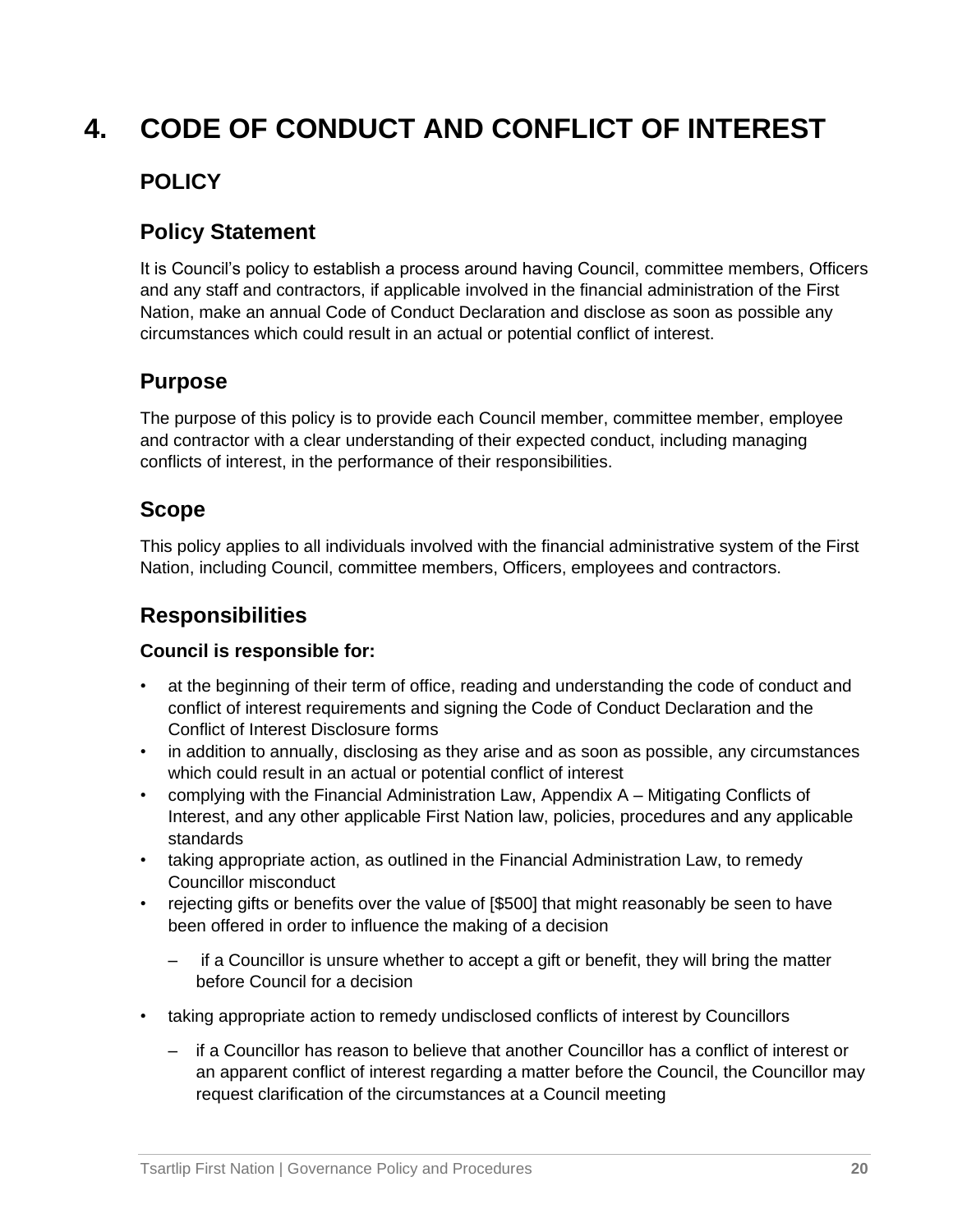- if a Councillor is alleged to have a conflict of interest or an apparent conflict of interest, and does not acknowledge it and take action to disclose the conflict, Council must determine whether the Councillor has a conflict of interest or an apparent conflict of interest
- the minutes of the Council meeting must record any decision made by the Council regarding an undisclosed conflict of interest by a Councillor.
- if Council determines that a Councillor has a conflict of interest or an apparent conflict of interest, the Councillor must comply with the requirement to disclose the conflict of interest

#### **The Administrator is responsible for:**

- making sure that Council members, committee members, employees and contractors are informed of the code of conduct and conflict of interest requirements and that training/orientation is provided to Council members, Officers and employees and contractors in a timely manner upon being hired or elected
- making sure that Council members sign the Code of Conduct Declaration and the Conflict of Interest Disclosure forms annually and submit it to the Administrator in a timely manner
- making sure that Officers, committee members, employees and contractors sign the Code of Conduct Declaration upon appointment and annually thereafter, and the Conflict of Interest Disclosure forms as actual or potential conflicts arise, and submit it to the Administratorin a timely manner
- filing the Code of Conduct Declaration and Conflict of Interest Disclosure forms according to the relevant records management policy that protects the privacy of the persons making the disclosure

#### **Officers, committee members, employees and contractors are responsible for:**

• disclosing circumstances which could result in an actual or potential conflict of interest as they arise and as soon as possible

#### **Immediate supervisors are responsible for:**

• making sure their supervised employees and contractors sign the Code of Conduct Declaration annually, and Conflict of Interest Disclosure forms as actual or potential conflicts arise, and submit to the Administrator in a timely manner if the Administrator has delegated this responsibility to immediate supervisors

## **ADMINISTRATIVE PROCEDURES**

#### **Procedures**

#### **4.1 Acceptance of Gifts**

Councillors, committee members, officers, employees and contractors will not accept any gifts and benefits exceeding a value of [\$500] or that might reasonably be seen to have been offered in order to influence the making of a decision by that person. If an employee or contractor is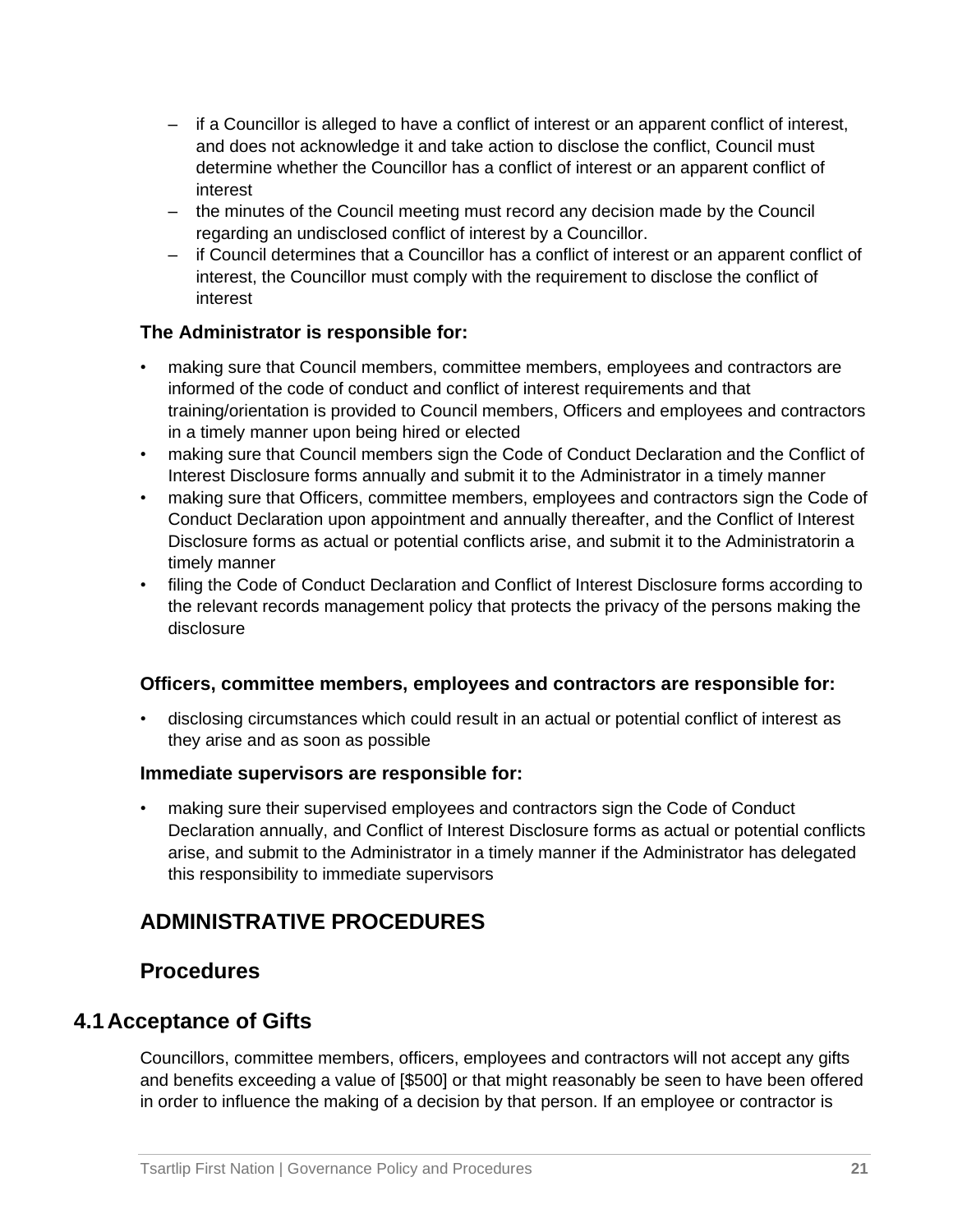unsure whether to accept a gift or benefit, they will discuss the matter with their immediate supervisor.

#### **4.2 Code of Conduct Declaration and Conflict of Interest Disclosure Forms**

At the end of each fiscal year, the Administrator will communicate, in writing, to Council members, Officers, employees and contractors to obtain the signed Code of Conduct Declaration, and to obtain annual Conflict of Interest Disclosure forms from Council members.

The Administrator will file the Code of Conduct Declaration and Conflict of Interest Disclosure forms according to the relevant records management policy that protects the privacy of the persons making the disclosure.

Signed Council Code of Conduct Declaration and Conflict of Interest Disclosure forms will be filed with the relevant administrative personnel.

The Administrator will retain all Code of Conduct Declarations and Conflict of Interest Disclosure forms in the respective Officer, employee personnel or contractor file.

Council will act if the required forms are not received within **90 days** of being notified by the **Administrator** 

## **References and Related Authorities**

FMB's Financial Management System Standards

• Standard 13.0 – Conduct Expectations

FMB's Financial Administration Law Standards

• Standard 12.0 – Conduct

## **Attachments**

- 1. Code of Conduct Declaration
- 2. Conflict of Interest Disclosure Form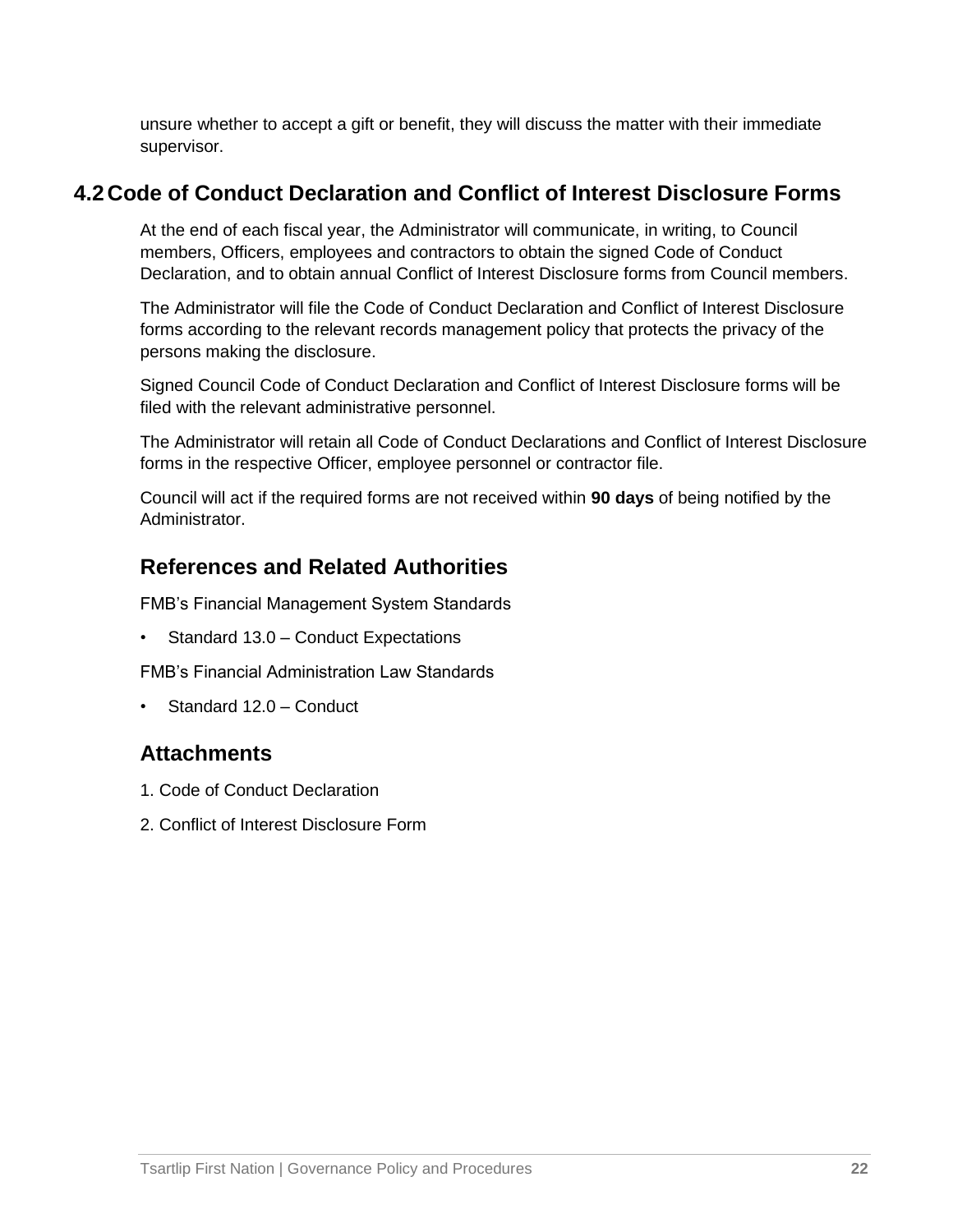## **CODE OF CONDUCT DECLARATION**

I hereby confirm that I have read and understand the Conduct and Conflict of Interest Expectations set out in Appendix A – Avoiding and Mitigating Conflicts of Interest, and the First Nation's Financial Administration Law ("the Law"), and agree to comply fully with them.

I agree that I will adhere to the following principles and responsibilities governing my professional and ethical conduct.

To the best of my knowledge and ability:

- I will comply with the Law, any other applicable First Nation law and any applicable standards
- I will act with honesty, good faith and in the best interest of the First Nation
- I will exercise the care, diligence and skill that a reasonably prudent individual would exercise in comparable circumstances
- I will avoid any real, potential, or apparent conflicts of interests
- I will act with due care, competence, and diligence, without misrepresenting material facts or allowing my independent judgement to be subordinated
- I will respect the confidentiality of information acquired in the course of my work or service except when authorized to do so in the performance of my duties or am otherwise legally obligated to disclose
- I will ensure responsible use of and control over all First Nation assets and resources entrusted to me
- I will be accountable for adhering to this declaration

#### **Declaration of Understanding:**

Council member, Employee or Contractor name (print)

Council member, Employee or Contractor name (signature)

Title **Date**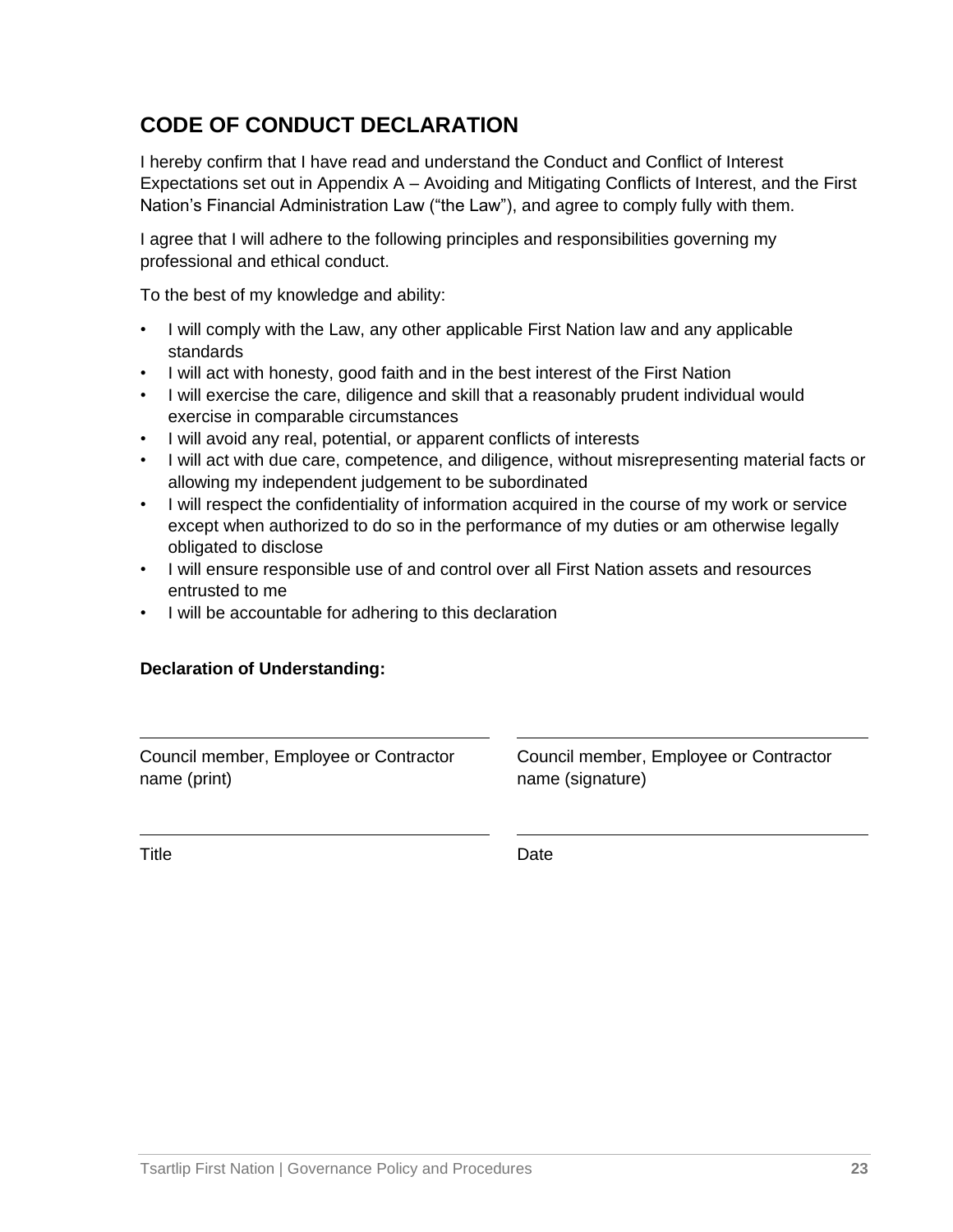## **CONFLICT OF INTEREST DISCLOSURE FORM**

A Council member, employee or contractor ("an individual") has a "conflict of interest" when the individual exercises a power or performs a duty or function and at the same time knows or ought reasonably to have known that in the exercise of the power or performance of the duty or function there is an opportunity to benefit the individual's private interests, otherwise known as personal gain at the expense of others.

All Council members, employees and contractors are required to declare any actual, potential or apparent conflicts of interest to the First Nation. Conflicts of interest could arise from "personal interests" which include:

- the individual's spouse
- a person under the age of eighteen (18) years in respect of whom the individual or the individual's spouse is a parent or acting in a parental capacity
- a person for whom the individual or the individual's spouse is acting as guardian
- a person, other than an employee, who is financially dependent upon the individual or the individual's spouse or on whom the individual is financially dependent
- an entity in which the individual or the individual in combination with any other person described in this section has a controlling interest
- close family or personal relationships with persons in a position to influence the affairs of the First Nation, or otherwise engaged in the affairs of the First Nation
- close relationships with persons having an interest in information, competitive, intellectual or other interests of the First Nation

**Declaration:** I disclose the following actual, potential or apparent conflicts of interest:

Council member, Employee or Contractor name (print)

Council member, Employee or Contractor name (signature)

Title **Date**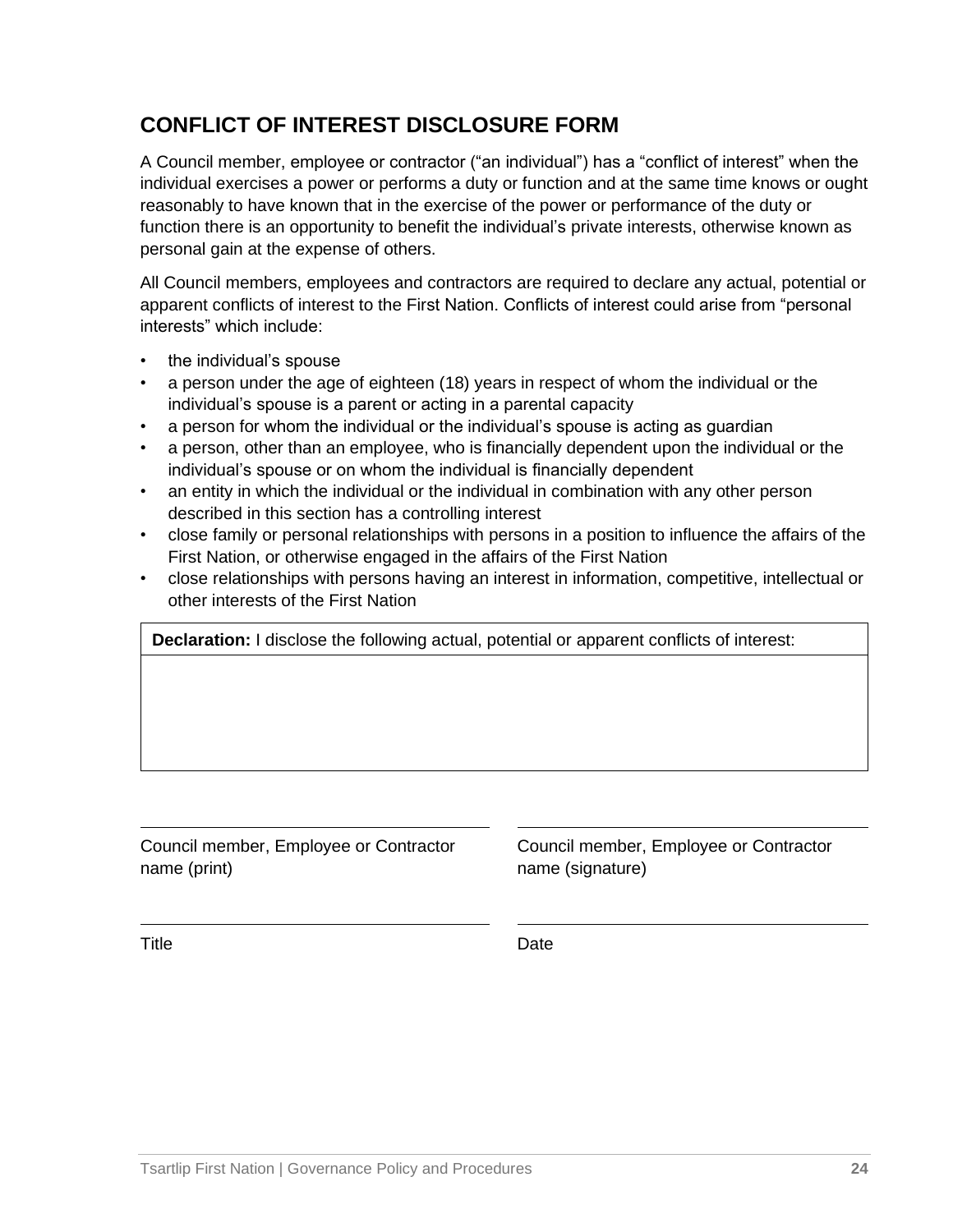## **5. COMMITTEE ESTABLISHMENT AND DISSOLUTION**

## **POLICY**

## **Policy Statement**

It is Council's policy to establish a process around standing committees and special committees it deems necessary to fulfill its mandate or to assist in meeting its legal and regulatory obligations.

## **Purpose**

The purpose of this policy and procedure is to establish an effective governance system that makes sure Committees are consistently and purposefully structured to carry out its specified functions assigned by Council or in First Nation laws.

## **Scope**

This policy applies to Council, its committees and the Administrator .

## **Responsibilities**

#### **Council is responsible for:**

- establishing a committee and its mandate
- approving the terms of reference for each committee
- determining the minimum qualifications and eligibility requirements of committee members and chairpersons
- appointing a chairperson or filling a chairperson vacancy on a committee
- evaluating the effectiveness of each committee
- approving any recommendations presented by the committee

#### **The Administrator is responsible for:**

• making sure that the agendas and minutes of all committee meetings are retained for a period of at least seven years or a period specified in the First Nation's relevant policy

#### **The Chairperson is responsible for:**

- facilitating committee meetings and making sure they are conducted in an efficient and effective manner
- scheduling committee meetings as necessary and planning committee activities to make sure that the committee is successful in fulfilling its mandate and addressing its functions, duties and responsibilities, including working within its approved budgetary resources
- approving committee agendas
- making sure that minutes are prepared and that they accurately reflect meeting outcomes
- identifying the necessary qualifications and eligibility criteria for committee members, subject to First Nation's laws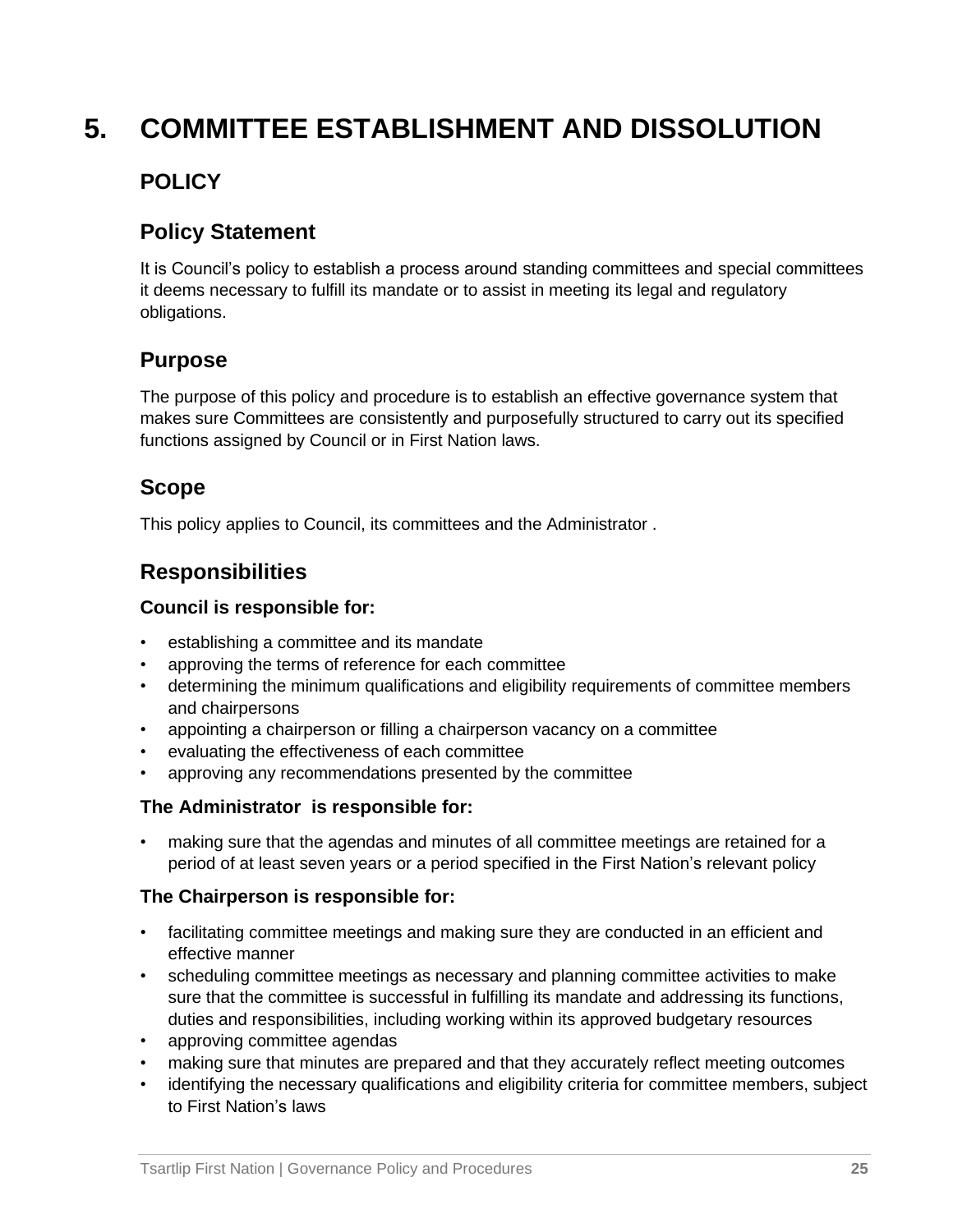- recruiting qualified committee member candidates and recommending them to Council
- evaluating committee members and their contributions
- recommending member appointments and removals to Council
- reporting to Council on behalf of the committee

#### **The Committee members are responsible for:**

- preparing for applicable committee meetings by reading reports and background materials prepared for each meeting and obtaining information necessary for decision making
- becoming knowledgeable of the committee functions
- participating fully in the discussions of the committee
- attending all committee meetings
- avoiding conflicts of interests and complying with conflicts of interest policies and procedures established by Council or under the First Nation's laws

## **ADMINISTRATIVE PROCEDURES**

#### **Procedures**

#### **5.1Establishment / Dissolution**

Subject to First Nation laws, Council may establish or dissolve a committee, other than the Finance and Audit Committee, by passing a Council Resolution. Council will also establish terms of reference regarding the committee's mandate, objectives and expected outcomes.

Subject to First Nation laws, for each new committee, the Administrator and the chairperson will develop and recommend to Council for approval the terms of reference which will include, at a minimum, the following:

- composition of members, including minimum number of Council members and any requirements for specific experience, skills, knowledge or expertise
- quorum
- term of the committee members
- detailed role and functions
- voting rules
- meeting and reporting obligations

#### **5.2 Member Appointment**

Subject to First Nation laws, Council will appoint a committee chairperson.

Subject to First Nation laws, the Administrator and the respective committee chairperson will develop and recommend to Council for approval membership qualification and eligibility criteria for each committee, including potential conflicts of interest avoidance.

The chairperson, based on consultations with the committee, will recommend to Council the appointment of new committee members.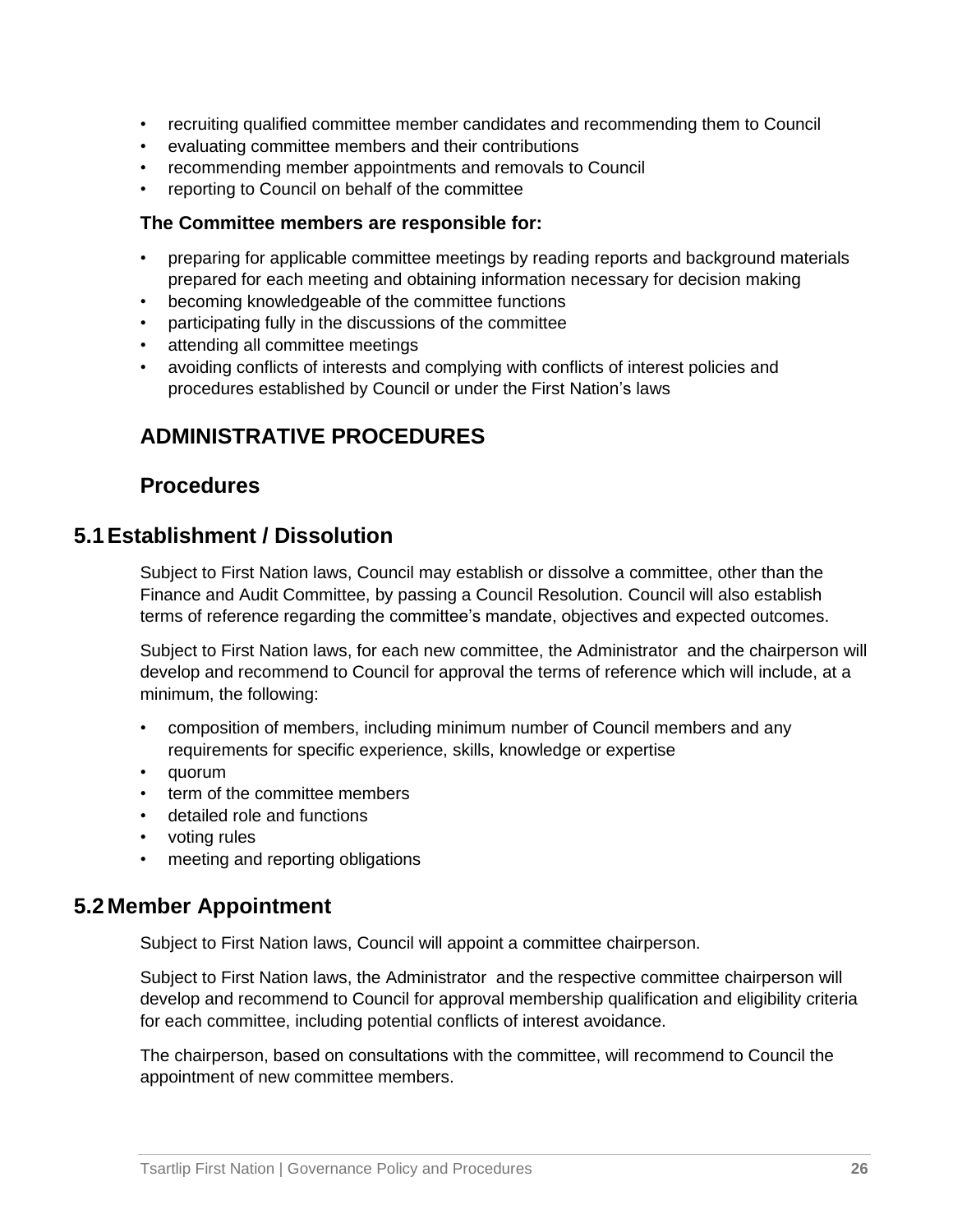## **5.3Performance Monitoring and Evaluation**

Annually, the chairperson will evaluate the committee's progress against its terms of reference, objectives, and stated outcomes.

The chairperson will continually monitor the performance of committee members against their terms of appointment.

#### **5.4 Member Removal**

Subject to First Nation laws, a committee member may be removed on the recommendation of the committee chairperson if the committee member has committed a breach of the code of conduct, confidentiality, a First Nation policy or fails to perform expected duties of a committee member, or is no longer qualified or eligible to be a committee member.

#### **References and Related Authorities**

FMB's Financial Management System Standards

• Standard 11.0 – First Nation Committees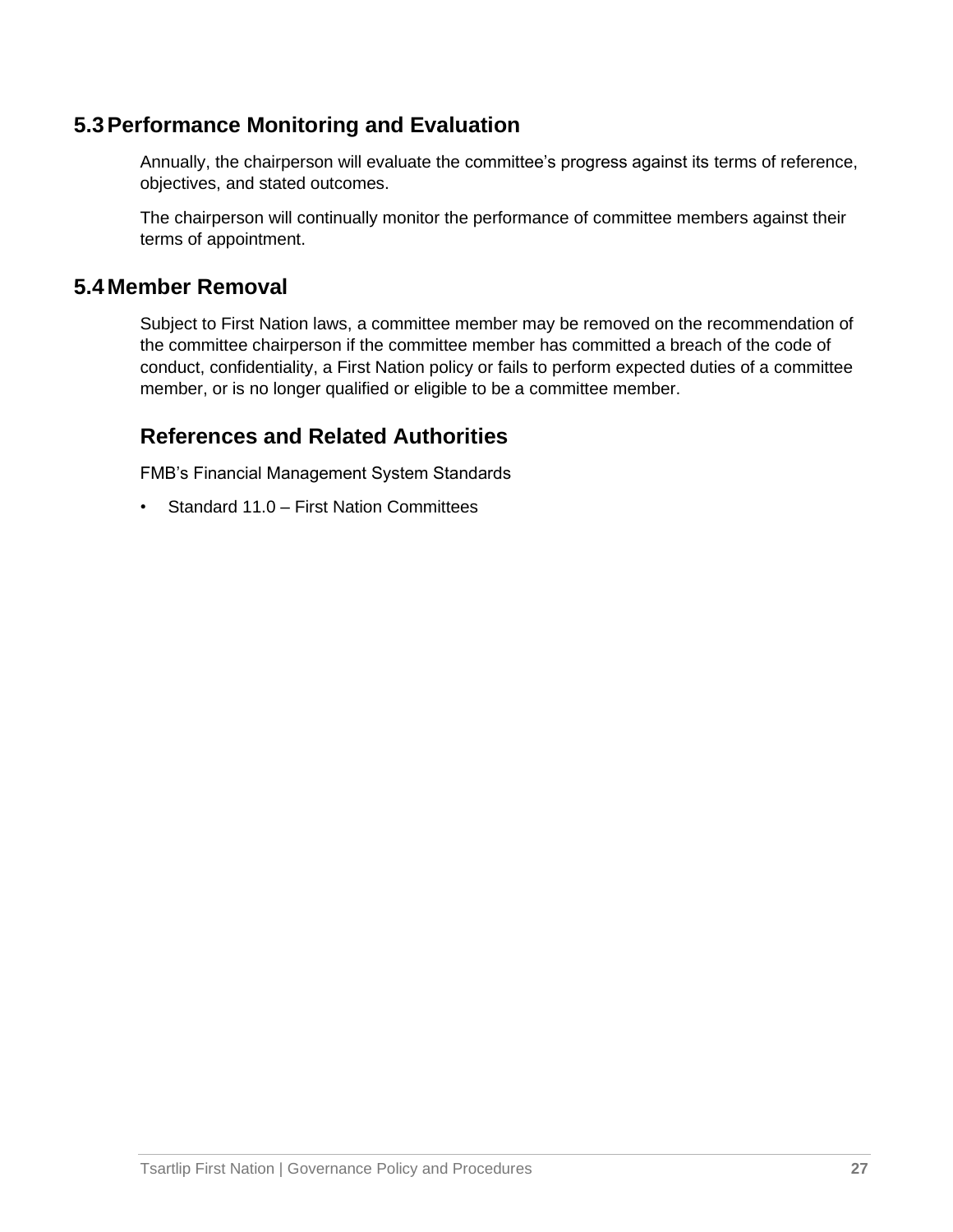## **6. FINANCE AND AUDIT COMMITTEE**

## **POLICY**

## **Policy Statement**

It is Council's policy and a requirement of the First Nation's Financial Administration Law to establish a process around creating and maintaining a Finance and Audit Committee ("the FAC") to assist Council in carrying out its oversight responsibilities for financial reporting, internal control and risk management processes.

## **Purpose**

The purpose of this policy is to set out the composition, responsibilities, and procedures in creating and maintaining a Finance and Audit Committee.

## **Scope**

This policy applies to Council, the Finance and Audit Committee, the Administrator and the Director of Finance.

## **Responsibilities**

#### **Council is responsible for:**

- assigning to the FAC any responsibilities or functions in addition to those set out in the Law
- approving the FAC's terms of reference
- determining eligibility criteria of FAC members, chairpersons and vice-chairpersons
- confirming, before appointment, that each potential FAC member is eligible to be a member and is independent
- making sure that each FAC member signs a statement annually, confirming that they continue to meet the eligibility criteria and remain independent
- determining the requirements of financial competency to be met by the majority of FAC members
- appointing the FAC's chairperson and vice-chairperson and filling any vacancies in those offices
- evaluating the FAC's effectiveness
- providing the FAC with the resources it might need to carry out its functions
- considering any FAC recommendations or advice
- If the chairperson is not a Council member, sending notices and agendas of all Council meetings to the chairperson

#### **The Finance and Audit Committee Chairperson is responsible for:**

- facilitating the FAC's interaction with Officers
- chairing FAC meetings and making sure they are conducted in an efficient and effective manner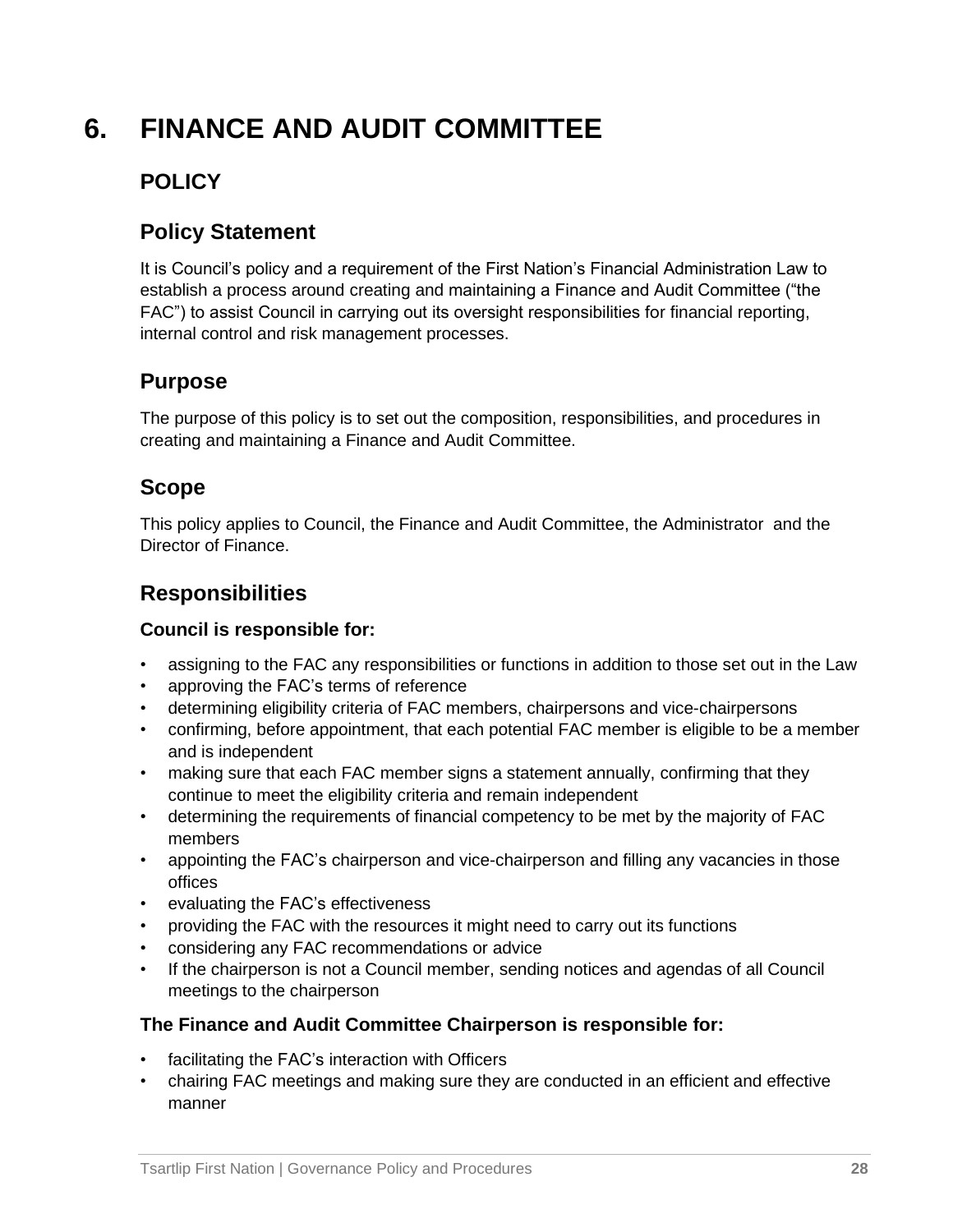- planning the FAC's activities to make sure that it is successful in fulfilling its mandate and addressing its functions, duties and responsibilities
- preparing FAC agendas
- making sure minutes are recorded at each duly called meeting
- recruiting qualified FAC member candidates and recommending them to Council
- evaluating FAC members and their contributions
- reporting to Council on behalf of FAC

#### **FAC Members are responsible for:**

- preparing for meetings by reading reports and background materials prepared for each meeting and acquiring adequate information necessary for decision making
- actively participating in FAC deliberations
- attending all scheduled FAC meetings subject to reasonable exceptions acceptable to the chairperson
- becoming knowledgeable of FAC's functions and statutory responsibilities under the First Nation's Financial Administration Law
- maintaining communications with management, FAC members, the auditor and other advisors as appropriate
- making sure they have the minimum level of financial competency necessary to fulfill their responsibilities
- making sure they maintain their independence as required in the First Nation's Financial Administration Law
- avoiding conflicts of interests and complying with conflict of interest policies and procedures established by Council and described in the Financial Administration Law
- reviewing and making recommendations to the chairperson on the FAC terms of reference for Council consideration and approval

#### **The Administrator is responsible for:**

- maintaining the current FAC member list
- tracking FAC member financial competency
- keeping the chairperson current on major developments and provide FAC with sufficient information on a timely basis to enable FAC to discuss potential issues, make decisions, and fulfill its mandate
- assisting the chairperson in planning and making necessary arrangements for setting agendas, giving required meeting notices and holding meetings
- attending each FAC meeting, unless excused by the chairperson for a reasonable reason or excluded from attendance by FAC vote as provided in the First Nation's Financial Administration Law

#### **The Chief Financial Officer is responsible for:**

- attending each FAC meeting, unless excused by the chairperson for a reasonable reason or excluded from attendance by FAC vote as provided in the First Nation's Financial Administration Law
- providing technical and professional support to the FAC as requested or as required in the First Nation's Financial Administration Law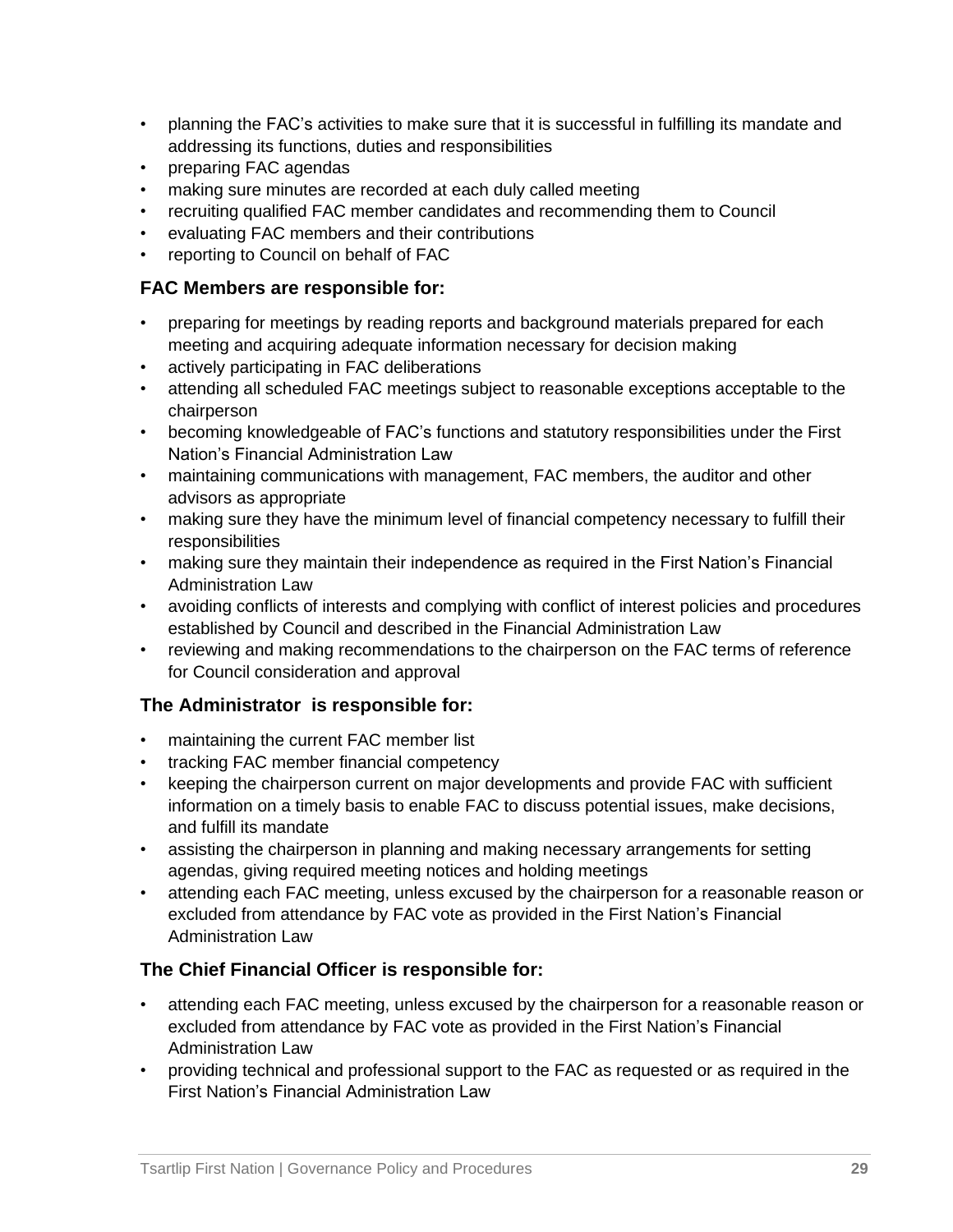## **ADMINISTRATIVE PROCEDURES**

## **Procedures**

## **6.1 Member Appointment and Removal**

Subject to the First Nation's Financial Administration Law, Council will appoint the FAC chairperson and vice-chairperson.

Council must establish its FAC consistent with the number of members specified in the Financial Administration Law.

Council, upon recommendation of the chairperson, will appoint the FAC members by passing a Council Resolution, a majority of whom must have financial competency and all of whom must have independence and meet the eligibility criteria as set out in the terms of reference approved by Council.

A FAC member may be removed from office by Council in the circumstances permitted in the First Nation's Financial Administration Law. In such circumstances, Council will remove a FAC member by passing a Council Resolution.

Subject to the First Nation's Financial Administration Law, Council may choose to appoint an alternate FAC member by passing a Council Resolution.

#### **6.2Term Requirements**

Subject to the First Nation's Financial Administration Law, when making FAC appointments, Council will make sure that no more than half of the members' terms will expire in any one fiscal year.

The Administrator will maintain a register of FAC members which will, for each member, include the date of appointment or re-appointment, the term of the membership, and the term end date and which will track independence and financial competency issues for each member.

Upon any changes in FAC membership, the Administrator will report to Council on the term end dates for each FAC member.

The term of a FAC member will be as established in the First Nation's Financial Administration Law.

The terms of office of FAC members are staggered to ensure the continuing effectiveness of the FAC and to provide for succession planning. Non-Council members shall serve three-year terms, appointed in opposite years of Council elections.

Council members must be appointed to the Finance and Audit Committee as soon as possible following their election to the Council and will serve on the Finance Committee to the end of their term on Council

If a FAC member is removed from office, dies, or resigns before their term expires, Council must as soon as possible appoint a new FAC member to hold office for the remainder of the term.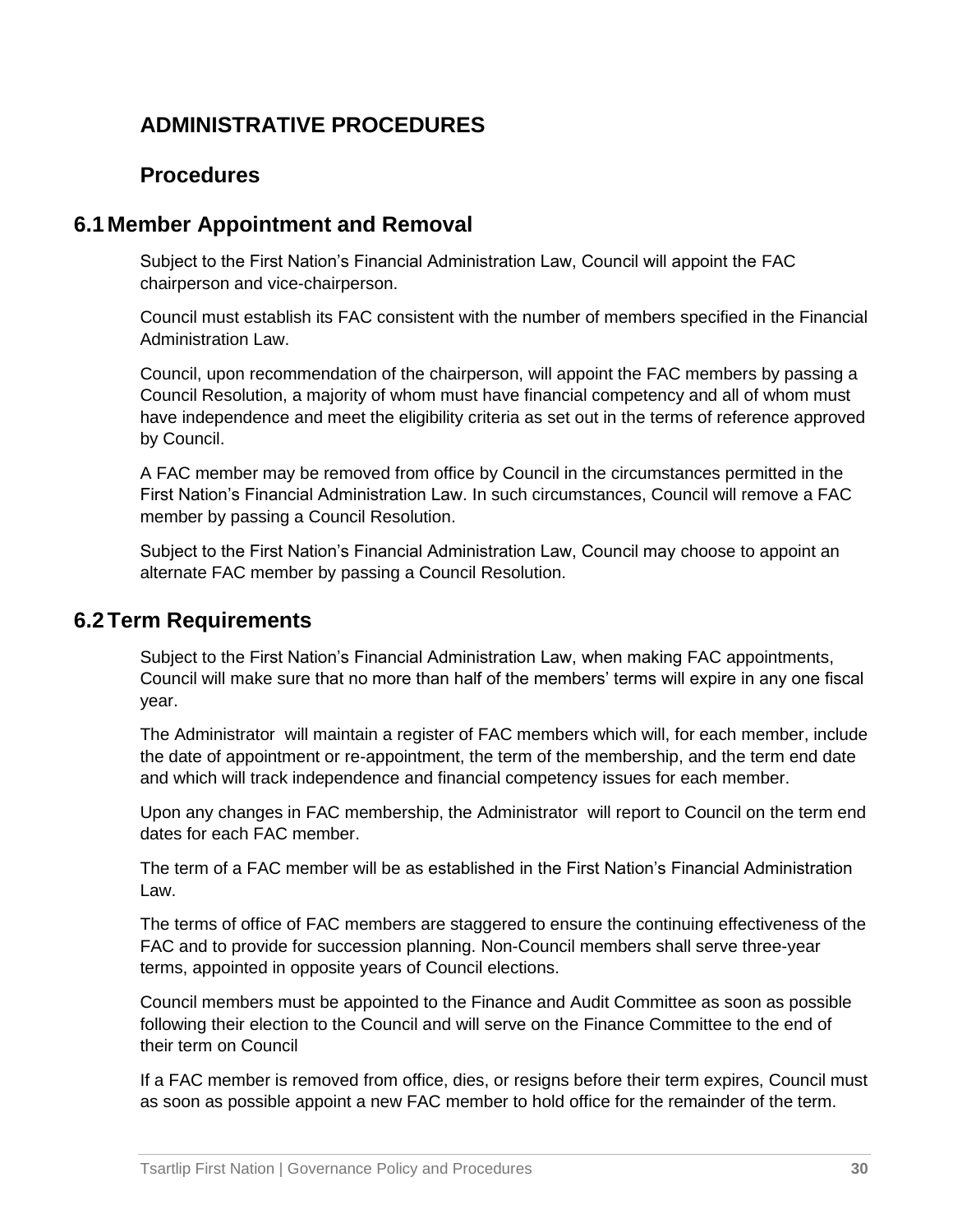## **6.3Eligibility Criteria**

Council will establish FAC member eligibility criteria as set out in the Finance and Audit Committee Declaration of Eligibility. Council will specify that an individual will not have a role in the financial management of the First Nation involving the planning organizing, directing, or controlling of its financial activities, including budgeting, financial accounting, financial reporting, procurement and utilization of funds.

Council will document FAC member criteria for independence by specifying that the individual does not have a direct or indirect financial relationship with the First Nation government that could, in the opinion of Council, reasonably interfere with the individual's exercise of independent judgment as a FAC member.

Council will establish FAC member financial competency criteria that, in the opinion of Council, will reasonably allow a FAC member to fulfill their required role and responsibilities and support the FAC effectiveness.

All FAC members will sign the Finance and Audit Committee Eligibility Declaration form and provide to the Administrator for record retention.

#### **6.4 Administration and Reporting**

Subject to the First Nation's Financial Administration Law, the quorum necessary for the transaction of business at FAC meetings will be a majority of FAC members.

Subject to the First Nation's Financial Administration Law, the FAC will meet at least quarterly and otherwise as necessary but in any event as soon as possible following receipt of the audited annual financial statements and report of the auditor.

All Council members of the First Nation may attend FAC meetings provided, however, that no Council member is entitled to vote at such meeting and is not counted as part of FAC quorum if they are not a FAC member.

The external auditor may attend and be heard at FAC meetings.

The FAC will maintain written meeting records of attendance of FAC members and of any exofficio member such as the Administrator and the Director of Finance.

The FAC will provide minutes of its meetings to Council and the chairperson will provide reports to Council as appropriate on the substance of meetings as soon as possible.

If the FAC has permission under the provisions of the FAL to make rules for the conduct of its meetings, those rules must not contradict the FAL, the policies and procedures of the First Nation, or the directions of Council.

## **References and Related Authorities**

FMB's Financial Management System Standards

• Standard 11.0 – First Nation Committees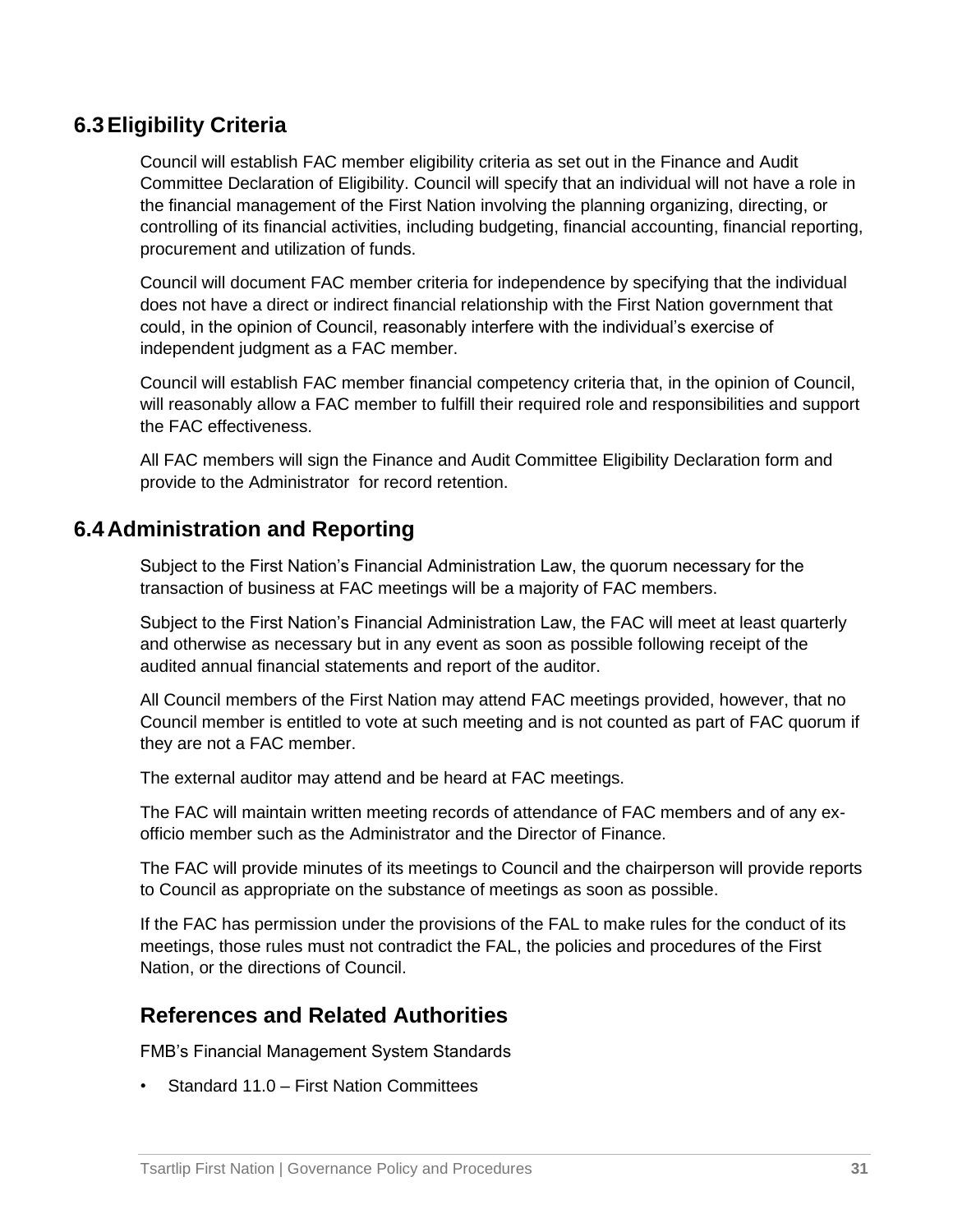FMB's Financial Administration Law Standards

- Standard 10.0 Finance and Audit Committee
- Standard 21.0 Audits

## **Attachments**

- 1. Finance and Audit Committee Terms of Reference
- 2. Finance and Audit Committee Eligibility Declaration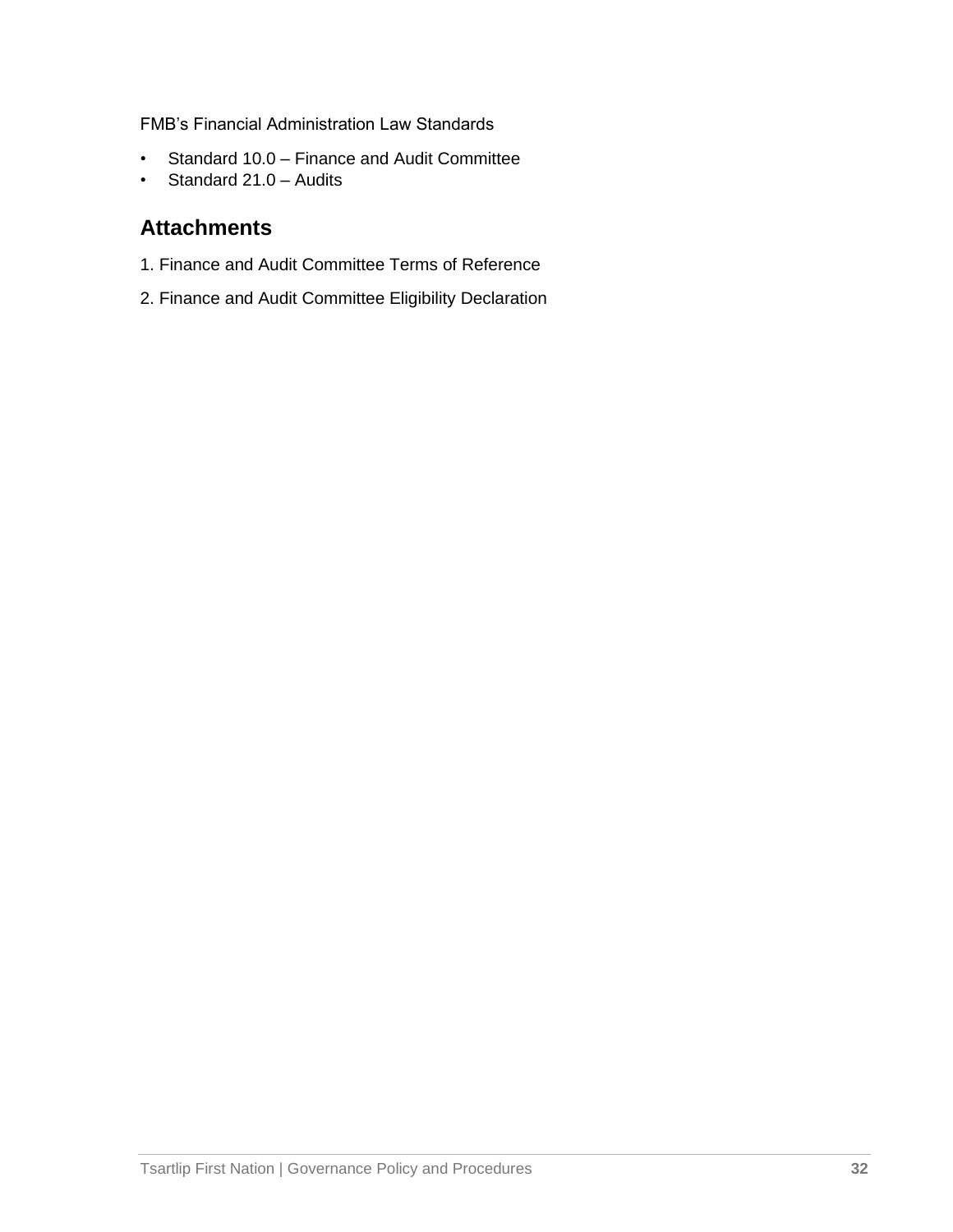## **FINANCE AND AUDIT COMMITTEE TERMS OF REFERENCE**

**Composition:** At least one (1) Council member must be a member of a Finance and Audit committee consisting of three members and at least two (2) Council members must be members of a Finance and Audit committee consisting of four or more members. Council will appoint committee members, including a chairperson and a vice-chairperson one of whom must also be a member of Council. Each committee member will perform their role in an objective, fair, and impartial manner. The majority of committee members must have financial competency and all of the members must have independence as defined below.

#### **Financial Competency:**

- the ability to read, understand and analyze the First Nation's annual audited financial statements and the notes to the financial statements
- the ability to understand accounting policies, including any estimates used or judgments applied by management in the application of the First Nation's accounting policies, when these are explained by the First Nation's Chief Financial Officer and the auditor
- an understanding of the First Nation's objectives and operations that may impact the selection or application of accounting policies
- a knowledge and understanding of the strategies that have been adopted by the First Nation and the risks involved with any new strategies
- an ability to understand the First Nation's risk environment

**Independence:** An individual is independent if they do not have a direct or indirect financial relationship with the First Nation that could, in the opinion of Council, reasonably interfere with the individual's exercise of independent judgment as a member of the Finance and Audit Committee with the below exception:

An individual who has a role in the financial management of the First Nation involving the planning, organizing, directing or controlling of its financial activities – including budgeting, financial accounting, financial reporting, procurement and utilization of funds **is not** considered independent.

**Quorum:** Quorum necessary for the transaction of business at committee meetings will be majority of the voting members of the committee.

**Voting Rules:** Unless a committee member is not permitted to participate in and vote on a motion because of a conflict of interest, every member has one vote in all committee decisions. In the event of a tie vote, the chairperson may cast a second tie-breaking vote.

**Committee Term:** The Finance and Audit Committee is a standing committee established by the Financial Administration Law.

**Member Term:** The members of the Finance and Audit Committee must serve staggered terms, as follows:

• non-Council members shall serve three-year terms, appointed in opposite years of Council elections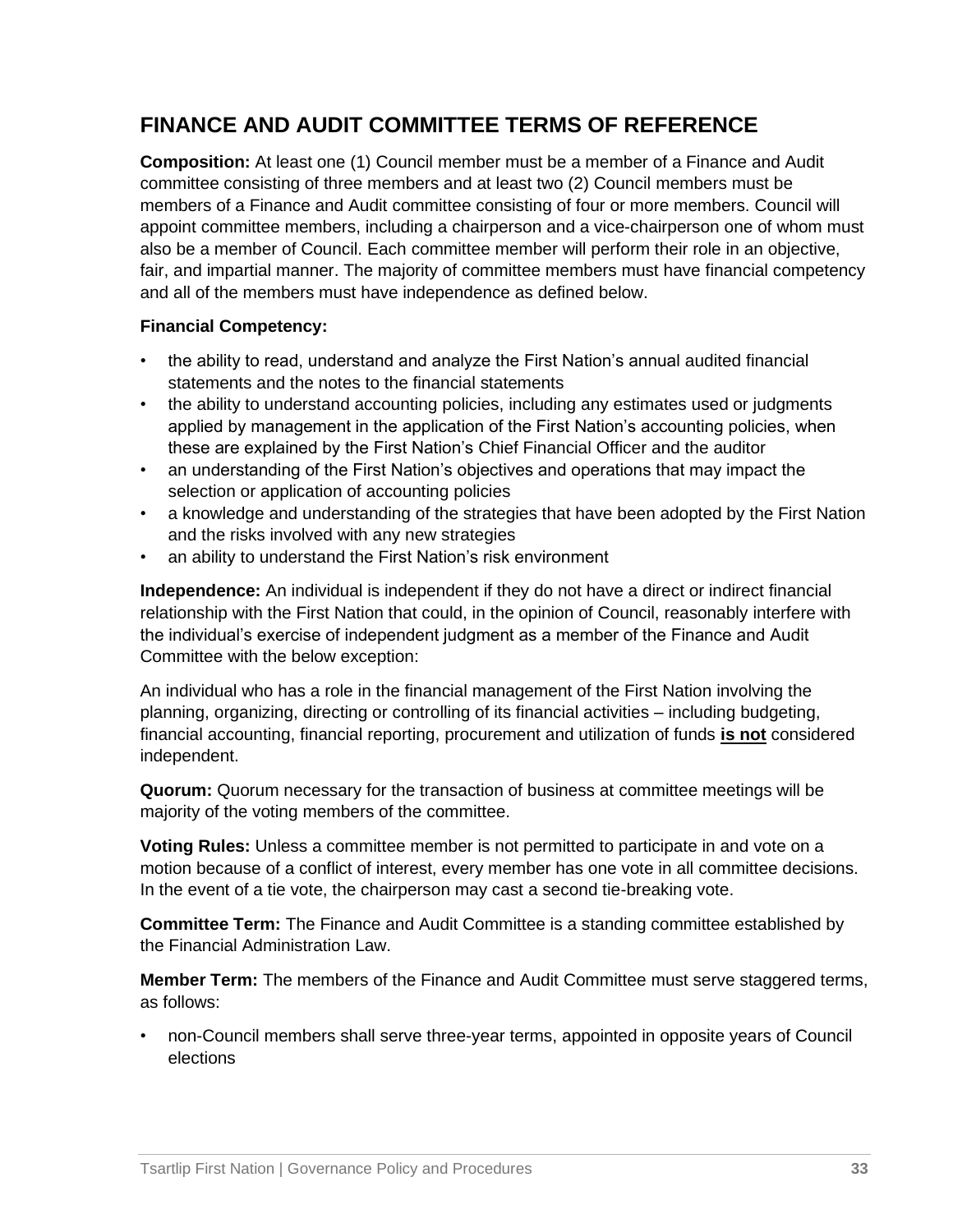• Council members must be appointed to the Finance and Audit Committee as soon as possible following their election to the Council and will serve on the Finance Committee to the end of their term on Council

**Chairperson:** Appointed by Council. Either the chairperson or the vice-chairperson must be a member of Council.

**Vice-chairperson:** Appointed by Council. Either the chairperson or the vice-chairperson must be a Council member.

**Mandate:** The Finance and Audit Committee is responsible to review and make recommendations to Council on the financial administration matters of the First Nation. The Finance and Audit Committee will assist Council in fulfilling its oversight responsibilities for the financial reporting process, the internal control system, the audit process, and the process for monitoring compliance with laws and regulations and the code of conduct.

**Meetings:** The Finance and Audit Committee will meet not less than quarterly and immediately following completion of the annual audit, with the chairperson having authority to convene additional meetings as circumstances required.

All committee members are expected to attend each meeting, in person or via tele/videoconference. The committee will invite members of the management, auditors, or others to attend meetings as necessary.

The Administrator and Chief Financial Officer must be notified of all meetings and must attend those meetings, subject to reasonable exceptions.

The auditor of the First Nation must receive notices of all meetings and may attend and be heard at such meetings.

Meeting agendas will be prepared and provided in advance to members, along with appropriate briefing materials. Minutes will be prepared. The chairperson will report key decisions and areas of discussion or concern to Council as soon as possible following each Finance and Audit Committee meeting or in writing if the information needs attention in a timely manner.

The Administrator or Chief Financial Officer may be excluded from all or any part of a committee meeting at the discretion of the committee – decided by a recorded vote.

#### **Responsibilities:**

#### *Financial Accounting and Reporting Oversight*

- subiect to the First Nation's Financial Administration Law, review draft annual budgets and multi-year financial plans and recommend them to Council for approval
- monitor the financial performance of the First Nation against budget and report any significant variations and their reasons to Council
- review the quarterly and annual financial statements of the First Nation and recommend them to Council for approval
- If the First Nation collects local revenues, review the annual financial statements of the First Nation's local revenue account and recommend them to Council for approval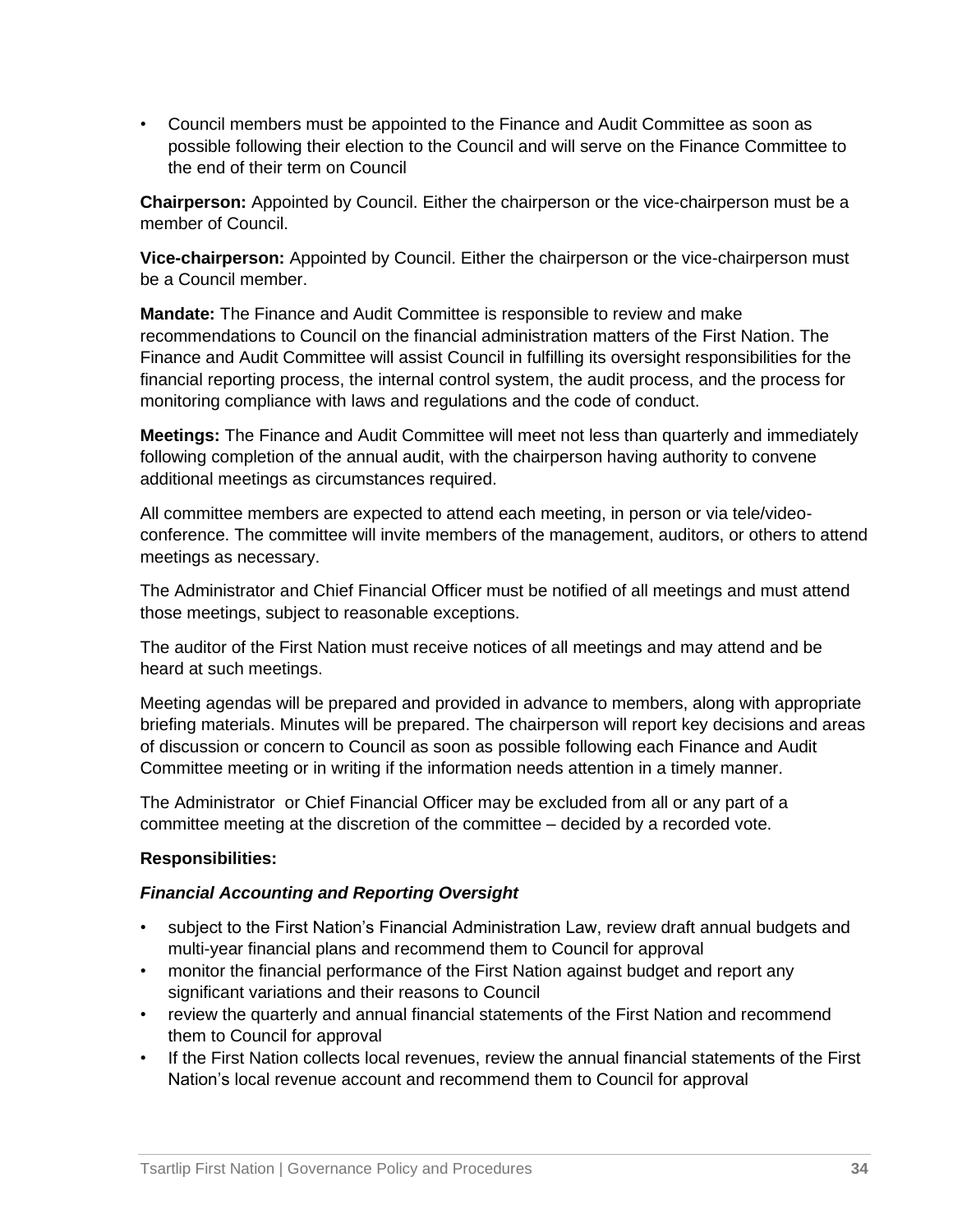- review the annual special purpose reports of the First Nation and recommend them to Council for approval
- review the annual report of the First Nation and recommend it to Council for approval
- make any other recommendations to Council on any matter respecting the financial administration of the First Nation
- review management's approach for safeguarding the First Nation's assets and information systems, the adequacy of staffing of key financial functions and any plans for improvement
- review with management and the external auditors emerging accounting issues and their potential impact on the First Nation's financial reporting
- review with management the First Nation's financial policies and compliance with such policies

#### *Auditor Oversight*

- make recommendations to Council on the selection, engagement and performance of the First Nation's independent auditor
- receive assurances on the independence of a proposed or appointed auditor
- review and make recommendations to Council to approve the annual audit plan of the external auditor, including the scope of the audit to be performed and the estimated audit fees
- review and make recommendations to Council respecting the audited annual financial statements, including the audited local revenue account financial statements, if applicable, and any special purpose reports
- review any management letters containing recommendations of the external auditor and management's response
- recommend to Council pre-approval of all audit, audit-related and non-audit services to be provided to the First Nation by the external auditor
- periodically review, and make recommendations to Council respecting policies, procedures and directions on reimbursable expenses and perks of Council members, officers and employees
- monitor financial reporting risks and fraud risks and the effectiveness of internal controls designed to mitigate those risks taking into consideration the cost of implementing any change to internal control
- review the First Nation's Financial Administration Law and recommend amendments to Council
- review and make recommendations to Council on the terms of reference

#### *Risk Management*

- review the annual risk management plan and fraud risk assessment completed by the Administrator and provide input to the identification, monitoring and reviewing of the annual risk assessment process
- provide recommendations to Council on the annual risk management plan and fraud risk assessment
- provide updates to the Council on any significant changes to the assessment and adequacy of monitoring activities
- review requests for non-budgeted funding for the First Nation's business enterprises and make recommendations to Council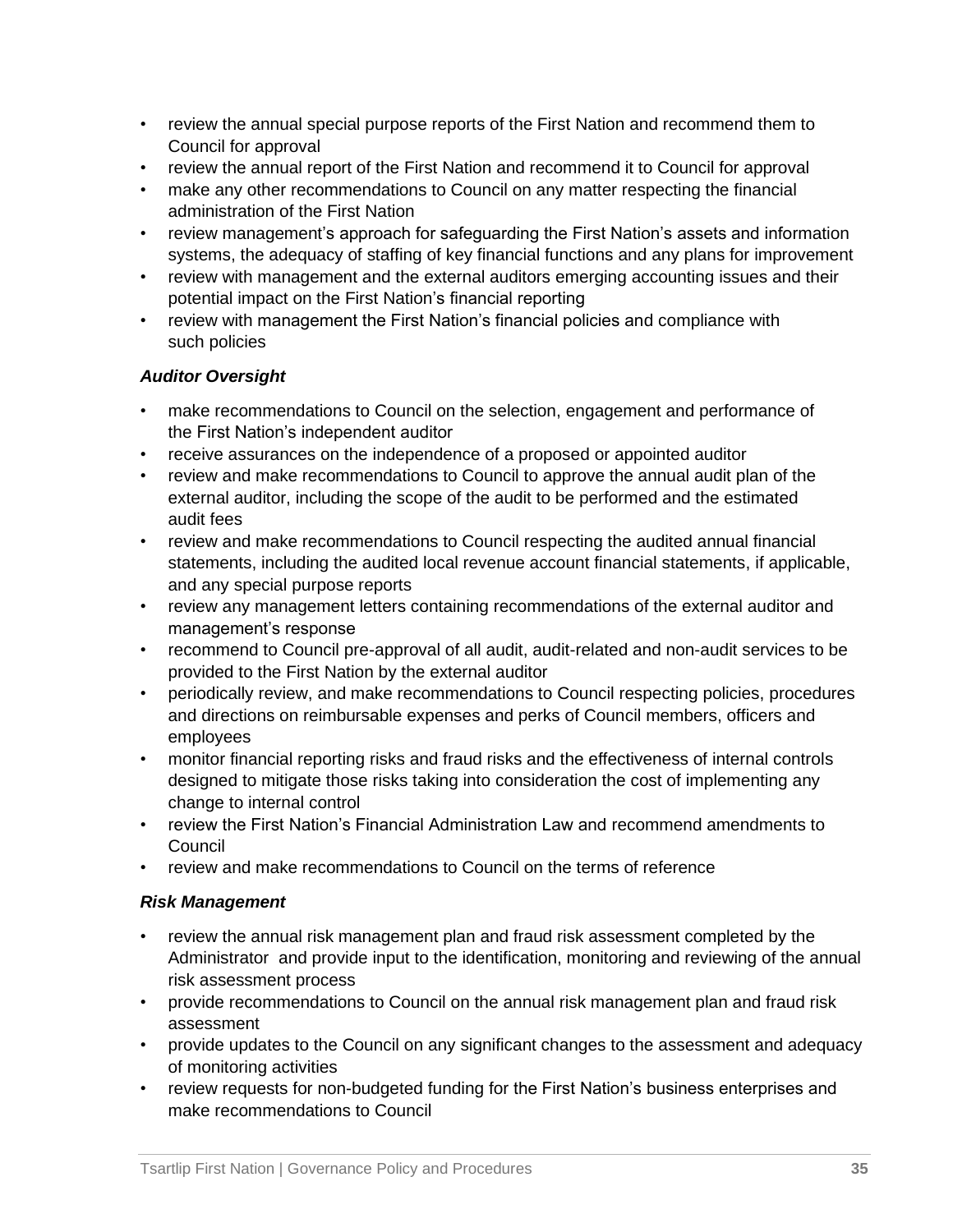#### *Other*

- review expenses of Council members and Officers and assess the First Nation's policies with respect to expense reimbursement and allowances
- evaluate at least annually the adequacy of these terms of reference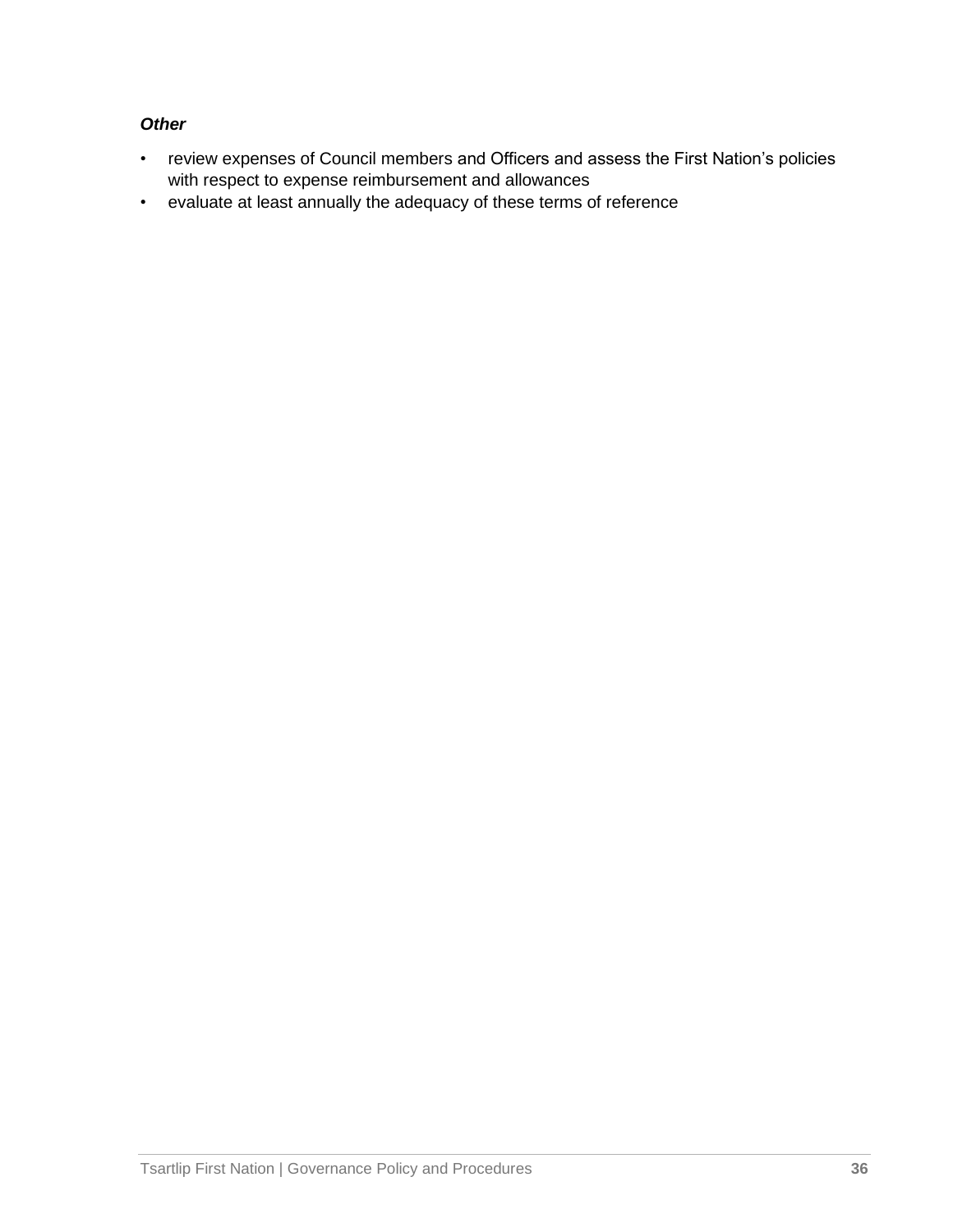## **FINANCE AND AUDIT COMMITTEE ELIGIBILITY DECLARATION**

The eligibility criteria to be a Finance and Audit Committee member is as follows:

- the ability to read, understand and analyze annual financial statements and the notes to the financial statements
- the ability to understand accounting policies, including any estimates used or judgments applied by management in the application of the accounting policies, when these are explained by Chief Financial Officer and the auditor
- an understanding of the First Nation's objectives and operations that may impact the selection or application of accounting policies
- a knowledge and understanding of the strategies that have been adopted by the First Nation and the risks involved with any new strategies
- an ability to understand the First Nation's risk environment

Valid for the [2019/20 and 2020/2021] fiscals unless member term ends, whichever comes first.

*I have read the terms of reference of the Finance and Audit Committee and will comply with these.*

*I am independent and am eligible to be a member of the Finance and Audit Committee.*

[Insert name] Date Date Date Date Date

[Insert title]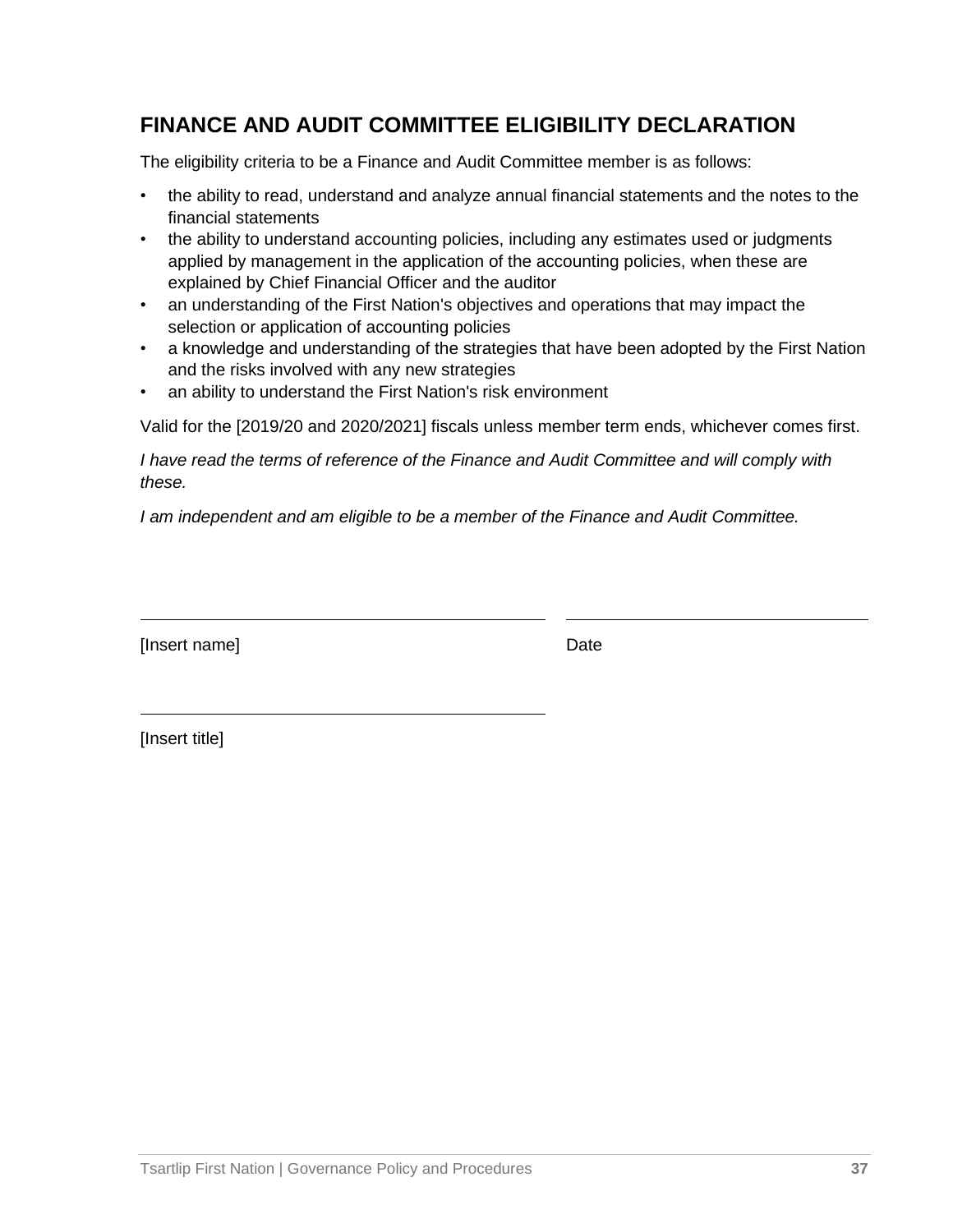## **7. OFFICER APPOINTMENT AND RESPONSIBILITIES**

## **POLICY**

## **Policy Statement**

It is Council's policy to establish a process around outlining the duties and roles of the First Nation's officers, which include the Administrator and the Chief Financial Officer and the Tax Administrator, if applicable, and to establish a process for the appointment or removal of Officers of the First Nation.

#### **Purpose**

The purpose of this policy is to provide guidance on the appointment and removal process and responsibilities of Officers of the First Nation.

## **Scope**

This policy applies to Council and Officers of the First Nation.

## **Responsibilities**

#### **Council is responsible for:**

• appointing the Officers of the First Nation

#### **The Administrator is responsible for:**

- developing and recommending policies and procedures for Council approval, if procedures' approval has not been delegated by Council to the Administrator
- preparing and recommending for Council approval, descriptions of the powers, duties and functions of all employees of the First Nation
- hiring the employees of the First Nation, as the Administrator considers necessary and within Council approved budget, and to set the terms and conditions of their employment
- overseeing, supervising and directing the activities of all Officers and employees of the First **Nation**
- overseeing and administering the contracts of the First Nation
- identifying, assessing, monitoring and reporting on financial reporting risks and fraud risks
- monitoring and reporting on the effectiveness of mitigating controls for financial reporting and fraud risks
- other duties as required by Council that are not contrary to the *First Nations Fiscal Management Act* ("the *FMA*") or inconsistent with the Administrator 's duties under the First Nation's Financial Administration Law
- reporting directly to Council

#### **The Chief Financial Officer is responsible for:**

• the day to day management of the First Nation's financial administration system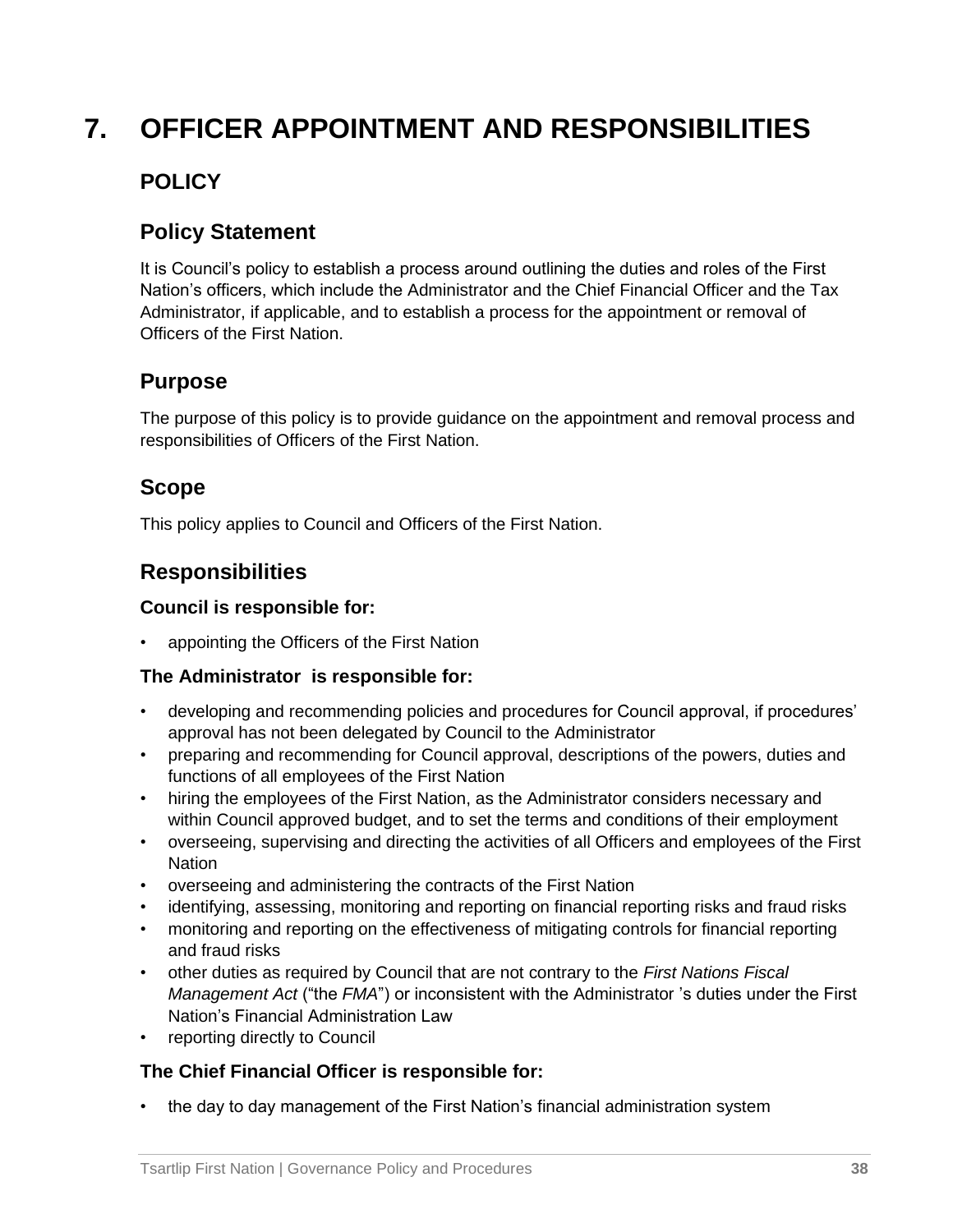- other duties as required by the Administrator that are not contrary to the *FMA* or inconsistent with the Director of Finance's duties under the First Nation's Financial Administration Law
- reporting directly to the Administrator
- administering and supervising the maintenance of the records of all receipts and expenditures of the First Nation
- preparing any documentation and financial information required by Council or the FAC to carry out their responsibilities
- any other duties as set out in the Financial Administration Law

#### **If applicable, the Tax Administrator is responsible for:**

- the day to day management of the First Nation's local revenues system
- other duties as required by the Administrator that are not contrary to the *FMA* or the First Nation's local revenue laws or inconsistent with the tax administrator's duties under the First Nation's Financial Administration Law
- reporting directly to the Administrator

## **ADMINISTRATIVE PROCEDURES**

#### **Procedures**

#### **7.1 Appointment**

Council will approve, prior to posting a job, the specific qualifications required for each position.

Council will determine the selection process for all Officer positions identified by this policy. At minimum the Council will create an Officer selection committee. The Officer selection committee will develop criteria for a selection process that will evaluate the qualifications, experience, and any other interview standards deemed appropriate for each candidate.

Initial screening will occur to assess each applicant's ability to meet the minimum stated standards. Applications of qualified candidates received for a posting will be forwarded to the selection committee to further screen the applications to select individuals to be interviewed for the position. The interview process will be consistent for all applicants.

The Officer selection committee will then evaluate each candidate against the established criteria and recommend a candidate for the position to Council.

## **References and Related Authorities**

FMB's Financial Management System Standards

• Standard 12.0 – First Nations Officers and Employees

FMB's Financial Administration Law Standards

• Standard 11.0 – First Nations Officers and Employees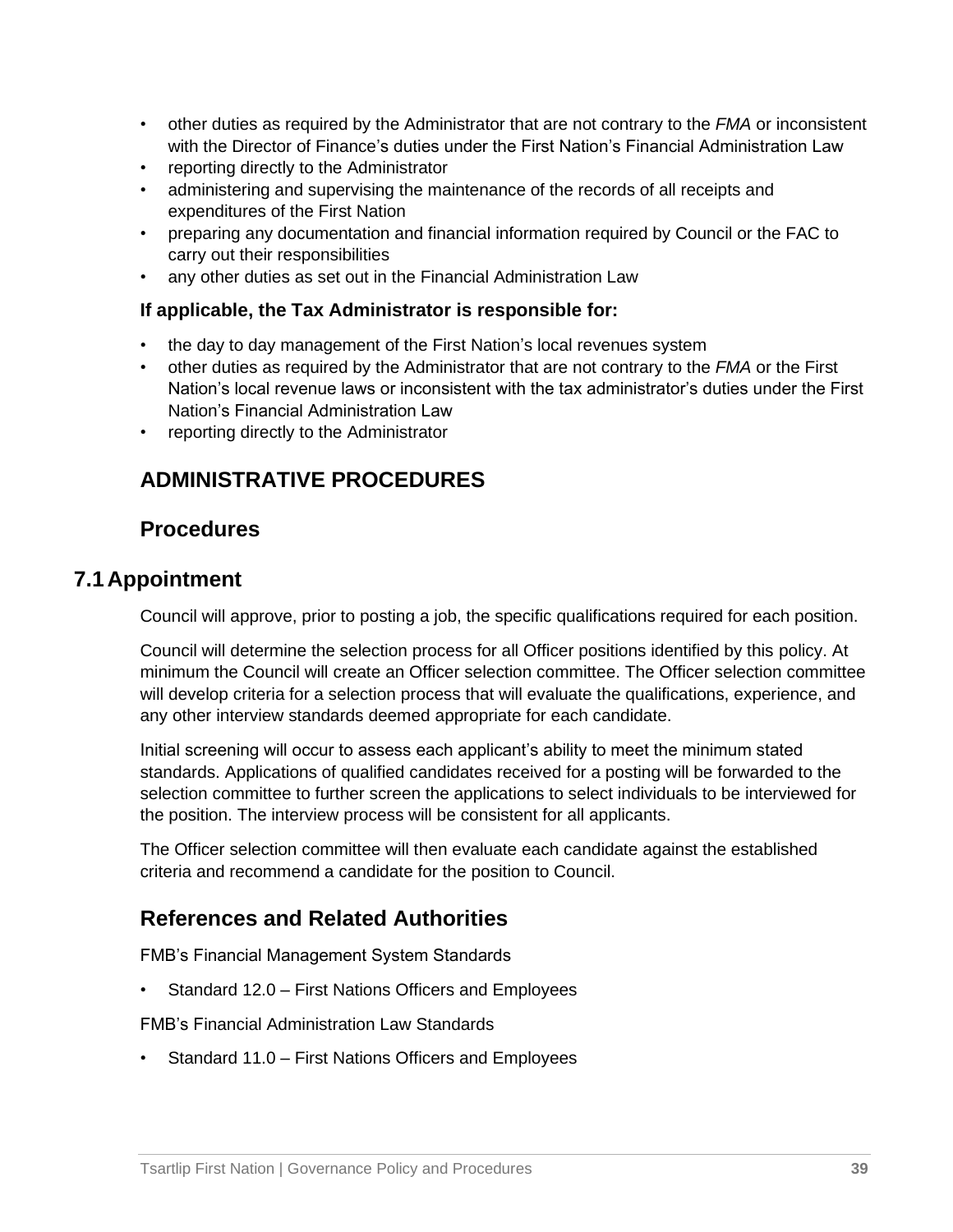## **8. EXTERNAL AUDIT**

## **POLICY**

## **Policy Statement**

It is Council's policy to establish a process around the appointment, management and termination of a qualified and licensed external auditor to render an audit opinion on the annual financial statements (and special purpose reports, where applicable) of the First Nation in accordance with GAAP.

## **Purpose**

The purpose of this policy is to provide guidance on the appointment of an external auditor and the management of the annual audit process within the First Nation.

## **Scope**

This policy applies to Council, the Finance and Audit Committee, Officers and employees providing services within the financial administration system.

## **Responsibilities**

#### **Council is responsible for:**

- appointing (re-appointing) an auditor meeting the specified eligibility requirements and documenting the appointment by Council Resolution
- making sure the engagement letter requires the auditor to confirm that the financial statements and the audit comply with the First Nations Financial Management Board's standards, any relevant funding agreement requirements, and applicable laws
- confirming that the auditor has carried out the audit as required by the Financial Administration Law and the engagement letter
- reviewing and approving the audited annual financial statements within 120 days after fiscal year end, and ensuring they are signed by those required in the Financial Administration Law – at minimum the Chief or Council chairperson, chairperson of the Finance and Audit Committee and the Director of Finance
- making sure First Nation members have access to the audited financial statements and special purpose reports after they have been approved and signed as required in the Financial Administration Law

#### **The Finance and Audit Committee is responsible for:**

- overseeing the external audit and advising Council as required
- making recommendations to Council on the selection, engagement and performance of an auditor
- receiving assurances on the independence of a proposed or appointed auditor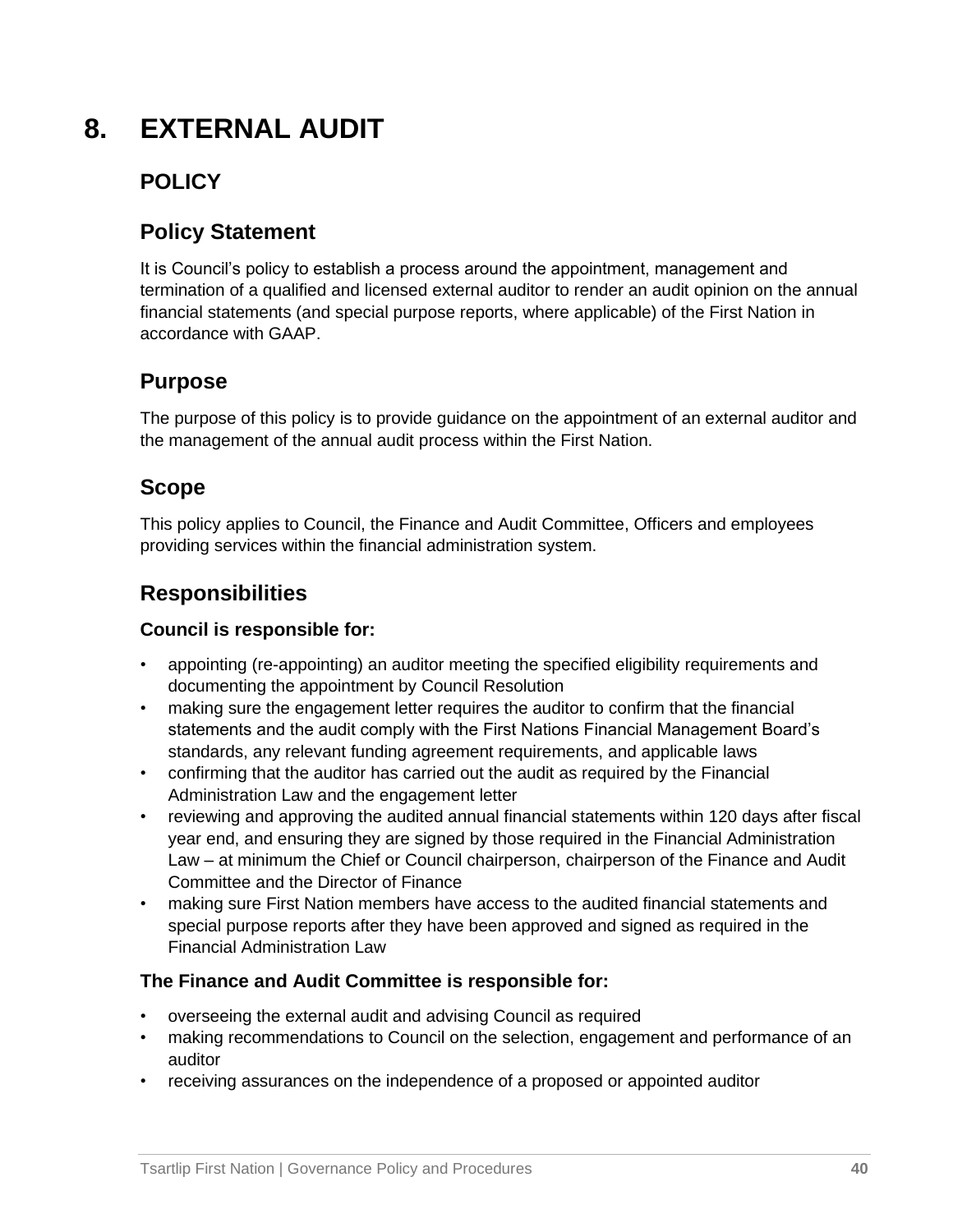- approving the terms and conditions of the auditor appointment as set out in the engagement letter and making sure it includes the auditor's obligation to confirm that the annual financial statements and the audit of them comply with the Financial Administration Law, the *FMA* and the First Nations Financial Management Board's Standards and any relevant funding agreements
- reviewing the draft annual financial statement from the Chief Financial Officer and presenting the statements to Council within one-hundred twenty days following the end of the fiscal year for which they were prepared
- reviewing and making recommendations to Council on the planning, conduct and results of audit activities
- reviewing and making recommendations to the Council on the audited annual financial statements, including the audited local revenue account financial statements if applicable and any special purpose reports

#### **The Administrator is responsible for:**

• directing and facilitating any notices regarding meetings on the annual audit or audited financial statements

#### **The Chief Financial Officer is responsible for:**

- overseeing, supervising, directing and facilitating requests for any information required by the auditor to carry out its audit responsibilities
- providing auditor with copy of the First Nation's Financial Administration Law and FMB's Local Revenue Financial Reporting Standards, if the First Nation is collecting property taxes and the auditor is auditing the First Nation's local revenues financial report
- preparing and providing to the Finance and Audit Committee within ninety days of the fiscal year end the annual financial statements and special purpose reports for the fiscal year in accordance with Canadian GAAP and any funding agreements
- making sure the accounts are properly updated to reflect audit adjustments, the account balances are reconciled to the audit statements and schedules, and a proper year end closing of the accounts is completed
- providing feedback on the auditor's performance to the Administrator

## **ADMINISTRATIVE PROCEDURES**

## **Procedures**

## **8.1 Auditor Selection, Engagement and Performance**

The Finance and Audit Committee will recommend the engagement of the selected auditor and the engagement letter to Council for approval.

Council will review the engagement letter with the auditor selected to make sure it contains the content required by the Financial Administration Law including the following:

• requirement for audit to be completed in compliance with Canadian Generally Accepted Auditing Standards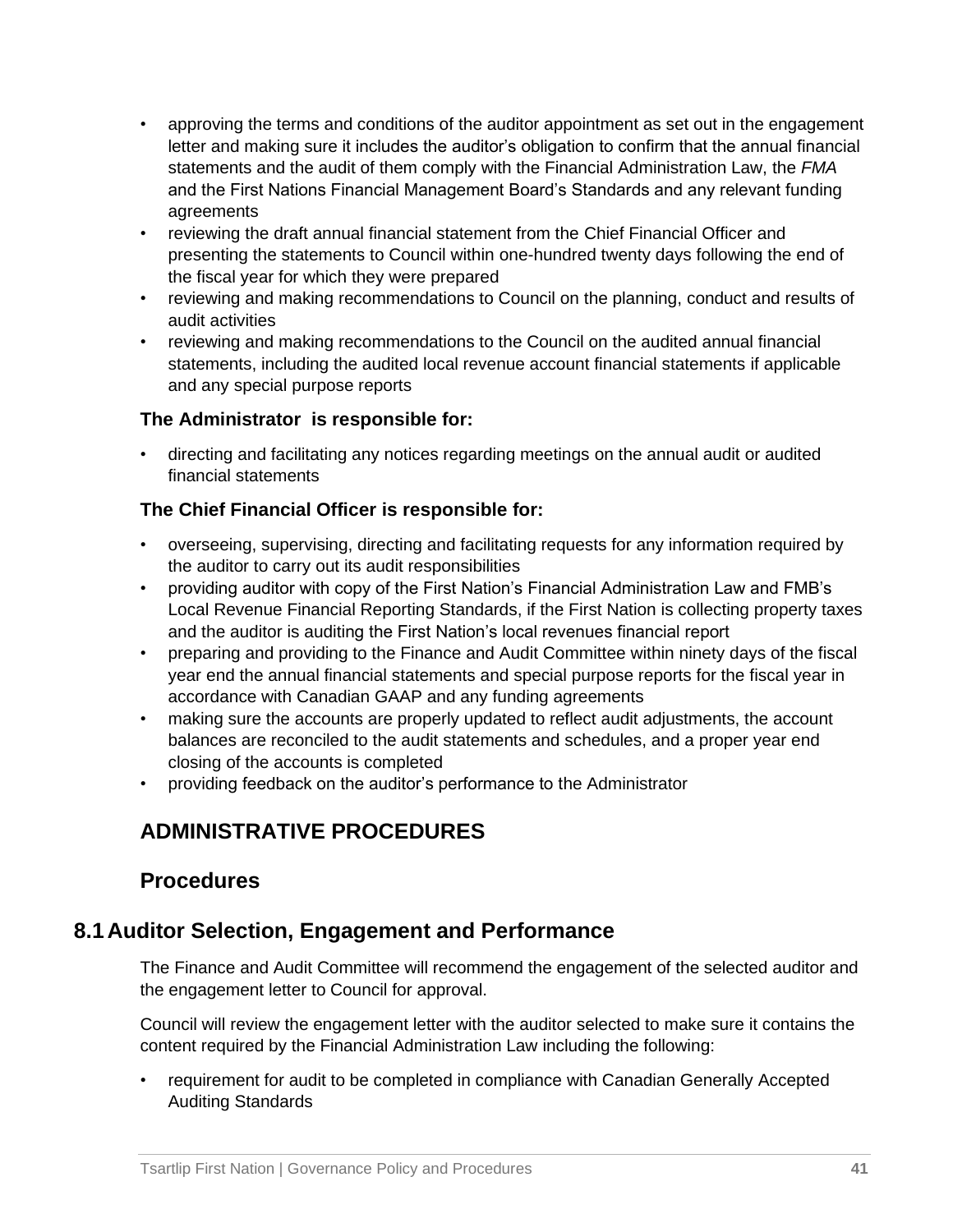- audit objective and scope
- auditor responsibilities
- First Nation's management responsibilities
- expected form and content of any reports issued by auditor including circumstances when a report may be different from these requirements
- requirement for auditor to communicate in writing to Council matters that come to auditor's attention during audit involving:
	- identified or suspected non-compliance with relevant laws (other than insignificant non-compliance matters)
	- significant internal control deficiencies

Council will proceed to sign the engagement letter in accordance with the First Nation's Authorization and Delegation Table and make sure it is delivered to the auditor.

On a periodic basis, the Finance and Audit Committee will review and make recommendations to Council on the engagement of the external auditor and recommend to Council for approval on whether an RFP should be initiated for the appointment of a new auditor.

#### **8.2 Auditor Independence**

The Finance and Audit Committee will make sure that the First Nation has received a letter from the auditor, before the annual audit is finalized, in which the auditor confirms their continued independence.

#### **8.3 Audit Planning**

The Chief Financial Officer will meet with the auditor before commencement of the annual audit to review the proposed audit plan, to make any requests or to provide any feedback that the auditor should consider when finalizing the plan and conducting the audit.

The Chief Financial Officer will submit the finalized audit plan to the Finance and Audit Committee for review.

The Finance and Audit Committee will submit the finalized audit plan along with any recommendations to Council for approval.

#### **8.4 Audit Preparations**

The Chief Financial Officer will keep the auditor informed and discuss in advance of the audit of any significant accounting issues, developments or changes for the First Nation that could have an impact on the audit and the audit report.

Prior to fiscal year end, the Chief Financial Officer will oversee staff concerning fiscal year end procedures to make sure of the accuracy and completeness of the First Nation's financial statements and disclosures.

Staff, under the direction of the Director of Finance, will prepare necessary schedules and working papers. This will include preparation of accounts receivable and accounts payable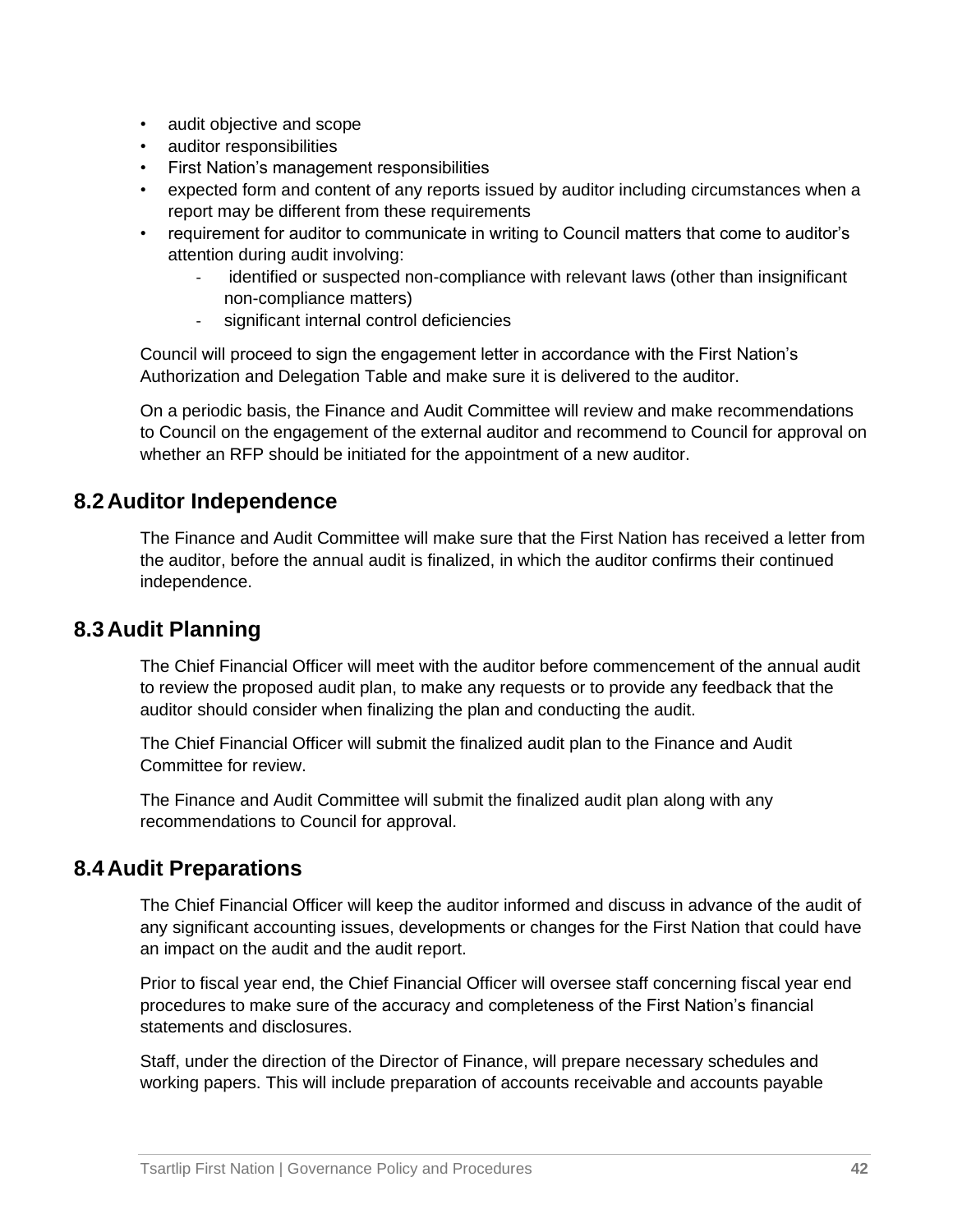confirmation letters, financial institution account confirmations, and account balance reconciliations.

The Finance and Audit Committee will be informed of any issues that could affect the audit (e.g. where the auditor believes a change in the terms of the engagement may be needed).

## **8.5 Audited Annual Financial Statements**

The Finance and Audit Committee will receive and review the draft audited annual financial statements, including any special purpose reports and the local revenue account financial statements if applicable.

The Finance and Audit Committee will satisfy itself that:

- the audit has been completed according to the plan
- the financial statements are fairly presented according to Canadian GAAP
- the auditors have provided an opinion on the financial statements and an opinion over any special purpose reports as required by the First Nation's Financial Administration Law
- there are no significant unresolved issues

The Finance and Audit Committee will meet with the auditor to review the draft audited financial statements. The committee may meet with the auditor 'in camera' (without the First Nation's management team) for a part of the meeting.

When satisfied with its review of the draft audited financial statements and the resolution of any audit issues, the Finance and Audit Committee will recommend the draft audited financial statements to Council for approval.

Before publishing the audited financial statements, the following approvals are required:

- approval of Council through a Council Resolution
- approval by signature from Chief or Council chairperson, chairperson of the Finance and Audit Committee and the Director of Finance

#### **8.6 Auditor Dismissal**

Council may remove the auditor before the expiration of the term on the recommendation of the Finance and Audit Committee by passing a Council Resolution, or may choose not to re-appoint the auditor for a further term.

If Council removes or does not re-appoint the auditor, the auditor selection process will be initiated in accordance with this policy and procedure.

#### **References and Related Authorities**

FMB's Financial Management System Standards

• Standard 22.0 – Audits

FMB's Financial Administration Law Standards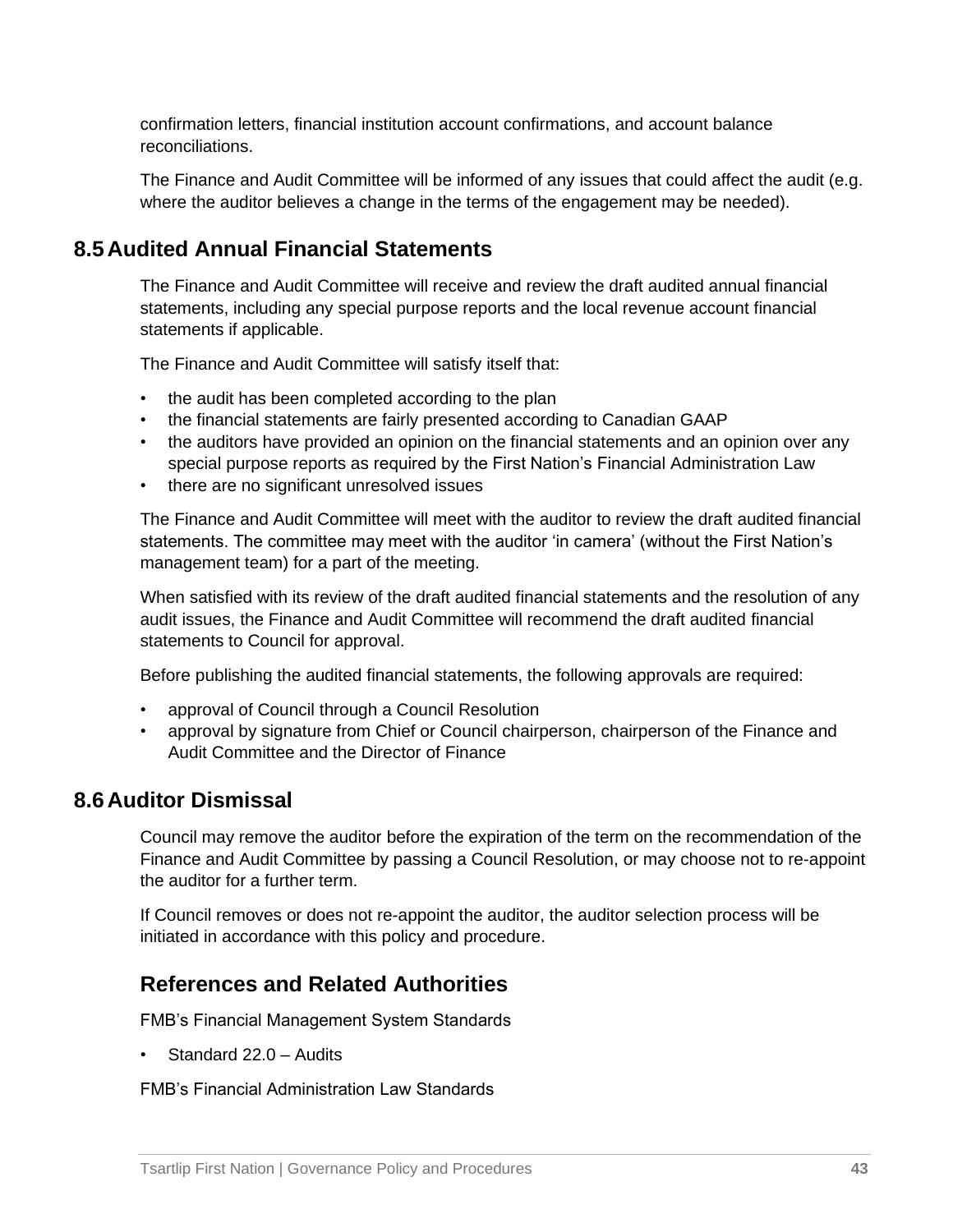- Standard 10.0 Finance and Audit Committee
- Standard 21.0 Audits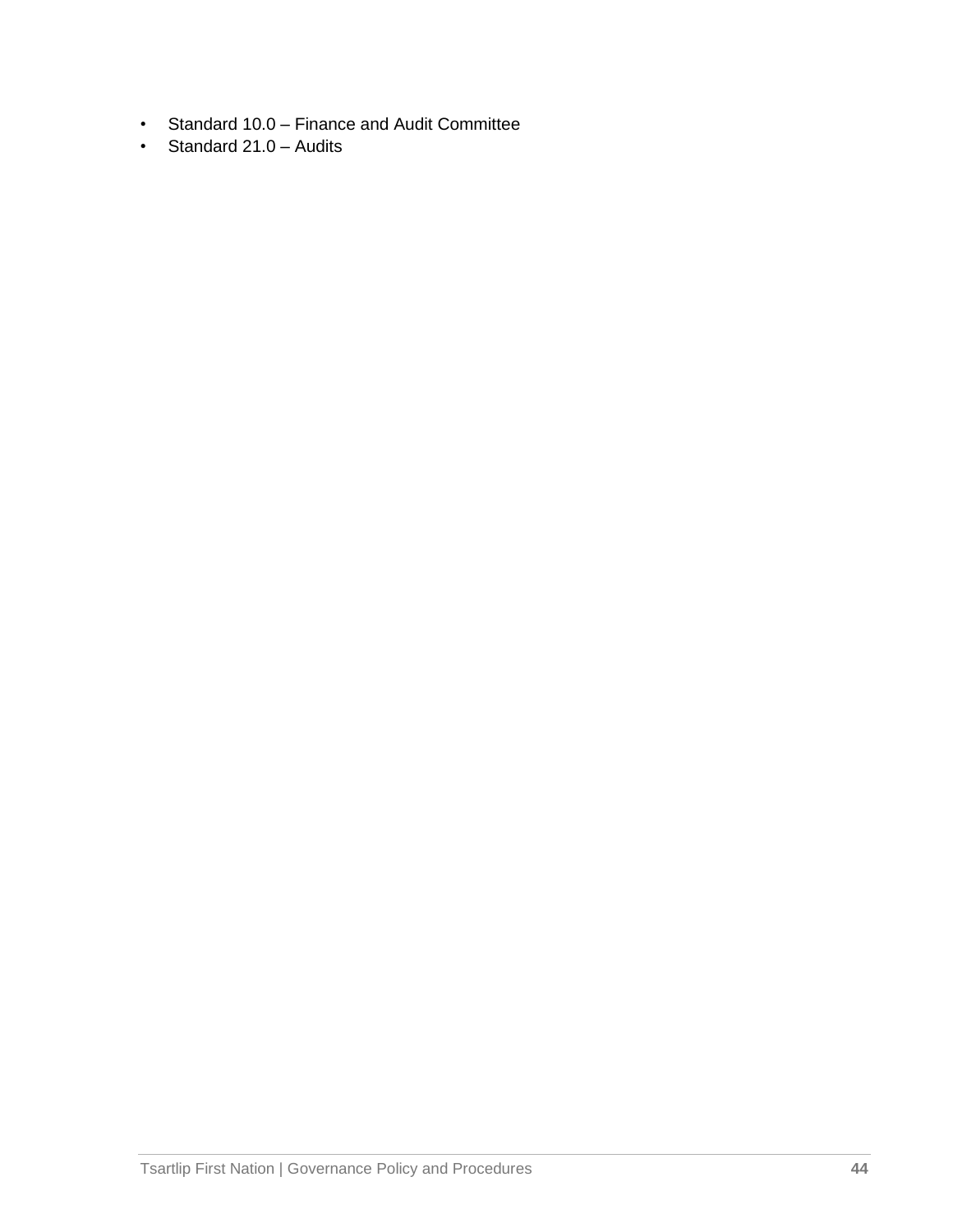## **9. REPORTING OF COMPENSATION, BENEFITS AND CONTRACTS**

## **POLICY**

## **Policy Statement**

It is Council's policy and a requirement of the First Nation's Financial Administration Law to establish a process around the annual disclosure for each Council member the remuneration paid, and expenses reimbursed by the First Nation, and by any entity that is consolidated by the First Nation, whether such amounts are paid to the Council member while acting on Council or in any other capacity.

## **Purpose**

The purpose of this policy is to establish accountability, transparency and full disclosure for each Council member's remuneration and expenses paid by the First Nation and by its consolidated entities.

## **Scope**

This policy applies to Council. This policy and procedure does not apply to remuneration or expenses received:

- in common by all First Nation members
- under a program or service universally accessible to First Nation members on published terms and conditions
- from a trust agreement, according to the terms of the trust

## **Responsibilities**

#### **Council is responsible for:**

• making sure that each Council member annually reports to the Chief Financial Officer all remuneration paid and all expenses reimbursed by the First Nation and by any entity consolidated into the First Nation's annual audited financial statements

#### **The Chief Financial Officer is responsible for:**

- preparing an annual report separately listing the remuneration paid and expenses reimbursed by the First Nation, and by any entity, to each Council member whether such amounts are paid to them while acting on Council, or in any other capacity
- including the Schedule of Remuneration and Expenses as a special purpose report in the First Nation's financial statements
- making the Schedule of Remuneration and Expenses report available on the First Nation website or location to which membership has access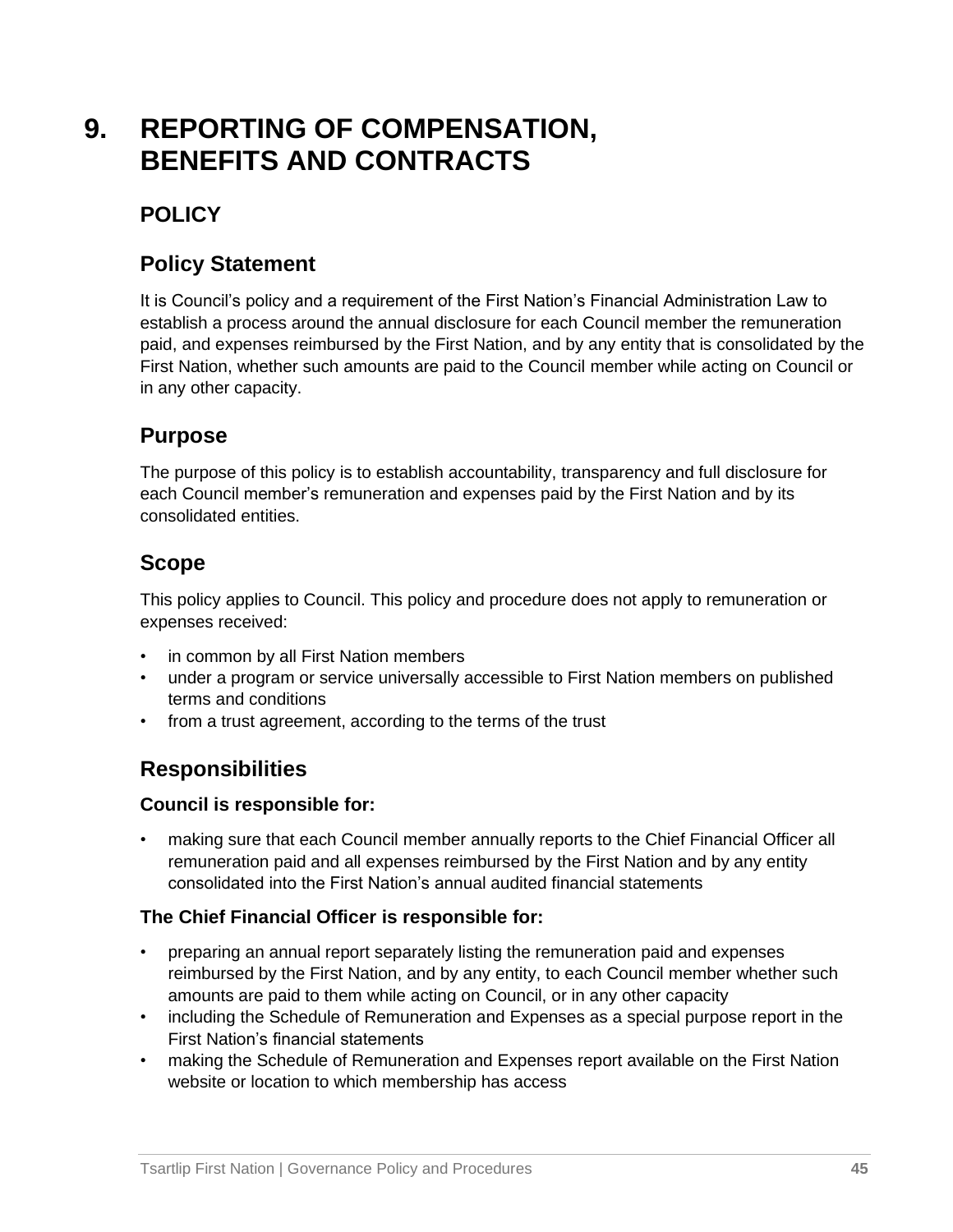## **ADMINISTRATIVE PROCEDURES**

#### **Procedures**

The Chief Financial Officer or a designate will use amounts from the general ledger to complete the special purpose report.

The special purpose report must include any Council member that left prior to the end of the fiscal year.

If a Council member worked in another capacity for the First Nation during part of a fiscal year that is being disclosed, the remuneration earned and any other expenses paid in the other position must be included. To be clear, a footnote will be included in the special purpose report to explain which amounts relate to the respective roles.

The Chief Financial Officer will hire the First Nation's independent auditor to issue an audit or a review engagement report on the special purpose report in accordance with the terms of the engagement.

The Chief Financial Officer will submit the special purpose report along with the draft unsigned audit or review engagement report from the First Nation's auditor to the Finance and Audit Committee for review and recommendation for approval to Council.

Once the special purpose report is approved by Council, the Chief Financial Officer will arrange for it to be included in the annual report. The special purpose report will be formatted so it can be published electronically.

The Chief Financial Officer will retain and safeguard the records of each Councillor according to the requirements for information management set out in the policies and procedures of the First Nation.

## **References and Related Authorities**

FMB's Financial Management System Standards

• Standard 10.0 – Reporting of Remuneration and Expenses

FMB's Financial Administration Law Standards

- Standard 9.0 Reporting of Remuneration and Expenses
- Standard 20.0 Financial Reporting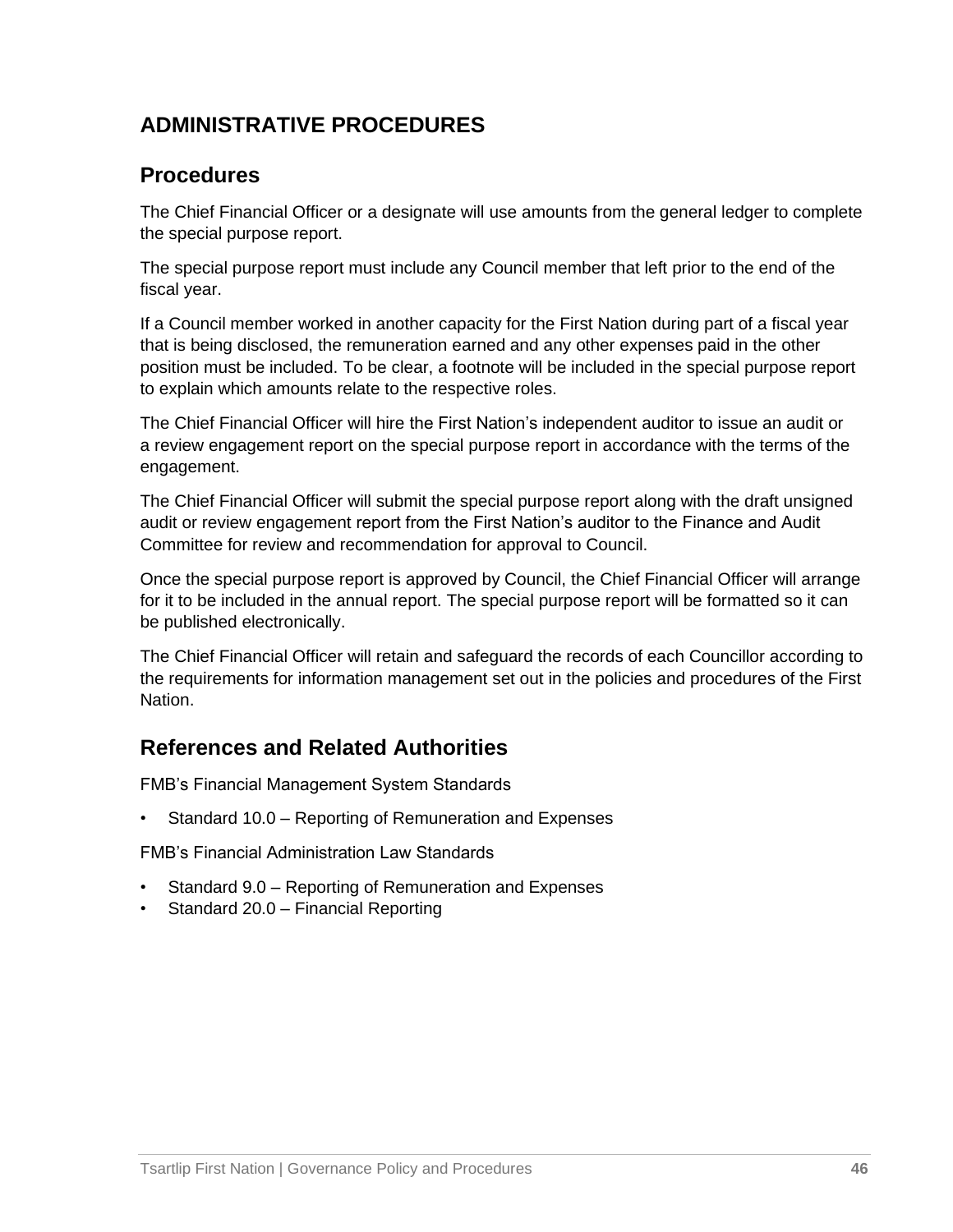## **10. WHISTLEBLOWER POLICY**

## **POLICY**

## **Policy Statement**

It is Council's policy to establish a process around the reporting and investigation of misconduct while protecting the identity of individuals who report misconduct to the extent possible.

## **Purpose**

The purpose of this policy is to make sure there is a procedure to report, investigate, and act on allegations of wrongdoing within the financial management system and to provide protection to persons who come forward with these reports in good faith.

## **Scope**

This policy applies to Council, Officers, employees, contractors, agents and members of the First Nation.

## **Responsibilities**

#### **Council is responsible for:**

- making sure that this policy is communicated to all affected and interested persons
- investigating reported misconduct Finance and Audit Committee members
- making sure that the identity of the person who makes a report of misconduct in good faith is kept confidential to the extent possible in all circumstances and not subject to negative actions for making the report
- approving policies and procedures required in the Financial Administration Law on such matters
- supporting and fostering an open and ethical environment

#### **The Finance and Audit Committee is responsible for:**

- reviewing any reports provided to it on inquiries into the circumstances of the reported misconduct; conducting any further inquiry it considers necessary; and providing a report to Council, along with any recommendations
- taking all reasonable steps to make sure that the identity of the person who makes a report of misconduct is kept confidential to the extent possible in all circumstances
- taking necessary steps to make sure that persons who have reported instances of wrongdoing remain protected against any negative actions including but not limited to discrimination, threats, harassment or loss of employment or employment opportunities
- supporting and fostering an open and ethical environment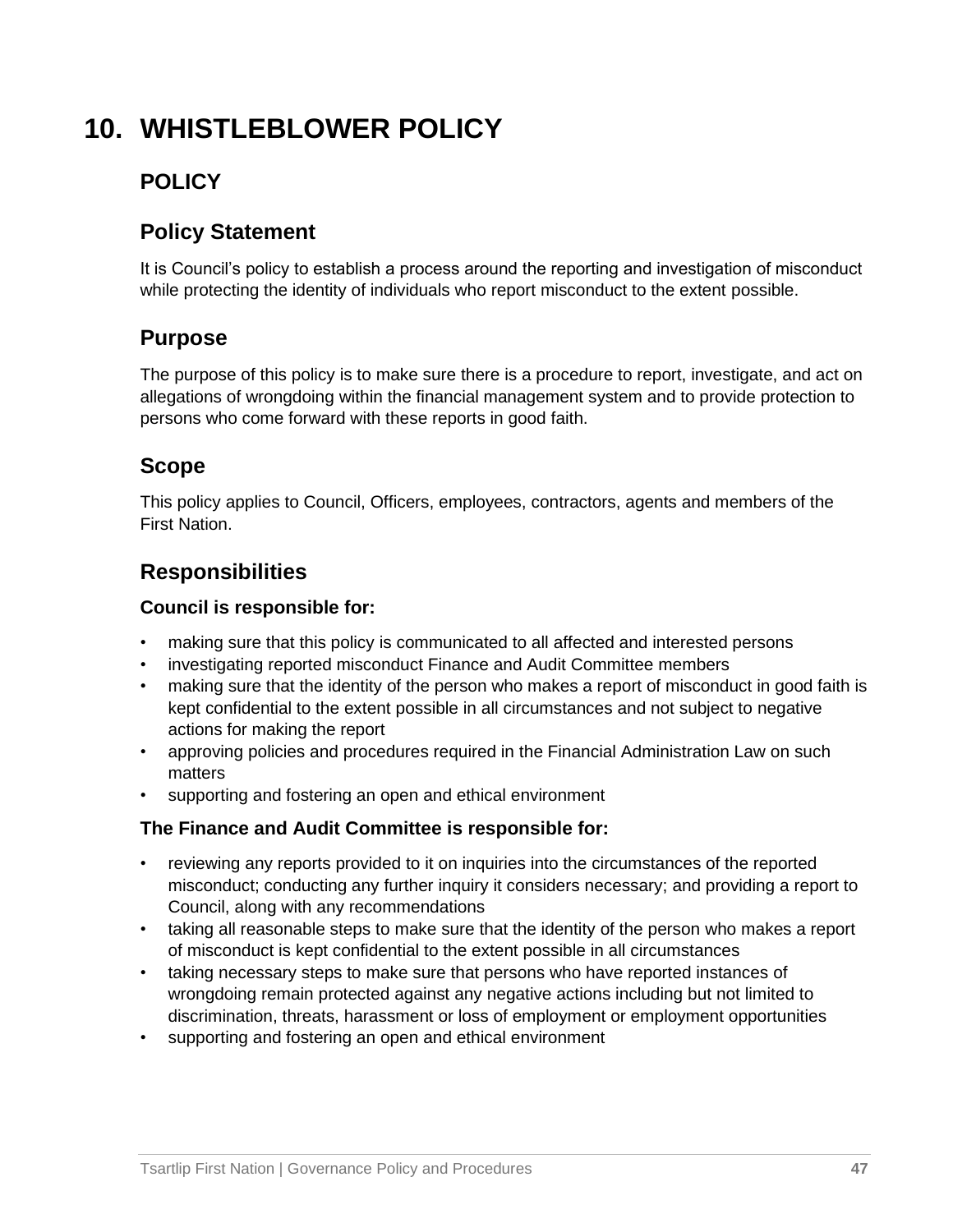#### **The Chair of the Finance and Audit Committee is responsible for:**

- taking all reasonable steps to make sure that the identity of the person who makes a report of misconduct is kept confidential to the extent possible in all circumstances
- taking necessary steps to make sure that persons who have reported instances of wrongdoing remain protected against any negative actions including but not limited to discrimination, threats, harassment or loss of employment or employment opportunities
- reporting to Council any potential or real breaches of policy and/or negative actions against the whistleblower

#### **The Administrator is responsible for:**

- communicating the Whistleblower Policy to all affected and interested persons
- providing a confidential reporting procedure(s) to report violations
- receiving reports of misconduct, making an appropriate and timely inquiry into the matter and reporting to the Finance and Audit Committee as soon as possible
- taking all reasonable steps to make sure that the identity of the person who makes a report of misconduct is kept confidential to the extent possible in all circumstances
- taking necessary steps to make sure that persons who have reported instances of wrongdoing remain protected against any negative actions including but not limited to discrimination, threats, harassment or loss of employment or employment opportunities
- reporting to Council any potential or real breaches of policy or negative actions against the whistleblower
- securing related records
- fostering and supporting an open and ethical environment

## **ADMINISTRATIVE PROCEDURES**

#### **Procedures**

## **10.1 Fostering an Open and Ethical Working Environment**

The identity of any person who raises a concern of wrongdoing will remain confidential to the extent possible.

A person reporting a breach in good faith will receive fair and unbiased treatment throughout the investigative process. Council will make sure that the person is protected from any discrimination, threats, retaliation or harassment.

A person against whom a report has been made will receive fair and unbiased treatment. Where a preliminary inquiry into a report indicates a possible finding of misconduct, the person against whom the report has been made will be given an appropriate opportunity to answer the allegation in a manner consistent with the other provisions of this policy.

On an annual basis, the Finance and Audit Committee will provide Council with a report on the effectiveness of this policy and the Code of Conduct policy.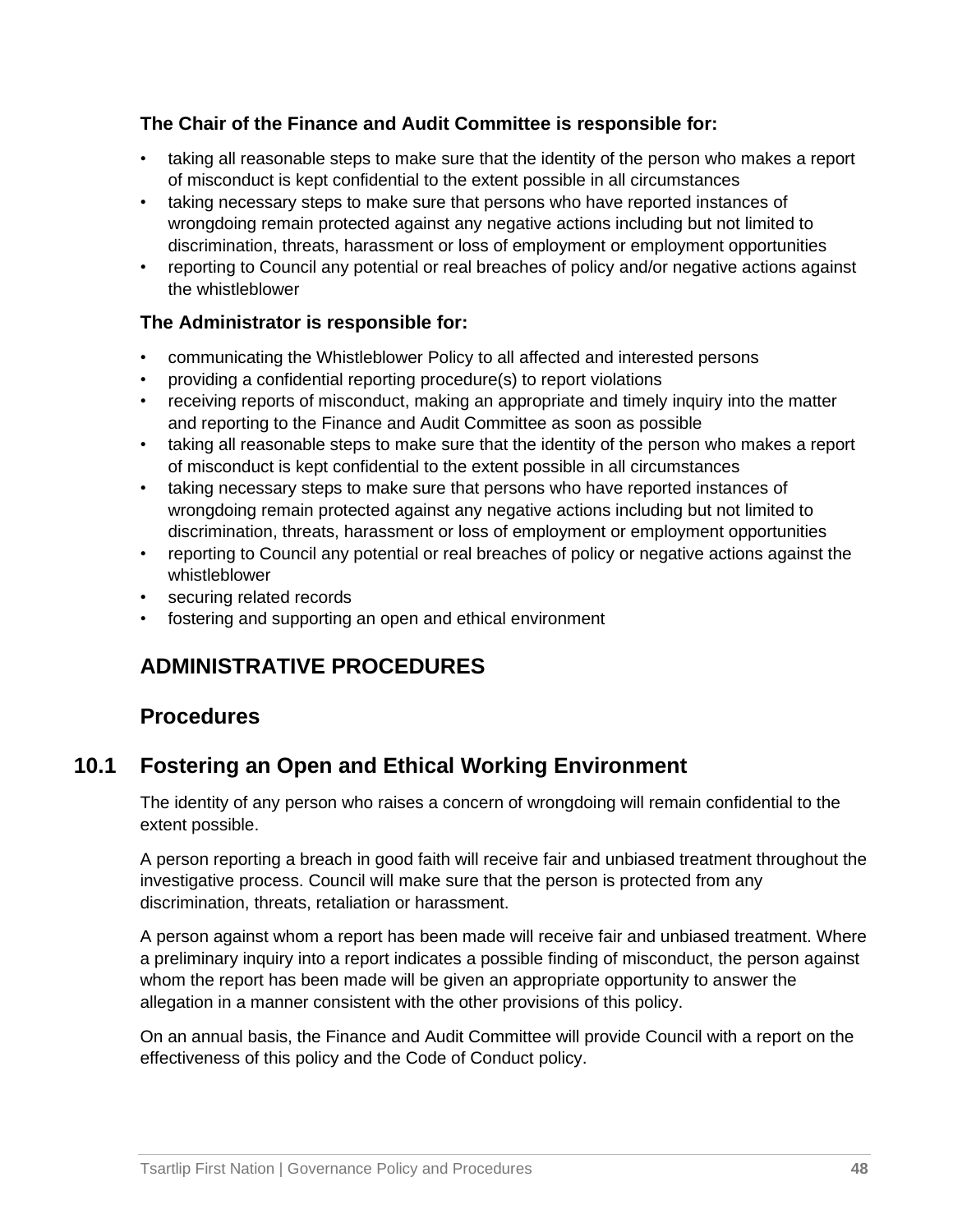## **10.2 Reporting Wrongdoing**

Council has established the following procedures to receive, retain, investigate and act on complaints and concerns of Council members, Officers, employees, contractors and agents of the First Nation regarding instances of misconduct or wrongdoing.

The Administrator will make sure that the procedures described above will be included in contracts and the appointment of agents and committee members.

The Administrator and the Chair of the Finance and Audit Committee will receive and inquire into reports of misconduct or wrongdoing.

The Administrator and the Chair of the Finance and Audit Committee will report their respective findings of an inquiry into a report of misconduct or wrongdoing that they receive.

The Finance and Audit Committee will inquire, if necessary, further into any findings reported.

Any report received by a Council member, Officer, employee, contractor or agent from any source inside or outside the First Nation will be immediately forwarded to the Finance and Audit Committee chairperson.

First Nation Officers, employees, contractors and agents will forward their reports to the Administrator or the Finance and Audit Committee chairperson.

Instances of wrongdoing will be reported directly to the Finance and Audit Committee chairperson in the following ways:

- anonymously in writing to the attention of the Finance and Audit Committee chairperson: [Name, Street, City, Postal Code]
- via email: [financeandauditcommittee@firstnation.ca]
- via telephone to the Finance and Audit Committee chairperson at [1-888-XXX-XXXX]

Instances of wrongdoing can be reported directly to the Administrator in the following ways:

- anonymously in writing to the attention of the Administrator : [Name, Street, City, Postal Code]
- via email: [Administrator@firstnation.ca]
- via telephone to the Administrator at [1-888-XXX-XXXX]

## **10.3 Inquiry**

Promptly upon receipt of a report, the Administrator and the Finance and Audit Committee chairperson will:

- if not anonymous, confirm in writing to the whistleblower that the report has been received
- make sure that the identity of the person(s) making the report is kept confidential to the extent possible and that individuals who report in good faith are protected from negative actions
- include the report in a confidential memo including the following: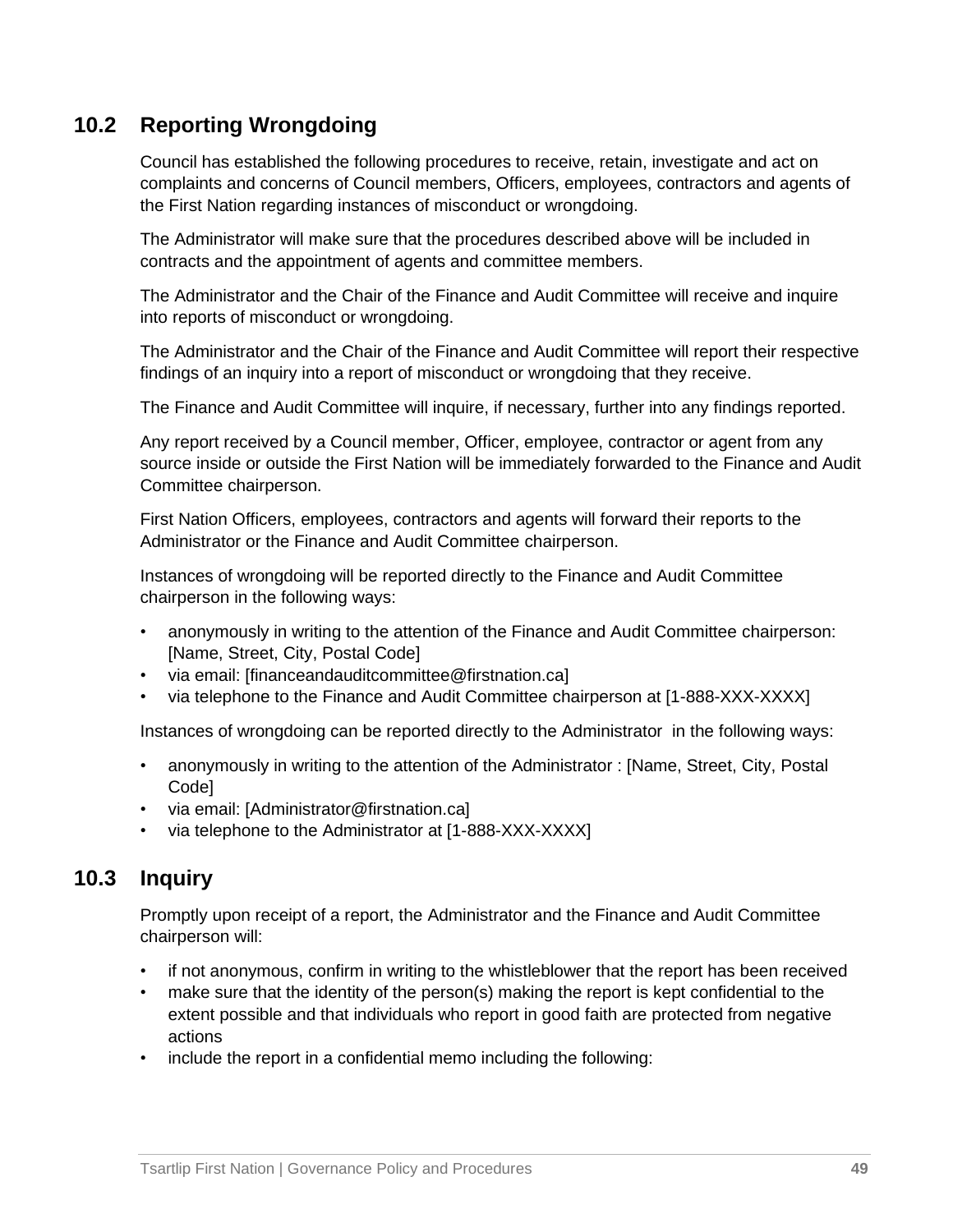- the nature of the report (including specific allegations made and the names of the persons involved)
- the date of receipt of the report
- the current status of any inquiry
- the report made to the Finance and Audit Committee
- any final resolution of the reported wrongdoing
- decide on the appropriate action to be taken when conducting the inquiry and start the inquiry as soon as possible. The inquiry should seek to confirm or deny the allegations presented
- when the alleged incident is of significant risk to the operations, reputation, etc. of the First Nation, related to potential criminal acts by individuals, or of high financial value to the First Nation, the Administrator or the Finance and Audit Committee chairperson may retain external expertise to conduct the inquiry
- within a period of eight weeks from the moment the report has been received, inform the whistleblower, if not anonymous, of the status of the inquiry and steps that have been taken or will be taken following the results of the inquiry
- report on the progress of current inquiries at each Finance and Audit Committee meeting
- upon completion of the inquiry, report to the Finance and Audit Committee on the conduct of the inquiry and the result of the inquiry and recommended actions to Council for review and approval
	- the Finance and Audit Committee will actively monitor inquiries to make sure they are conducted in accordance with this policy
	- if the reported wrongdoing concerns a Finance and Audit Committee member, Council will inquire into the matter or retain external expertise to conduct the inquiry

#### **10.4 Response and Remedial Actions**

After considering the final report of an inquiry, the Finance and Audit Committee will make a recommendation to Council which will make a decision to resolve the issue as soon as possible.

Recommended actions will correspond with the severity of the wrongdoing and can include reprimands, leave without pay, termination, revocation of appointment or other actions as determined by Council and subject to the provisions of the relevant policy.

Police will be contacted if activities of a criminal nature are identified.

Recovery of First Nation funds as a result of the wrongdoing as described in the Financial Administration Law will be tracked and collected from the responsible individual(s).

## **References and Related Authorities**

The FMB's Financial Management System Standards

• Standard 28.0 – Financial Misconduct

The FMB's Financial Administration Law Standards

• Standard 32.0 – Financial Misconduct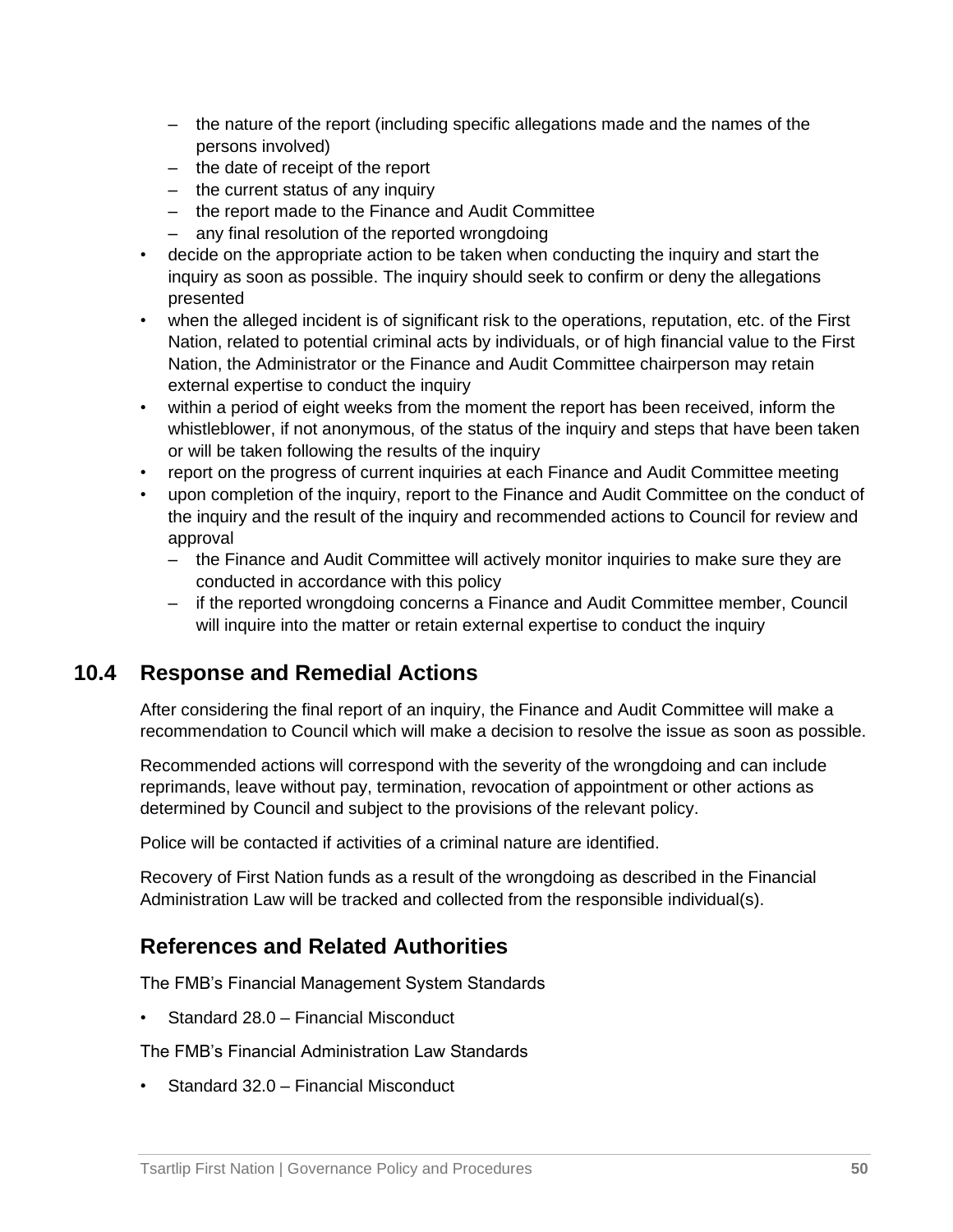## **APPENDIX A – AVOIDING AND MITIGATING CONFLICTS OF INTEREST**

#### **PART I - Interpretation**

#### **Interpretation**

**1.**(1) In this Appendix:

"spouse" means, in relation to an individual, a person to whom the individual is married or with whom the individual has lived as a common law partner fora at least one (1) year in a marriage-like relationship; and

"the FAL" means the Financial Administration Law.

(2) Except as otherwise expressly provided in this Appendix, words and expressions used in this Appendix have the same meanings as in the FAL and this Policy.

#### **Definition of Conflict of Interest**

**2.**(1) In this Appendix, an individual has a "conflict of interest" when the individual exercises a power or performs a duty or function and at the same time knows or ought reasonably to have known that in the exercise of the power or performance of the duty or function there is an opportunity to benefit the individual's private interests.

<span id="page-53-0"></span>(2) In this Appendix, an individual has an "apparent conflict of interest" if a reasonably wellinformed person would perceive that the individual's ability to exercise a power or perform a duty or function of their office or position must be affected by the individual's private interests.

(3) In this Appendix, an individual's "private interests" means the individual's personal and business interests and include the personal and business interests of

(a) the individual's spouse,

(b) a person under the age of eighteen (18) years in respect of whom the individual or the individual's spouse is a parent or acting in a parental capacity,

(c) a person in respect of whom the individual or the individual's spouse is acting as guardian,

(d) a person, other than an employee, who is financially dependent upon the individual or the individual's spouse or on whom the individual is financially dependent, and

(e) an entity in which the individual or the individual in combination with any other person described in this subsection has a controlling interest.

(4) Despite subsections (1) and [\(2\),](#page-53-0) an individual's private interests do not give rise to a conflict of interest if those interests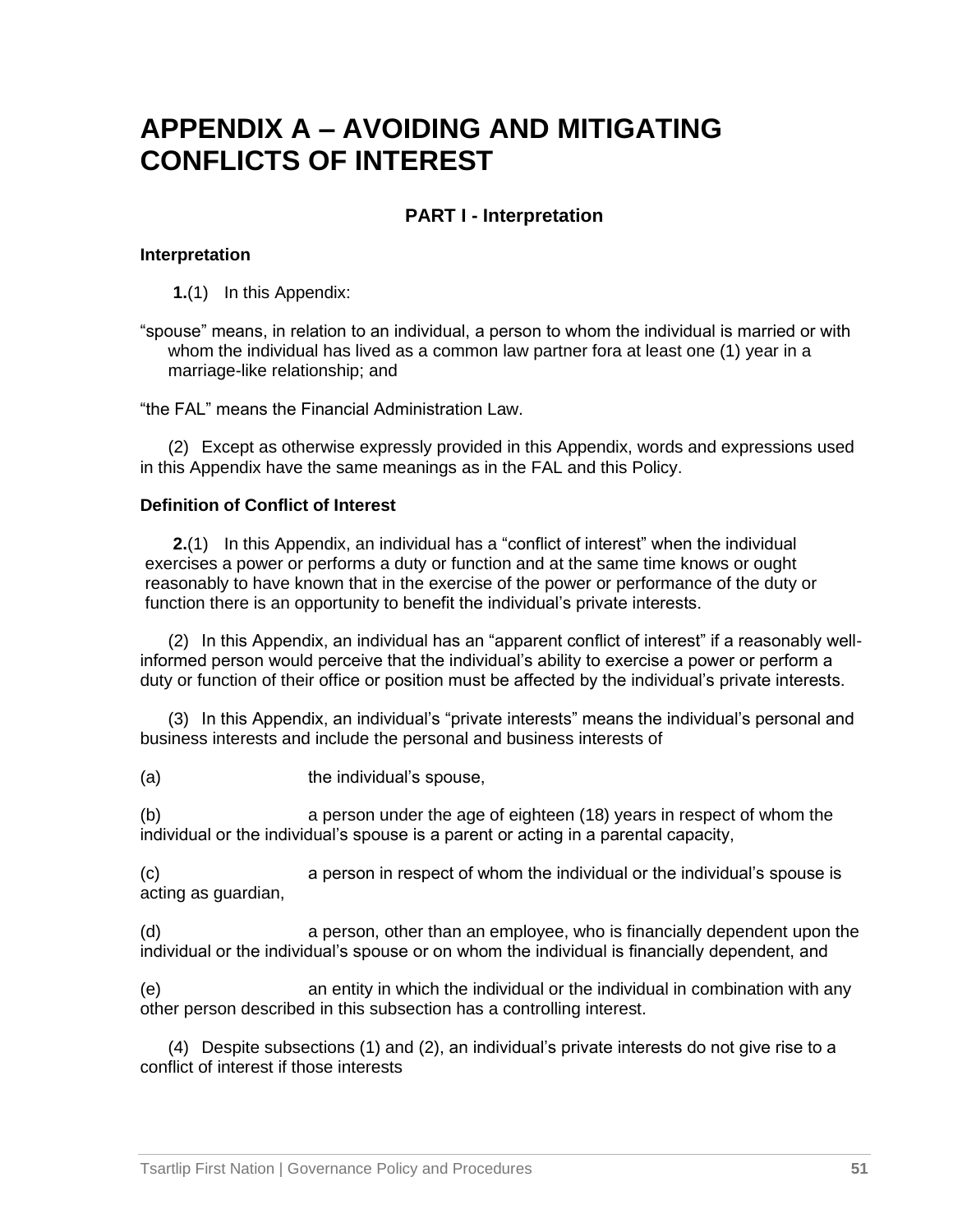(a) are the same as those of a broad class of members of the First Nation of which the individual is a member; or

(b) are so remote or insignificant that they could not be reasonably regarded as likely to influence the individual in the exercise of a power or performance of a duty or function.

#### **PART II - Councillors and Committee Members**

#### **Application**

**3.** Part II applies to all Councillors of the First Nation and, where applicable, to all members of Council committees.

#### **General Obligations**

**4.**(1) Councillors must avoid circumstances that could result in the Councillor having a conflict of interest or an apparent conflict of interest.

(2) Councillors must avoid placing themselves in circumstances where their ability to exercise a power or perform a duty or function could be influenced by the interests of any person to whom they owe a private obligation or who expects to receive some benefit or preferential treatment from them.

#### **Disclosure of Interests**

**5.**(1) "Real property" includes an interest in a reserve held under

(a) a certificate of possession under the *Indian Act*; or

(b) the First Nation's traditional land holding system pursuant to a Council resolution.

<span id="page-54-0"></span>(2) A Councillor must file a written disclosure of the following information with the Administrator ·

(c) the names of the Councillor's spouse and any persons or entities referred to in subsection 2(3);

(d) the employer of the Councillor and the Councillor's spouse;

(e) real property owned by the Councillor or the Councillor's spouse; and

(f) business interests and material investments of the Councillor or the Councillor's spouse, including in an entity referred to in paragraph 2(3)(e).

(3) A Councillor must file a written disclosure under subsection [\(2\)](#page-54-0) on the following occasions:

(a) within thirty (30) days of being elected to the Council;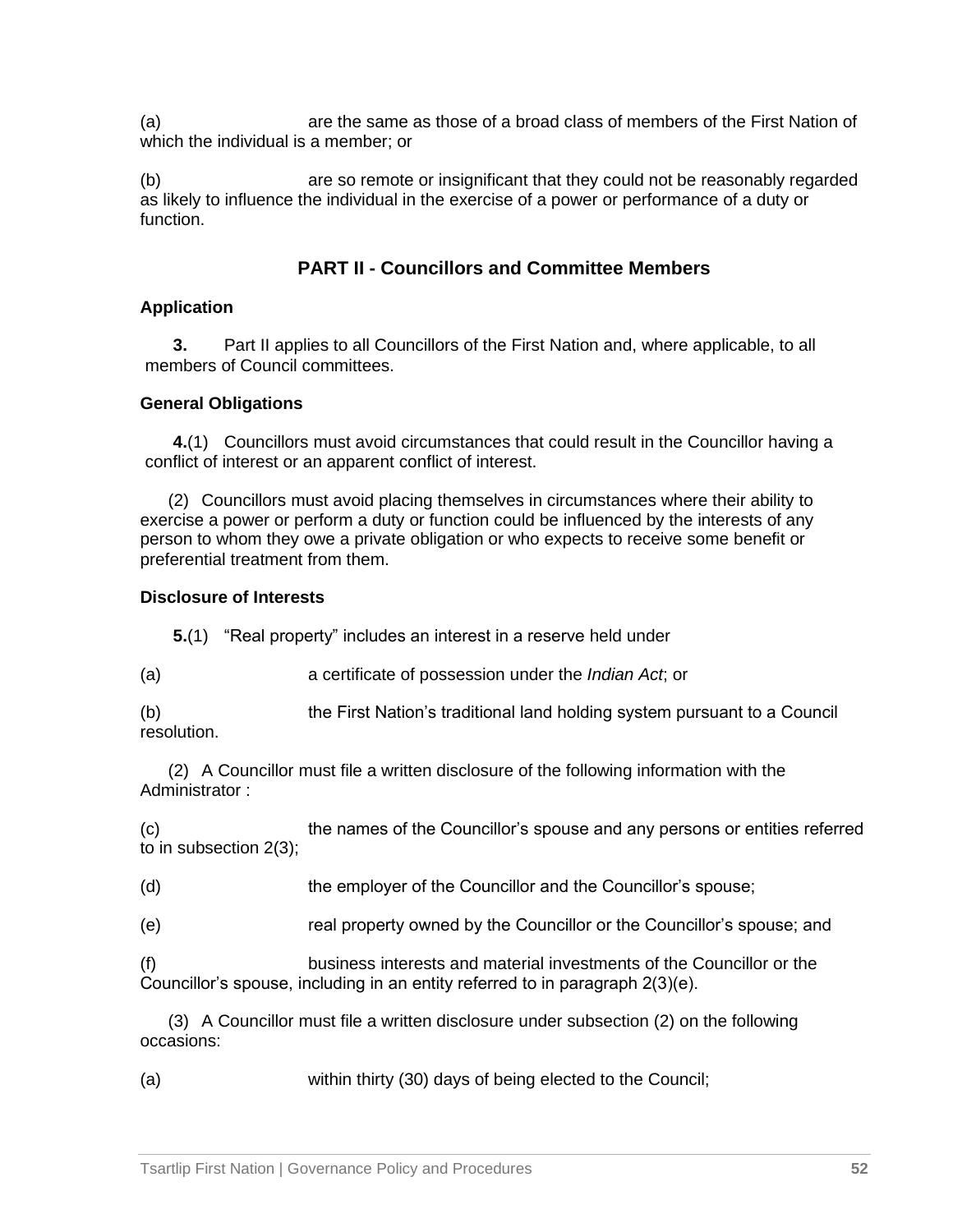(b) as soon as practicable after a material change in the information previously disclosed; and

(c) on April 15 of each year that the Councillor holds office.

<span id="page-55-0"></span>(4) The Administrator must establish and maintain a register of all information disclosed by a Councillor under this section and section 6.

(5) On request of a member of the First Nation or any person engaged in any aspect of the financial administration of the First Nation, the Administrator must permit that member or person to view the register referred to in subsection [\(4\).](#page-55-0)

#### **Gifts and Benefits**

**6.**(1) A Councillor or a person referred to in paragraphs 2(3)(a) to (d) in relation to that Councillor must not accept a gift or benefit that might reasonably be seen to have been given to influence the Councillor in the exercise of the Councillor's powers or performance of the Councillor's duties or functions.

(2) Despite subsection (1), a gift or benefit may be accepted if the gift or benefit

(a) would be considered within

(i) normal protocol exchanges or social obligations associated with the Councillor's office,

- (ii) normal exchanges common to business relationships, or
- (iii) normal exchanges common at public cultural events of the First Nation;
- (b) is of nominal value;
- (c) is given by a close friend or relative as an element of that relationship; or

(d) is of a type which the policies or procedures of the First Nation have determined would be acceptable if offered by the First Nation to another person.

<span id="page-55-1"></span>(3) Where a gift with a value greater than five hundred dollars (\$500) is given to a Councillor or a person referred to in subsection (1), the Councillor must make a written disclosure of the gift to the Administrator under section 5, and the gift must be treated as the property of the First Nation.

(4) Subsection [\(3\)](#page-55-1) does not apply to a gift received during a public cultural event of the First Nation.

#### **Confidential Information**

**7.**(1) Councillors must keep confidential all information that the Councillors receive while performing their duties or functions unless the information is generally available

(a) to members of the public; or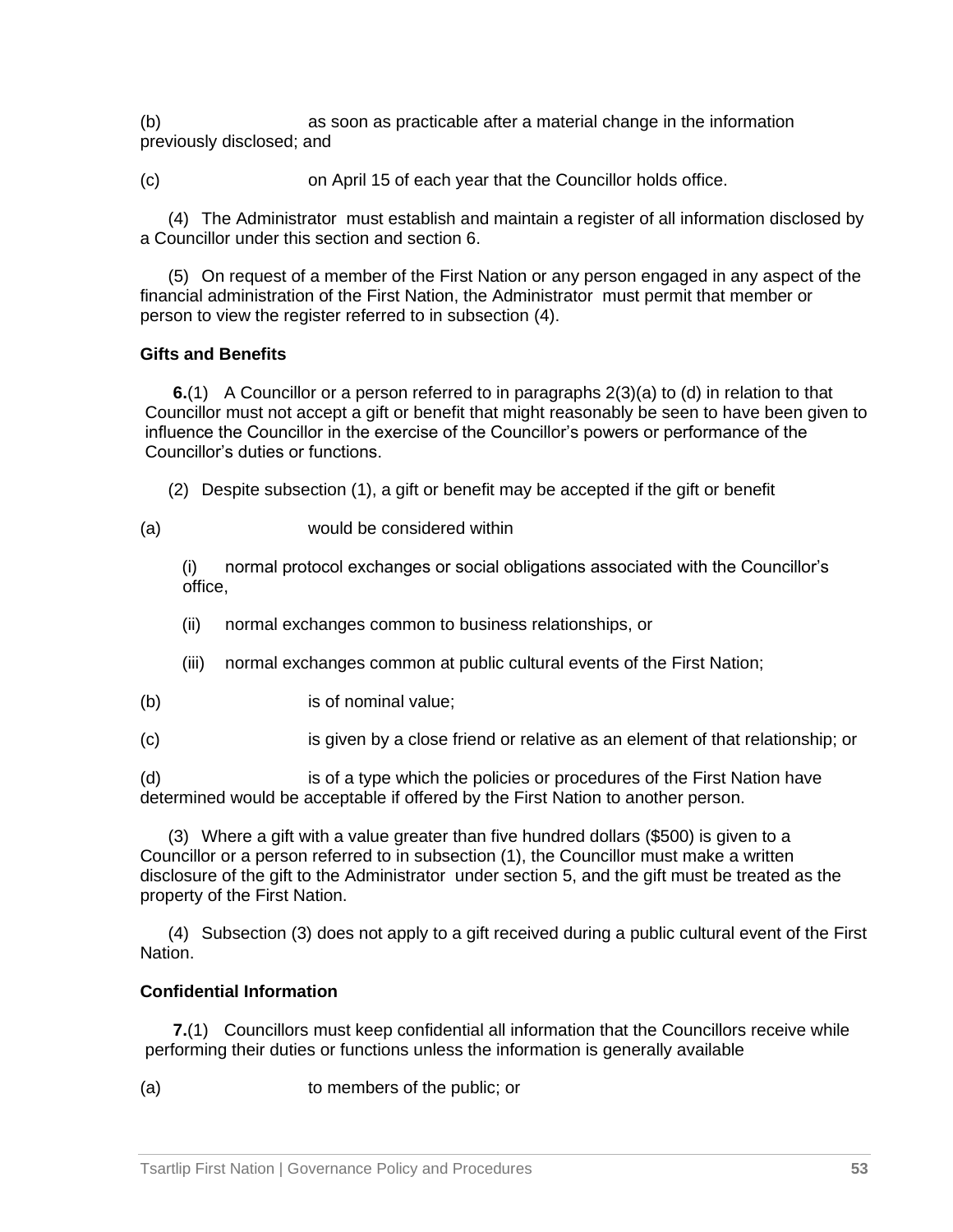(b) to members of the First Nation.

(2) Councillors must only use confidential information referred to in subsection (1) for the specific purposes for which it was provided to the Councillors.

(3) Councillors must not make use of any information received in the course of exercising their powers or performing their duties or functions to benefit the Councillor's private interests or those of relatives, friends or associates.

#### **Procedure for Addressing Conflict of Interest**

<span id="page-56-0"></span>**8.**(1) As soon as a Councillor becomes aware of circumstances in which the Councillor has a conflict of interest, the Councillor must disclose the circumstances of the conflict of interest at the next Council meeting.

(2) A Councillor must leave any part of a Council meeting where the circumstances in which the Councillor has a conflict of interest are being discussed or voted on.

(3) The minutes of a Council meeting must record the Councillor's disclosure under subsection (1) and note the Councillor's absence from the Council meeting when the circumstances in which the Councillor has a conflict of interest were being discussed or voted on.

(4) A Councillor must not take part in any discussions or vote on any decision respecting the circumstances in which the Councillor has a conflict of interest.

(5) A Councillor must not influence or attempt to influence in any way before, during or after a Council meeting any discussion or vote on any decision respecting the circumstances in which the Councillor has a conflict of interest.

#### **Procedure for Undisclosed Conflict of Interest**

<span id="page-56-2"></span>**9.**(1) If a Councillor has reason to believe that another Councillor has a conflict of interest or an apparent conflict of interest in respect of a matter before the Council, the Councillor may request clarification of the circumstances at a Council meeting.

<span id="page-56-1"></span>(2) If, as a result of a clarification discussion under subsection (1), a Councillor is alleged to have a conflict of interest or an apparent conflict of interest and the Councillor does not acknowledge the conflict of interest or apparent conflict of interest and take the actions required under section [8,](#page-56-0) the Council must determine whether the Councillor has a conflict of interest or an apparent conflict of interest before the Council considers the matter referred to in subsection (1).

(3) The minutes of the Council meeting must record any determination made by the Council under subsection [\(2\).](#page-56-1)

(4) If the Council determines under subsection [\(2\)](#page-56-1) that a Councillor has a conflict of interest or an apparent conflict of interest, the Councillor must comply with section [8.](#page-56-0)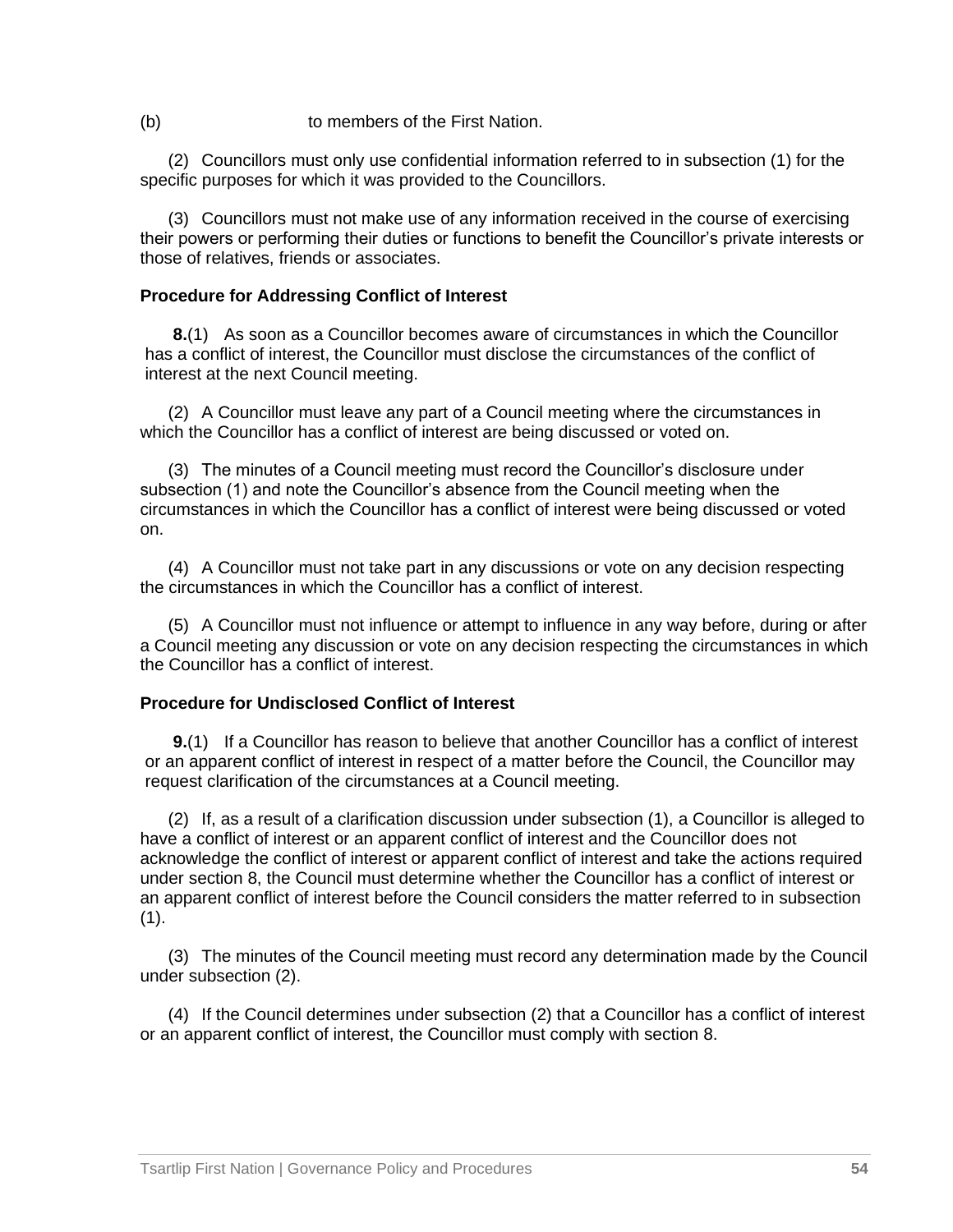#### **Obligations of Committee Members**

**10.**(1) This section applies to all members of Council committees.

1a. Sections 4 and 6 to [9](#page-56-2) apply to a member of a Council committee and all references in those sections to

(a) a Councillor are considered to be references to a member of a Council committee; and (b) a Council meeting are considered to be references to a committee meeting.

#### **PART III - Officers and Employees**

#### **Application**

**11.** Part III applies to all officers and employees of the First Nation.

#### **General Obligations**

**12.**(1) In the performance of their duties and functions, an officer or employee must act honestly and in good faith and in the best interests of the First Nation.

(2) An officer or employee must avoid circumstances that could result in the officer or employee having a conflict of interest or an apparent conflict of interest.

(3) An officer or employee must avoid placing themselves in circumstances where their ability to exercise a power or perform a duty or function of their office or position could be influenced by the interests of any person to whom they owe a private obligation or who expects to receive some benefit or preferential treatment from them.

(4) The Administrator must ensure that every officer and employee is informed of their obligations under this Appendix and must take steps to ensure that employees comply with these obligations.

#### **Disclosure of Conflict of Interest**

**13.** If an officer or employee believes he or she has a conflict of interest, the officer or employee must

(a) disclose the circumstances in writing as soon as practicable to the Administrator or, in the case of the Administrator , to the chair of the Finance and Audit Committee; and

(b) refrain from participating in any discussions or decision-making respecting the circumstances of the conflict of interest until advised by the Administrator or the chair, as the case may be, on actions to be taken to avoid or mitigate the conflict of interest.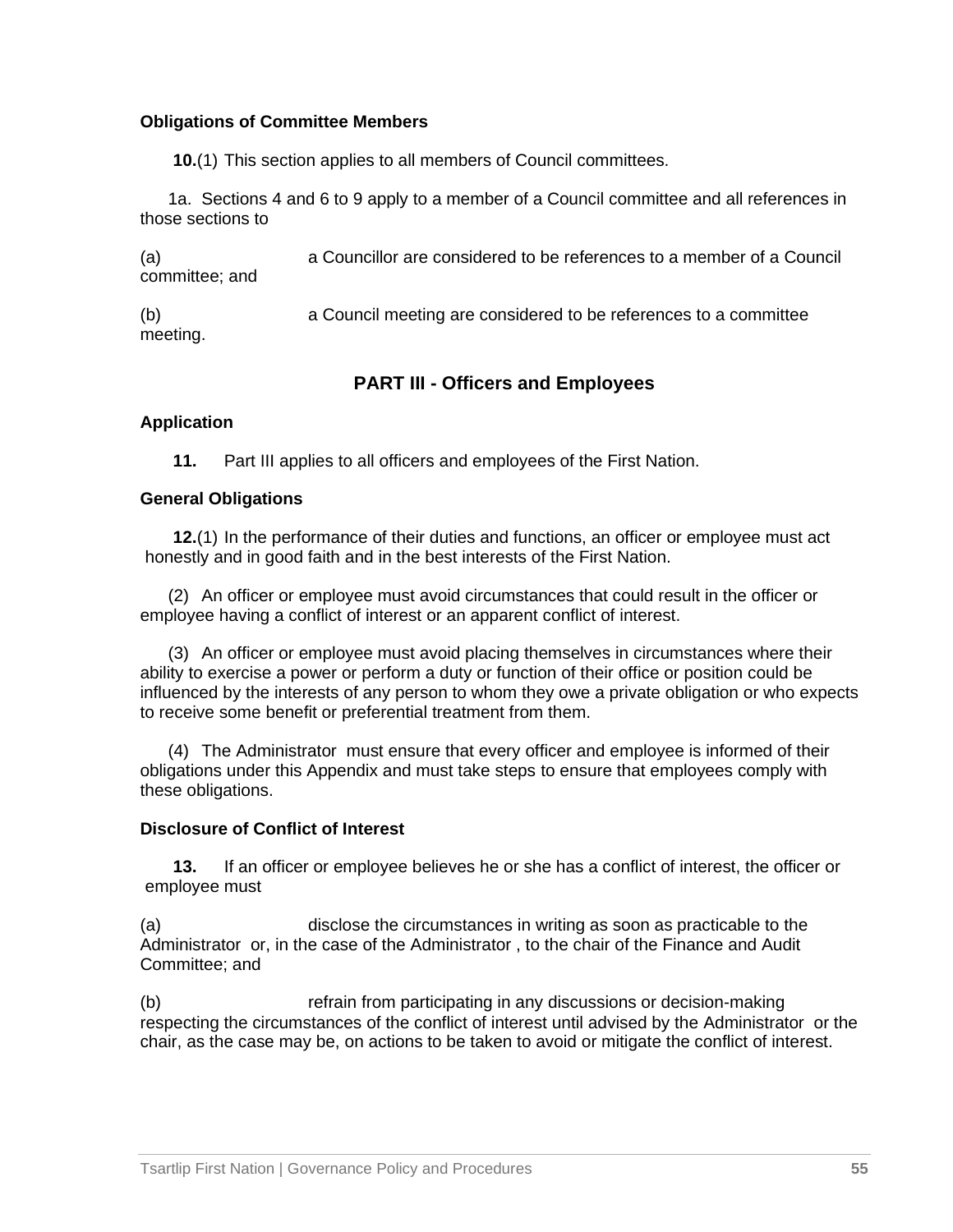#### **Gifts or Benefits**

**14.**(1) An officer or employee or a member of their family must not accept a gift or benefit that might reasonably be seen to have been given to influence the officer or employee in the exercise of their powers or performance of their duties or functions.

- (2) Despite subsection (1), a gift or benefit may be accepted if the gift or benefit
- (a) would be considered within
	- (i) normal exchanges common to business relationships, or
	- (ii) normal exchanges common at public cultural events of the First Nation;
- (b) is of nominal value;
- (c) is given by a close friend or relative as an element of that relationship; or

(d) is of a type that the policies or procedures of the First Nation have determined would be acceptable if offered by the First Nation to another person.

#### **Outside Employment and Business Interests**

**15.**(1) If an officer or employee is permitted under their terms of employment to have outside employment or business interests, the officer or employee must disclose these employment or business interests in writing to the Administrator or, in the case of the Administrator , to the chair of the Finance and Audit Committee.

(2) An officer or employee must ensure that any permitted outside employment or business interests do not unduly interfere with the exercise of their powers or performance of their duties and functions and that these activities are conducted on their own time and with their own resources.

#### **Confidential Information**

**16.**(1) An officer or employee must keep confidential all information that the officer or employee receives while exercising their powers or performing their duties or functions unless the information is generally available

- (a) to members of the public; or
- (b) to members of the First Nation.

(2) An officer or employee must only use any confidential information referred to in subsection (1) for the specific purposes for which it was provided to the officer or employee.

(3) An officer or employee must not make use of any information received in the course of exercising their powers or performing their duties or functions to benefit the officer or employee's private interests or those of relatives, friends or associates.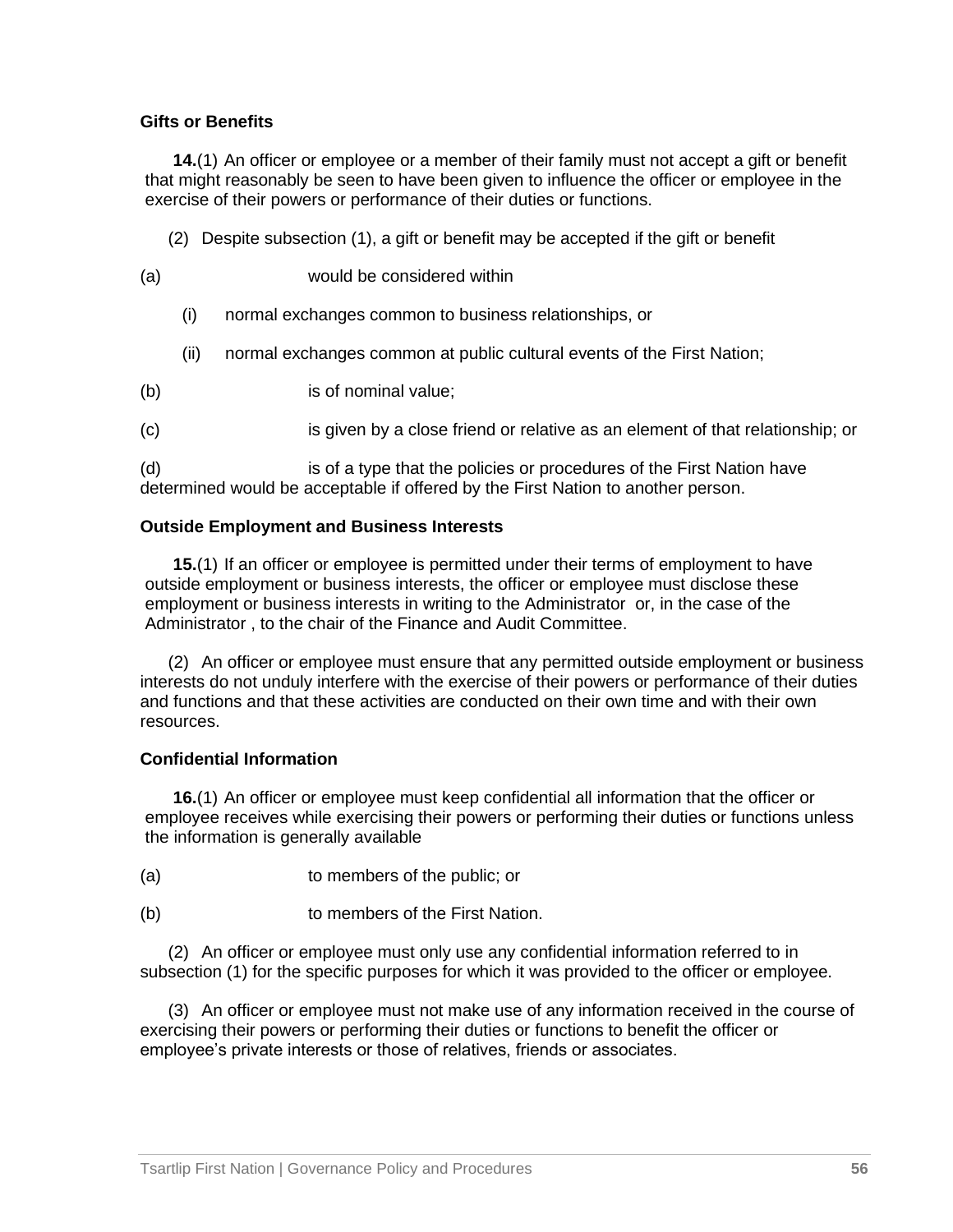#### **First Nation Property and Services**

**17.**(1) Officers and employees must not use any personal property or services of the First Nation for any purposes unrelated to performance of their duties or functions unless that use is otherwise acceptable under the policies or procedures of the First Nation.

(2) Officers and employees must not acquire any personal property of the First Nation unless it is done in accordance with policies or procedures of the First Nation.

#### **PART IV - Contractors**

#### **Application**

**18.**(1) Part IV applies to all contractors of the First Nation, other than a person who has an employment contract with the First Nation.

(2) In this Part, a reference to a contractor includes a reference to each employee or agent of the contractor who is engaged to perform duties or functions under the contract with the First Nation.

#### **Contractor Acting as Officer or Employee**

**19.** If a contractor is retained to exercise the powers or perform the duties or functions of an officer or employee, the contractor must comply with Part III of this Appendix as if the contractor were an officer or employee of the First Nation.

#### **General Obligations**

**20.**(1) A contractor must act at all times with integrity and honesty

(a) in its dealings with the First Nation; and

(b) in its dealing with any third party when the contractor is representing or acting on behalf of the First Nation.

(2) A contractor must not attempt to obtain preferential treatment from the First Nation by offering gifts or benefits that a Councillor, committee member, officer or employee is prohibited from accepting under this Appendix.

(3) A contractor must ensure that every employee or agent of the contractor who is engaged to perform duties or functions under the contract with the First Nation is informed of their obligations under this Part and must take steps to ensure that these employees or agents comply with these obligations.

#### **Confidential Information**

**21.**(1) A contractor must keep confidential all information that the contractor receives in the course of performing their duties or functions unless the information is generally available to members of the public.